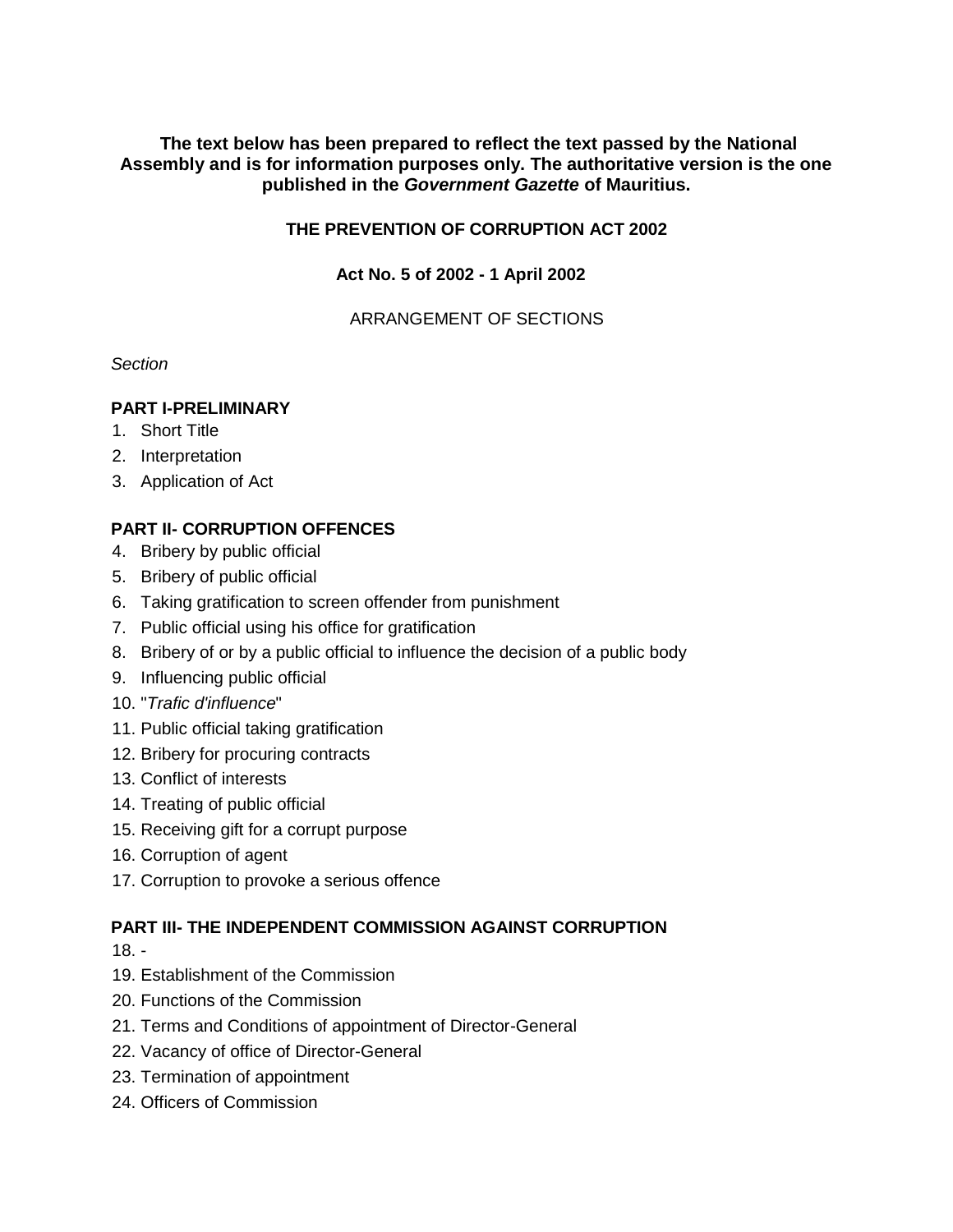- 25. Disclosure of assets and liabilities
- 26. Use of independent professionals
- 27. Meetings of the Board
- 27A. Disclosure of interest by Board member
- 28. Divisions of Commission
- 29. Director of Corruption Investigation Division
- 30. Director of Corruption Prevention and Education Division
- 31. The Chief Legal Adviser
- 32. General Fund
- 33. Funds of the Commission
- 34. Commission accounts
- 35. Estimates
- 36. Audit and annual reports
- 37. Exemptions
- 38. Protection of Members of Board and officers
- 38A. Protection from liability

# **PART IV**

39-42. -

# **PART V** - **PROCEEDINGS OF THE COMMISSION**

- 43. Notification of corruption offences
- 44. Duty to report corruption offences
- 45. Referrals to Commission
- 46. Investigation by Commission
- 47. Further investigation by Commission
- 48. Protection of informers
- 49. Protection of witnesses
- 50. Powers of Commission to examine person
- 51. Orders to search certain premises
- 52. Power of entry and search
- 53. Powers of arrest
- 54. Property tracking and monitoring order
- 55. Enforcement of property tracking and monitoring order
- 56. Application for attachment order
- 57. Features of attachment order
- 58. Seizure of movable property

# **PART VI - THE PARLIAMENTARY COMMITTEE**

59. The Parliamentary Committee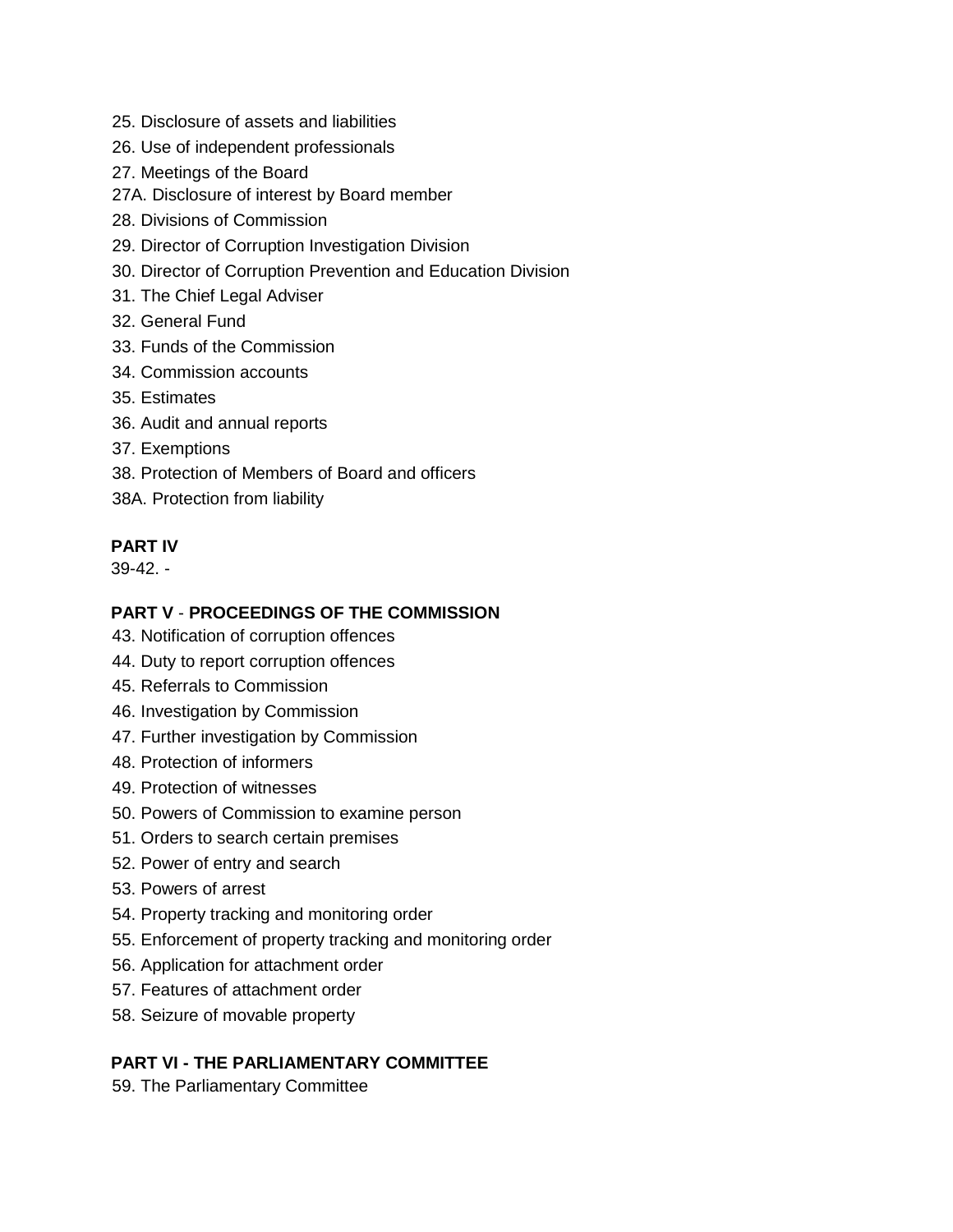- 60. Proceedings of the Parliamentary Committee
- 61. Functions and powers of Parliamentary Committee

# **PART VII-**

 $62. - 64. -$ 

# **PART VIII-**

65. – 79. -

# **PART IX** - **EXTRADITION**

80. Corruption offence extraditable

# **PART IX** - **MISCELLANEOUS**

- 81. Confidentiality
- 82. Prosecution, Conviction and forfeiture

82A. Jurisdiction

- 83. Burden of proof
- 84. Possession of unexplained wealth
- 85. Civil proceedings
- 86. Donations and legacies
- 87. Regulations
- 88. 89. -
- 90. Savings and transitional provisions
- 91. -

FIRST SCHEDULE SECOND SCHEDULE

# **PREVENTION OF CORRUPTION ACT**

# **PART I-PRELIMINARY**

#### **1. Short title**

This Act may be cited as the Prevention of Corruption Act.

**2. Interpretation** 

In this  $Act -$ 

"act of corruption" -

*(a)* means an act which constitutes a corruption offence; and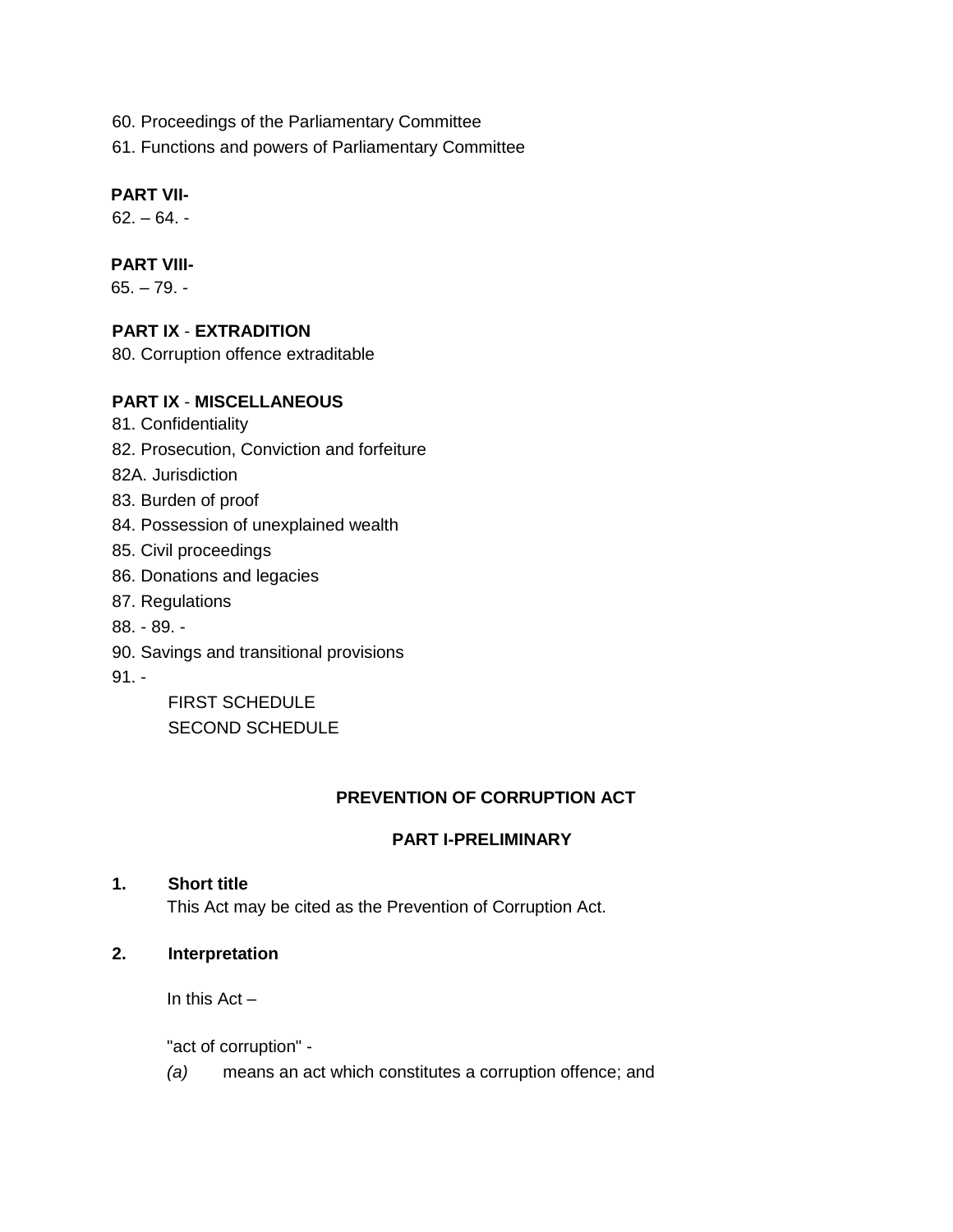- *(b)* includes
	- (i) any conduct whereby, in return for a gratification, a person does or neglects from doing an act in contravention of his public duties;
	- (ii) the offer, promise, soliciting or receipt of a gratification as an inducement or reward to a person to do or not to do any act, with a corrupt intention;
	- (iii) the abuse of a public or private office for private gain;
	- (iv) an agreement between 2 or more persons to act or refrain from acting in violation of a person's duties in the private or public sector for profit or gain;
	- (v) any conduct whereby a person accepts or obtains, or agrees to accept or attempts to obtain, from any person, for himself or for any other person, any gratification for inducing a public official, by corrupt or illegal means, or by the exercise of personal influence, to do or abstain from doing an act in the exercise of his duties to show favour or disfavor to any person;

"agent" -

- *(a)* means any person employed by or acting for another person;
- *(b)* includes a member or an officer of a public body, a trustee, a sub-contractor, and any person employed by or acting for such trustee or sub-contractor;

"associate", in relation to a person, means –

- *(a)* a person who is a nominee or an employee of that person;
- *(b)* a person who manages the affairs of that person;
- *(c)* a firm of which that person, or his nominee, is a partner or a person in charge or in control of its business or affairs;
- *(d)* a company in which that person, or his nominee, is a director or is in charge or in control of its business or affairs, or in which that person, alone or together with his nominee, holds a controlling interest, or shares amounting to more than 30 per cent of the total issued share capital; or
- *(e)* the trustee of a trust, where
	- (i) the trust has been created by that person; or
	- (ii) the total value of the assets contributed by that person to the trust at any time, whether before or after the creation of the trust, amounts, at any time, to not less than 20 per cent of the total value of the assets of the trust;

"bank" -

- (a) has the same meaning as in the Banking Act; and
- (b) includes any person licensed under the Banking Act to carry on deposit taking business;

"Board" means the Board referred to in section 19(3);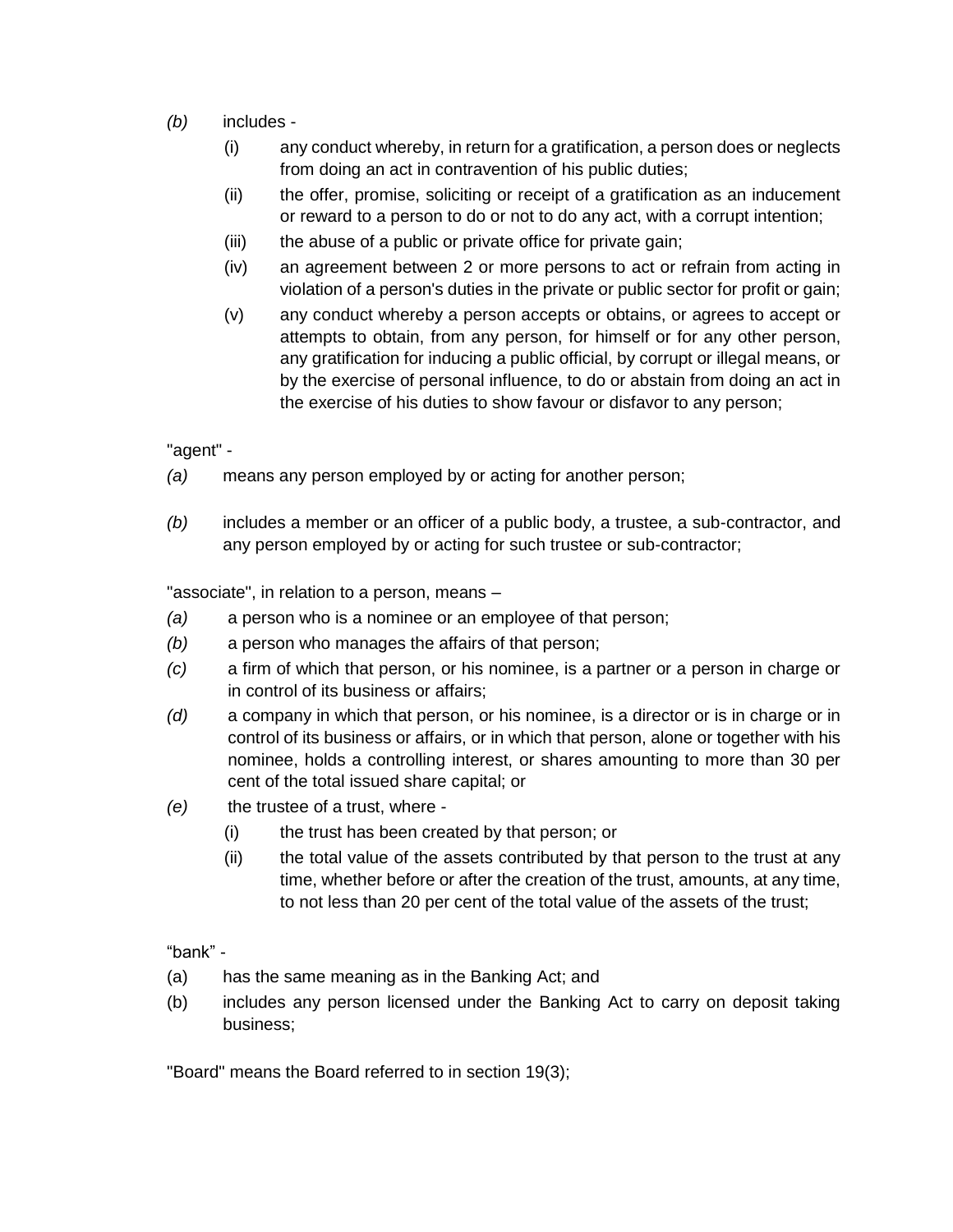"cash dealer" has the same meaning as in the Banking Act;

"Commission" means the Independent Commission Against Corruption established under section 19;

"corruption offence" means an offence under Part II or under such other enactment as the Prime Minister may prescribe;

"Corruption Investigation Division" means the Corruption Investigation Division set up under section 28;

"Corruption Prevention and Education Division" means the Corruption Prevention and Education Division set up under section 28;

"crime" -

- *(a)* has the same meaning as in the Criminal Code;
- *(b)* includes an activity carried out outside Mauritius and which, had it taken place in Mauritius, would have constituted a crime;
- *(c)* includes any act or omission occurring outside Mauritius, but which, had it taken place in Mauritius would have constituted a crime;

"Director-General" means the person appointed under section 19(4);

"Director of the Corruption Investigation Division" means the person appointed as such under section 29;

"Director of the Corruption, Prevention and Education Division" means the person appointed as such under section 30;

"financial institution" means an institution or person regulated by-

- *(a)* the Financial Services Act;
- *(b)* the Immigration Act insofar as it relates to section 5A;
- *(c)* the Insurance Act;
- *(d)* the Securities (Central Depository, Clearing and Settlement) Act;
- *(e)* the Securities Act
- *(f)* the Trusts Act; and
- *(g)* the Unit Trust Act;

"financial year" means the period of 12 months ending on 30 June in any year;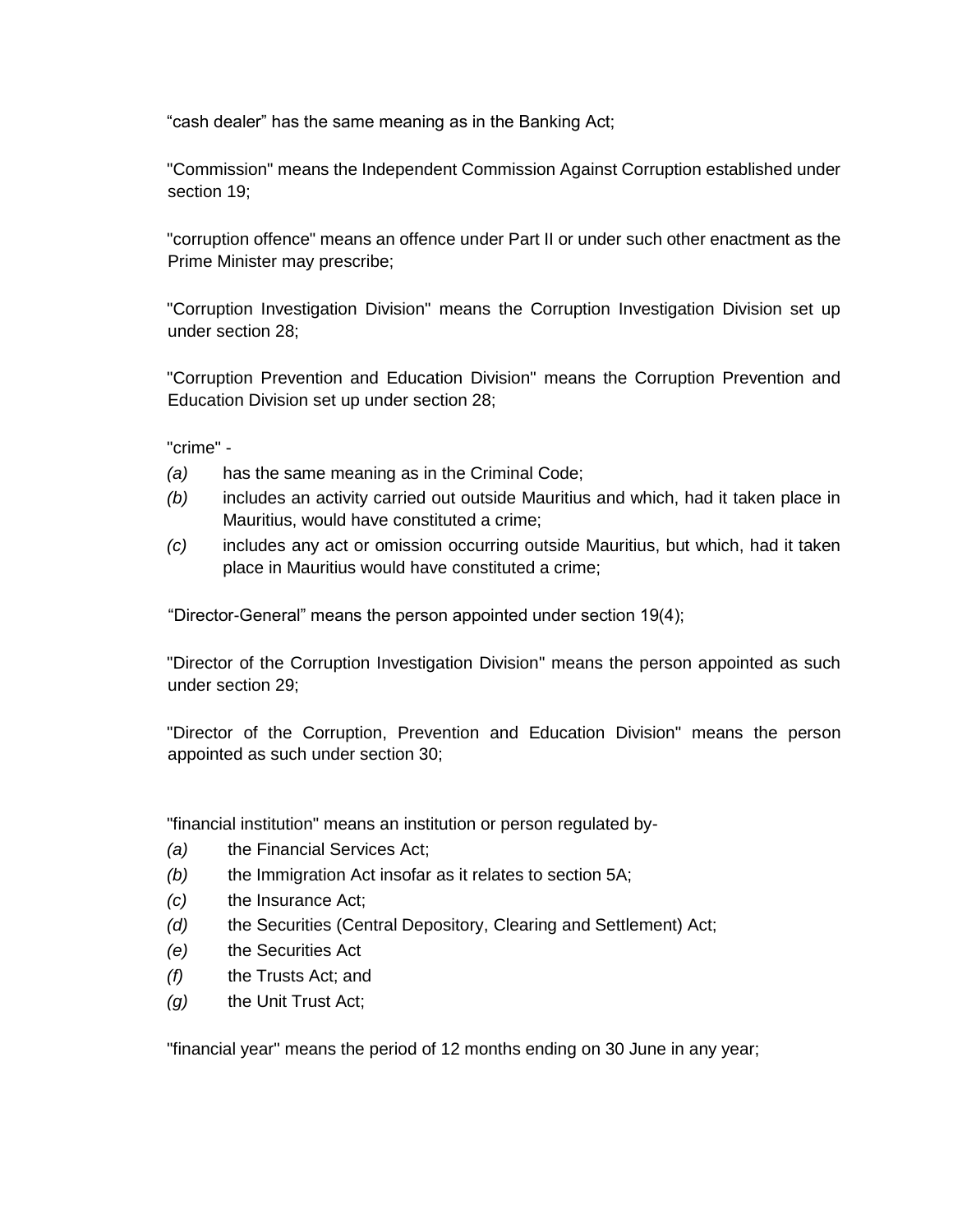"FIU" means the Financial Intelligence Unit established under the Financial Intelligence and Anti-Money Laundering Act;

"Government company" means a company registered under the Companies Act and in which the Government of Mauritius -

- *(a)* directly or indirectly or through any other corporate body, owns or controls not less than 50 per cent of the entire share capital; or
- *(b)* by reason of its financial input through loans, debentures or otherwise, or by reason of the presence of its representatives on the Board of Directors, is in a position to influence its policy or decisions;

"gratification" -

*(a)* means a gift, reward, discount, premium or other advantage, other than lawful remuneration; and *(b)* includes -

- (i) a loan, fee or commission consisting of money or of any valuable security or of other property or interest in property of any description;
- (ii) the offer of an office, employment or other contract;
- (iii) the payment, release or discharge of a loan, obligation or other liability; and
- (iv) the payment of inadequate consideration for goods or services;
- *(c)* the offer or promise, whether conditional or unconditional, of a gratification;

"Legal Division" means the Legal Division set up under section 28;

"member of a relevant profession or occupation" has the same meaning as in the Financial Intelligence and Anti-Money Laundering Act;

"Minister" means the Minister to whom responsibility for the subject of corruption is assigned;

"money laundering offence" means an offence under Part II of the Financial Intelligence and Anti-Money Laundering Act;

"officer" -

- *(a)* means an officer appointed under section 24; and
- *(b)* includes the Director of the Corruption Investigation Division, the Director of the Corruption Prevention and Education Division, and the Chief Legal Adviser;

"Parliamentary Committee" means the Parliamentary Committee set up under section 59;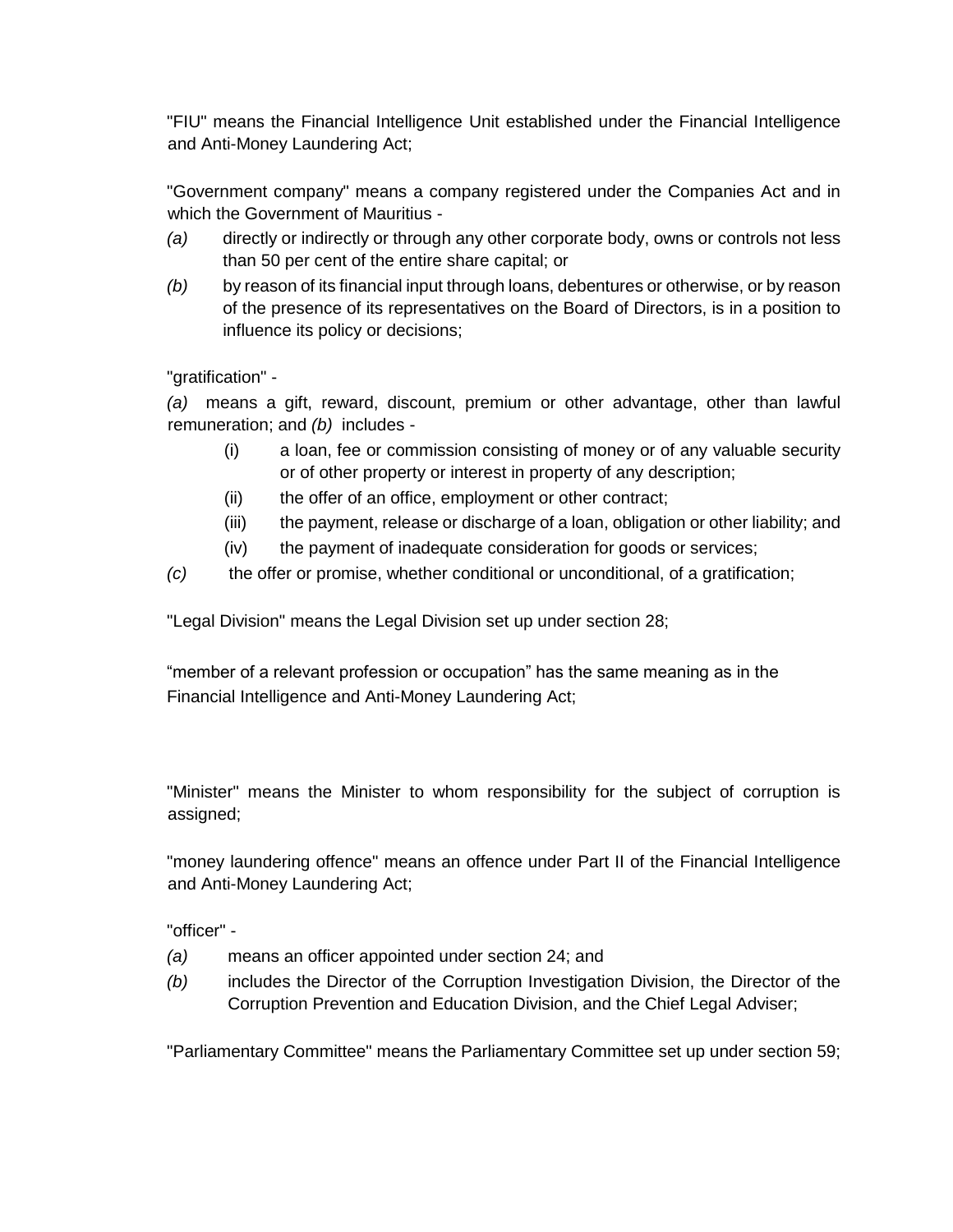"principal" includes an employer, a beneficiary under a trust, a person beneficially interested in the succession of a person, and, in the case of a person serving in or under a public body, the public body;

"public body" -

- *(a)* means a Ministry or Government department, a Commission set up under the Constitution or under the authority of any other law, a local authority, or a statutory corporation; and
- *(b)* includes a Government company;

"public official" -

- *(a)* means a Minister, a member of the National Assembly, a public officer, a local government officer, an employee or member of a local authority, a member of a Commission set up under the Constitution, an employee or member of a statutory corporation, or an employee or director of any Government company;
- *(b)* includes a Judge, an arbitrator, an assessor or a member of a jury;
- *(c)* includes an official of the International Criminal Court referred to in the International Criminal Court Act;.

"relative", in relation to a person, means -

- *(a)* a spouse or conjugal partner of that person;
- *(b)* a brother or sister of that person;
- *(c)* a brother or sister of the spouse of that person; or
- *(d)* any lineal ascendant or descendant of that person;

"suspicious transaction" means a transaction which –

- *(a)* gives rise to a reasonable suspicion that it may involve the laundering of money or the proceeds of any crime including any offence concerning the financing of any activities or transaction related to terrorism as specified in Part III of the Prevention of Terrorism Act;
- *(b)* is made in circumstances of unusual or unjustified complexity;
- *(c)* appears to have no economic justification or lawful objective;
- *(d)* is made by or on behalf of a person whose identity has not been established to the satisfaction of the person with whom the transaction is made; or *(e)* gives rise to suspicion for any other reason.

# **3. Application of Act**

A person shall commit an offence under this Act where -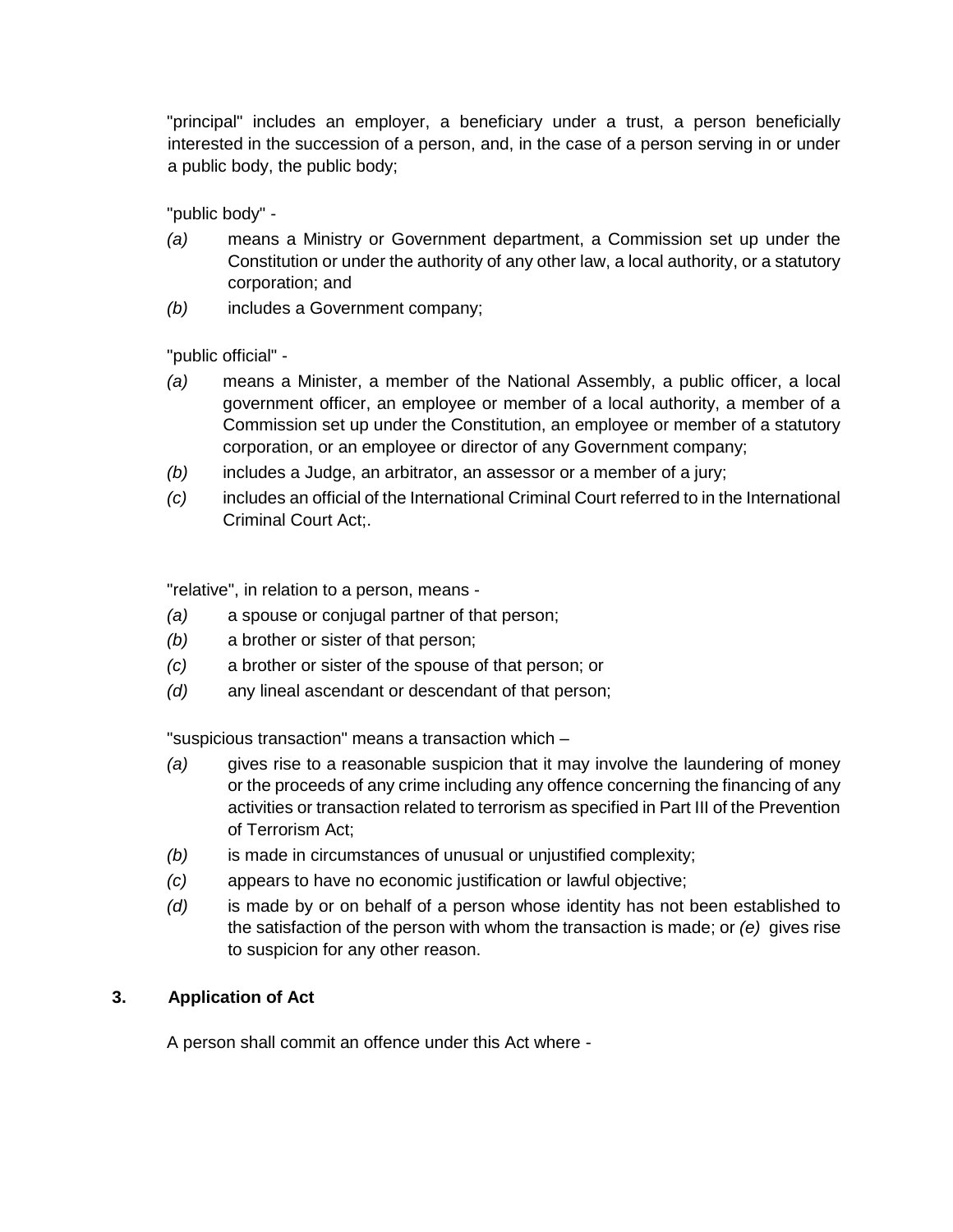- *(a)* the act or omission constituting the offence occurs in Mauritius or outside Mauritius; or
- *(b)* the act constituting the offence is done by that person, or for him, by another person.

# **PART II** - **CORRUPTION OFFENCES**

# **4. Bribery by public official**

- (1) Any public official who solicits, accepts or obtains from another person, for himself or for any other person, a gratification for -
	- *(a)* doing or abstaining from doing, or having done or abstained from doing, an act in the execution of his functions or duties;
	- *(b)* doing or abstaining from doing, or having done or abstained from doing, an act which is facilitated by his functions or duties;
	- *(c)* expediting, delaying, hindering or preventing, or having expedited, delayed, hindered or prevented, the performance of an act in the execution of his functions or duties;
	- *(d)* expediting, delaying, hindering or preventing, or having expedited, delayed, hindered or prevented, the performance of an act by another public official, in the execution of the latter's functions or duties;
	- *(e)* assisting, favouring, hindering or delaying, or having assisted, favoured, hindered or delayed, another person in the transaction of a business with a public body,

shall commit an offence and shall, on conviction, be liable to penal servitude for a term not exceeding 10 years.

(2) Notwithstanding section 83, where in any proceedings against any person for an offence, it is proved that the public official solicited, accepted or obtained a gratification, it shall be presumed, until the contrary is proved, that the gratification was solicited, accepted or obtained for any of the purposes set out in subsection (1)(a) to (e).

# **5. Bribery of public official**

(1) Any person who gives, agrees to give, or offers a gratification to a public official for -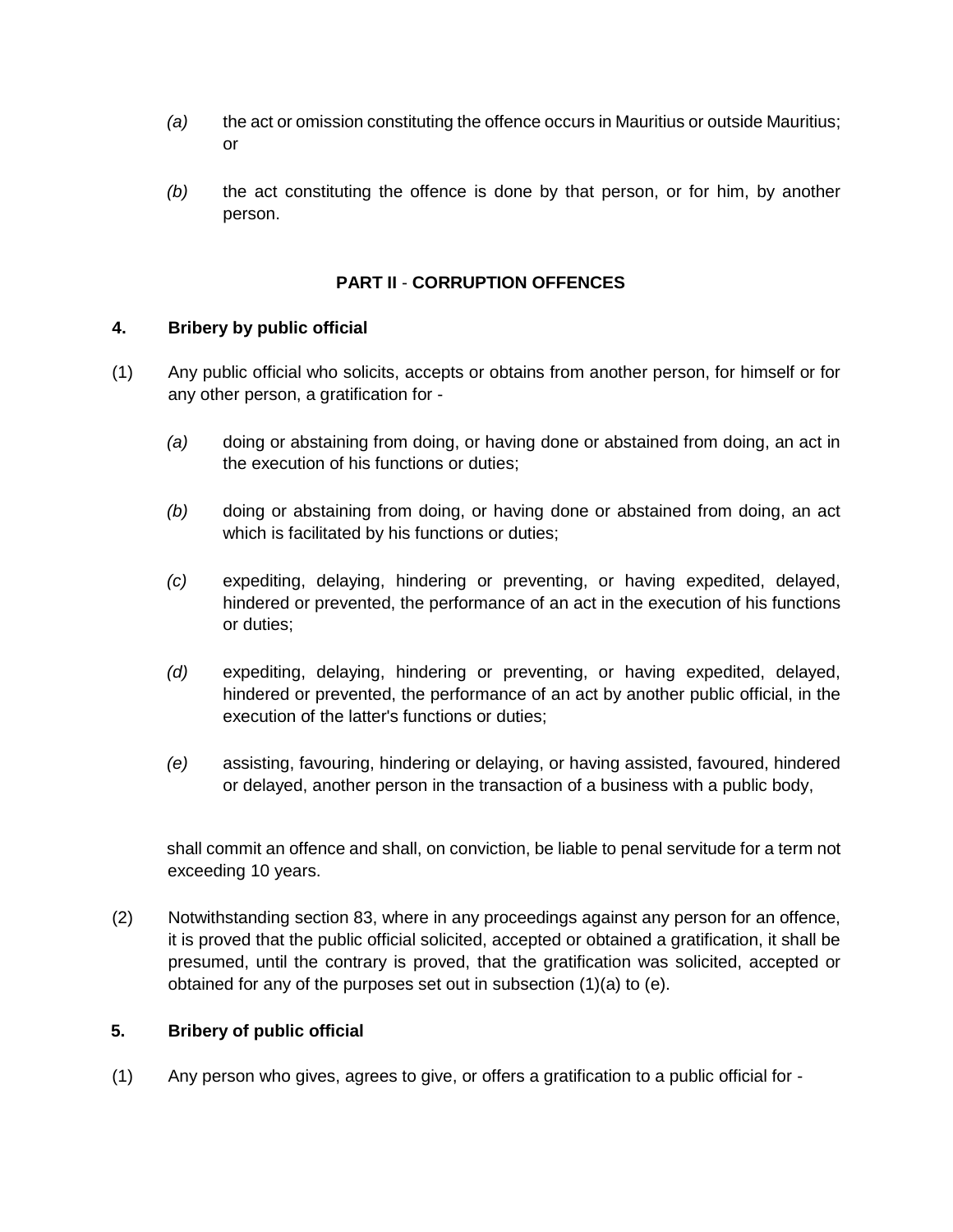- *(a)* doing, or for abstaining from doing, or having done or abstained from doing, an act in the execution of his functions or duties;
- *(b)* doing or abstaining from doing, or for having done or abstained from doing, an act which is facilitated by his functions or duties;
- *(c)* expediting, delaying, hindering or preventing, or having expedited, delayed, hindered or prevented, the performance of an act in the execution of his functions or duties;
- *(d)* expediting, delaying, hindering or preventing, or having expedited, delayed, hindered or prevented, the performance of an act by another public official in the execution of the latter's functions or duties;
- *(e)* assisting, favouring, hindering or delaying or having assisted, favoured, hindered or delayed another person in the transaction of a business with a public body,

shall commit an offence and shall, on conviction, be liable to penal servitude for a term not exceeding 10 years.

(2) Notwithstanding section 83, where in any proceedings against any person for an offence under subsection (1) it is proved that the accused gave, agreed to give or offered gratification, it shall be presumed, until the contrary is proved, that the accused gave, agreed to give or offered the gratification for any of the purposes set out in subsection (1)(a) to (e).

# **6. Taking gratification to screen offender from punishment**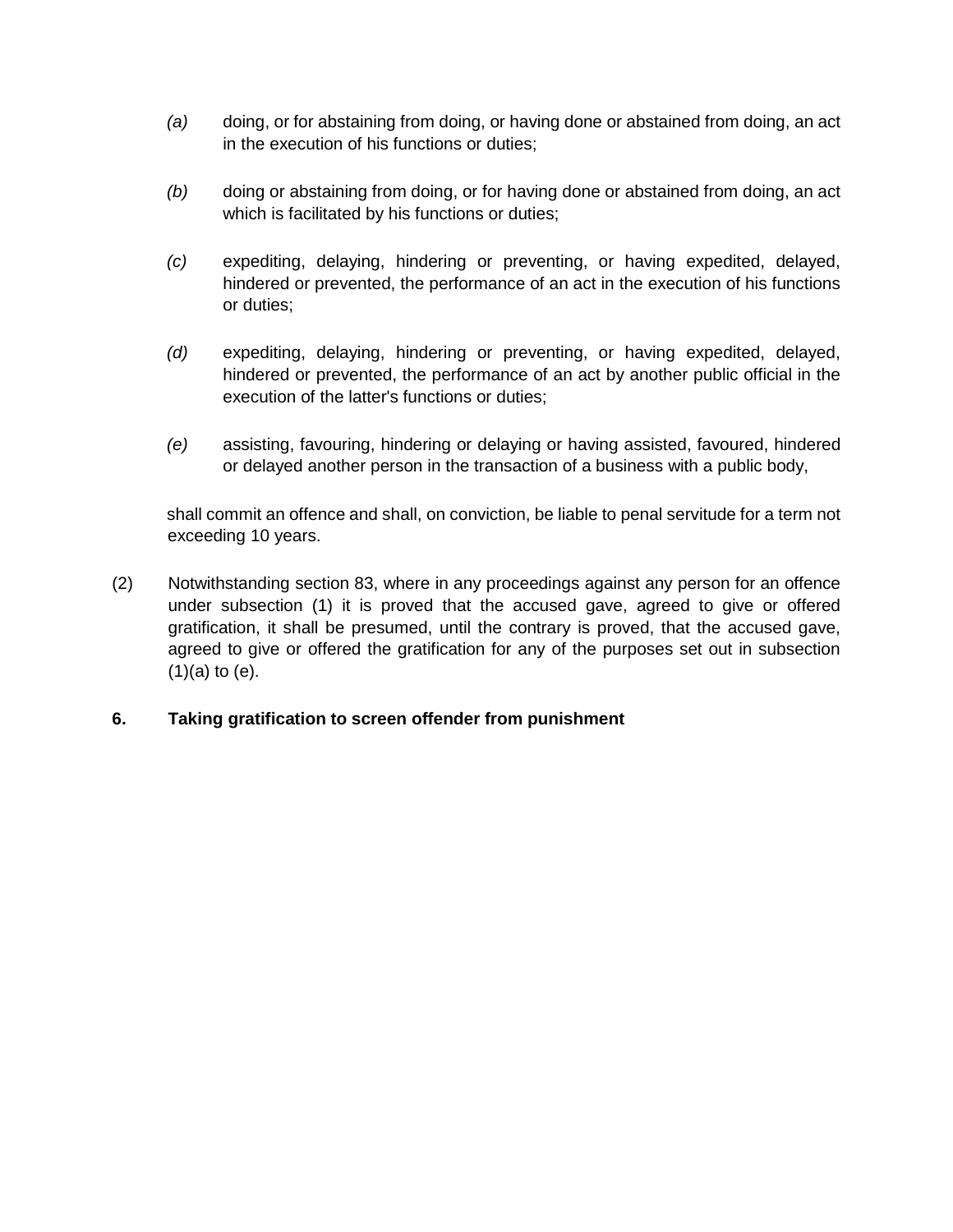- (1) Subject to section (2), any person who accepts or obtains, or agrees to accept or attempts to obtain, a gratification for himself or for any other person, in consideration of his concealing an offence, or his screening any other person from legal proceedings for an offence, or his not proceeding against any other person in relation to an alleged offence, or his abandoning or withdrawing, or his obtaining or endeavouring to obtain the withdrawal of, a prosecution against any other person, shall commit an offence and shall, on conviction -
	- *(a)* where the offence is a crime, be liable to imprisonment for a term not exceeding 5 years;
	- *(b)* where the offence is a misdemeanour, be liable to imprisonment for a term not exceeding one year;
	- *(c)* where the offence is a contravention, be liable to imprisonment for a term not exceeding 6 months.
- (2) This section shall not extend to any lawful compromise as to the civil interests resulting from the offence, but any such compromise shall not be a bar to any criminal proceedings which may be instituted by the State in respect of the offence.

# **7. Public official using his office for gratification**

- (1) Subject to subsection (3), any public official who makes use of his office or position for a gratification for himself or another person shall commit an offence and shall, on conviction, be liable to penal servitude for a term not exceeding 10 years.
- (2) For the purposes of subsection (1), a public official shall be presumed, until the contrary is proved, to have made use of his office or position for a gratification where he has taken any decision or action in relation to any matter in which he, or a relative or associate of his, has a direct or indirect interest.
- (3) This section shall not apply to a public official who
	- *(a)* holds office in a public body as a representative of a body corporate which holds shares or interests in that public body; and
	- *(b)* acts in that capacity in the interest of that body corporate.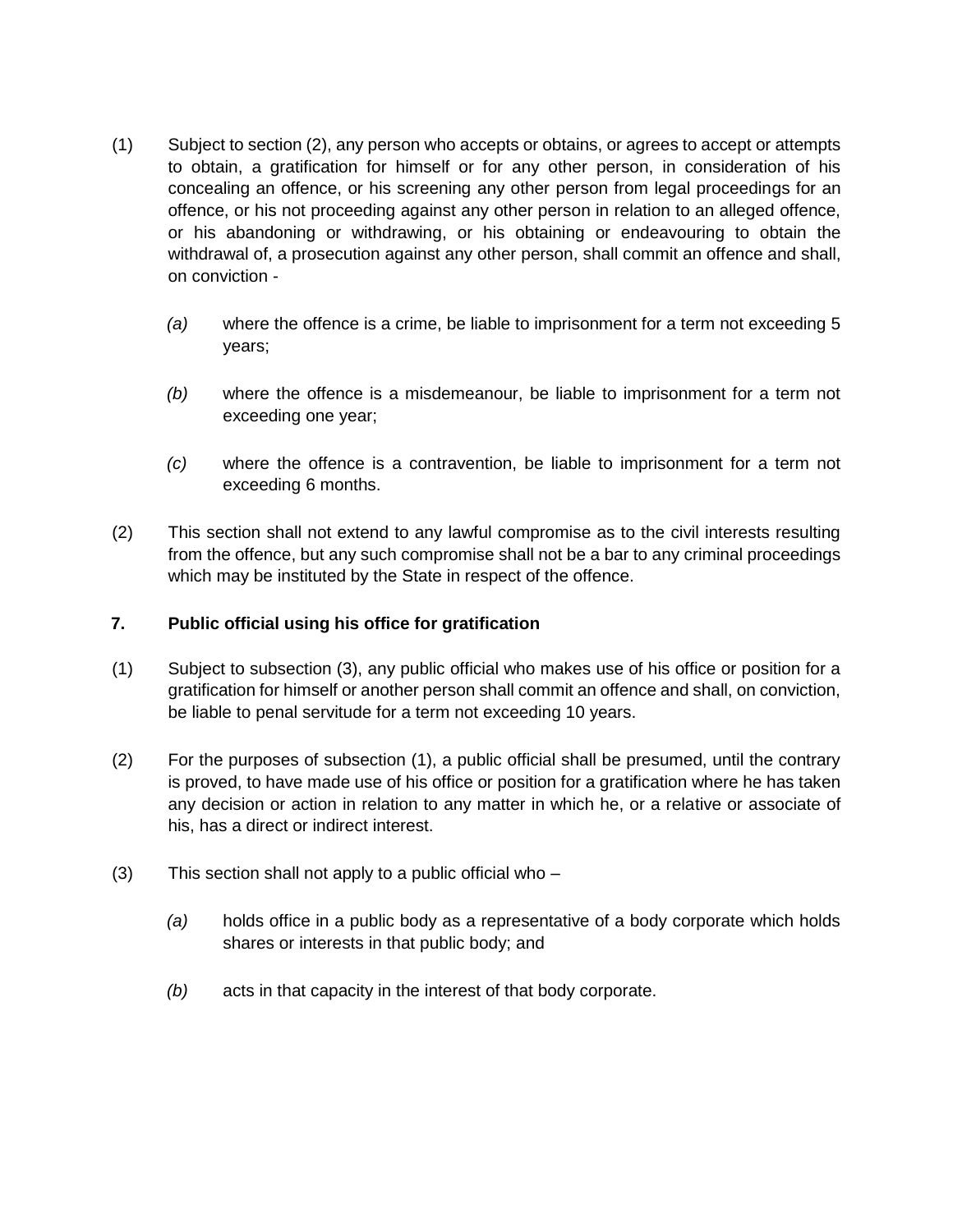# **8. Bribery of or by public official to influence the decision of a public body**

- (1) Any person who gives, or agrees to give, or offers, to a public official, a gratification for
	- *(a)* voting or abstaining from voting, or having voted or abstained from voting, at a meeting of a public body of which he is a member, director or employee, in favour of or against any measure, resolution or question submitted to the public body;
	- *(b)* performing or abstaining from performing, or aiding in procuring, expediting, delaying, hindering or preventing, or having performed or abstained from performing, or having aided in procuring, expediting, delaying, hindering or preventing, the performance of an act of a public body of which he is a member, director or employee;
	- *(c)* aiding in procuring, or preventing, or having aided in procuring or preventing, the passing of any vote or the granting of any contract or advantage in favour of any other person, shall commit an offence and shall, on conviction, be liable to penal servitude for a term not exceeding 10 years.
- (2) Any public official who solicits or accepts a gratification for
	- *(a)* voting or abstaining from voting, or having voted or abstained from voting at a meeting of a public body of which he is a member, director or employee, in favour of or against any measure, resolution or question submitted to the public body;
	- *(b)* performing or abstaining from performing, or aiding in procuring, expediting, delaying, hindering or preventing, the performance of, an act of a public body of which he is a member, director or employee;
	- *(c)* aiding in procuring or preventing, or having aided in procuring or preventing, the passing of any vote or the granting of any contract or advantage in favour of any person,

shall commit an offence and shall, on conviction, be liable to penal servitude for a term not exceeding 10 years.

# **9. Influencing public official**

Any person who exercises any form of violence, or pressure by means of threat, upon a public official, with a view to the performance, by that public official, of any act in the execution of his functions or duties, or the non-performance, by that public official, of any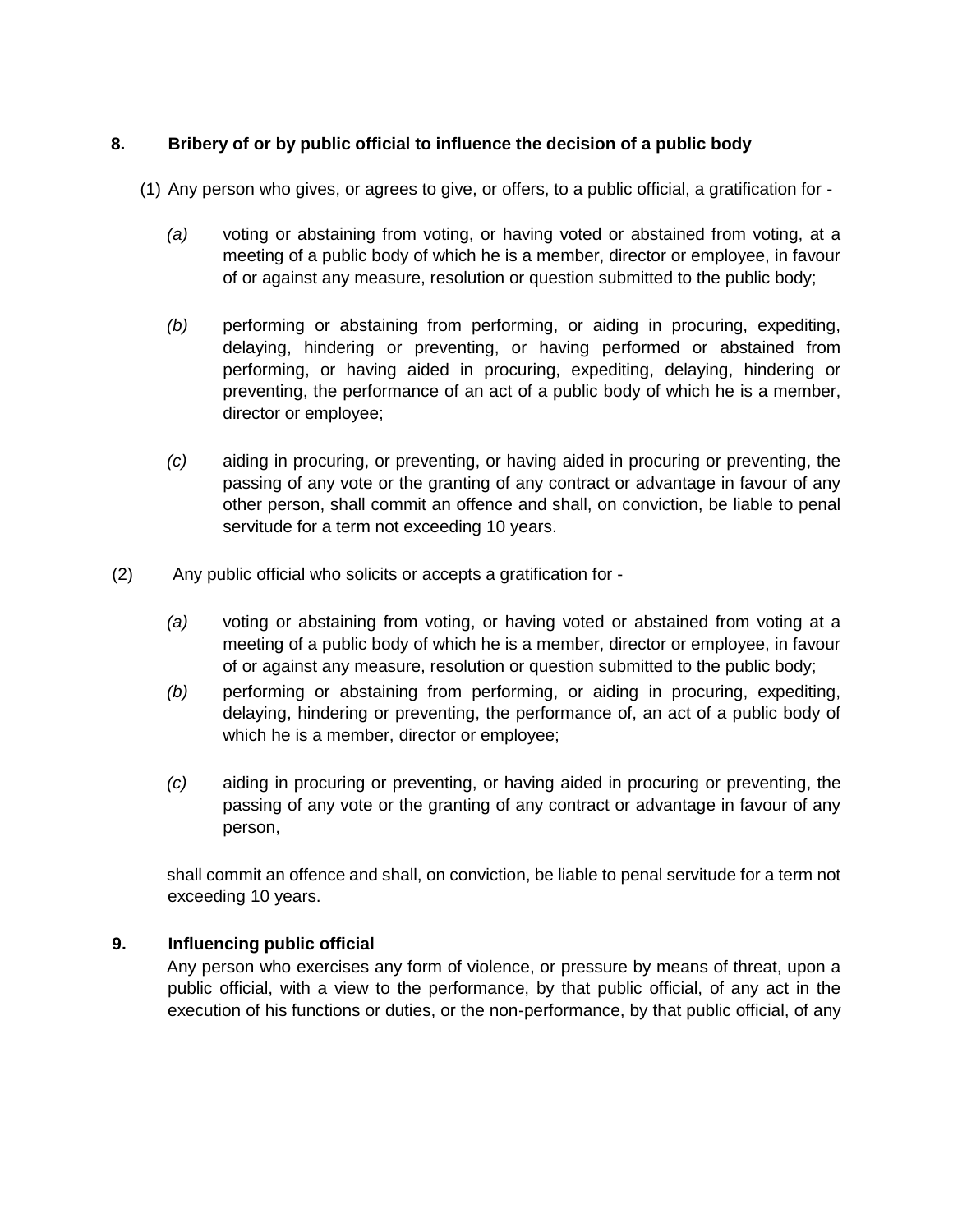such act, shall commit an offence and shall, on conviction, be liable to penal servitude for a term not exceeding 10 years.

# **10. '***Trafic d'influence'*

Any person who gives or agrees to give or offers a gratification to another person, to cause a public official to use his influence, real or fictitious, to obtain any work, employment, contract or other benefit from a public body, shall commit an offence and shall, on conviction, be liable to penal servitude for a term not exceeding 10 years.

- (2) Any person who gives or agrees to give or offers a gratification to another person to use his influence, real or fictitious, to obtain work, employment, contract or other benefit from a public body, shall commit an offence and shall, on conviction, be liable to penal servitude for a term not exceeding 10 years.
- (3) Any person who gives or agrees to give or offers a gratification to public official to cause that public official to use his influence, real or fictitious, to obtain work, employment, contract or other benefit from a public body, shall commit an offence and shall, on conviction, be liable to penal servitude for a term not exceeding 10 years.
- (4) Any person who solicits, accepts or obtains a gratification from any other person for himself or for any other person in order to make use of his influence, real or fictitious, to obtain any work, employment, contract or other benefit from a public body, shall commit an offence and shall, on conviction, be liable to penal servitude for a term not exceeding 10 years.
- (5) Any public official who solicits, accepts or obtains a gratification from any other person for himself or for any other person in order to make use of his influence, real or fictitious, to obtain any work, employment, contract or other benefit from a public body, shall commit an offence and shall, on conviction, be liable to penal servitude for a term not exceeding 10 years.

# **11. Public official taking gratification**

Any public official who accepts or receives a gratification, for himself or for any other person –

*(a)* for doing or having done an act which he alleges, or induces any person to believe, he is empowered to do in the exercise of his functions or duties, although as a fact such act does not form part of his functions or duties; or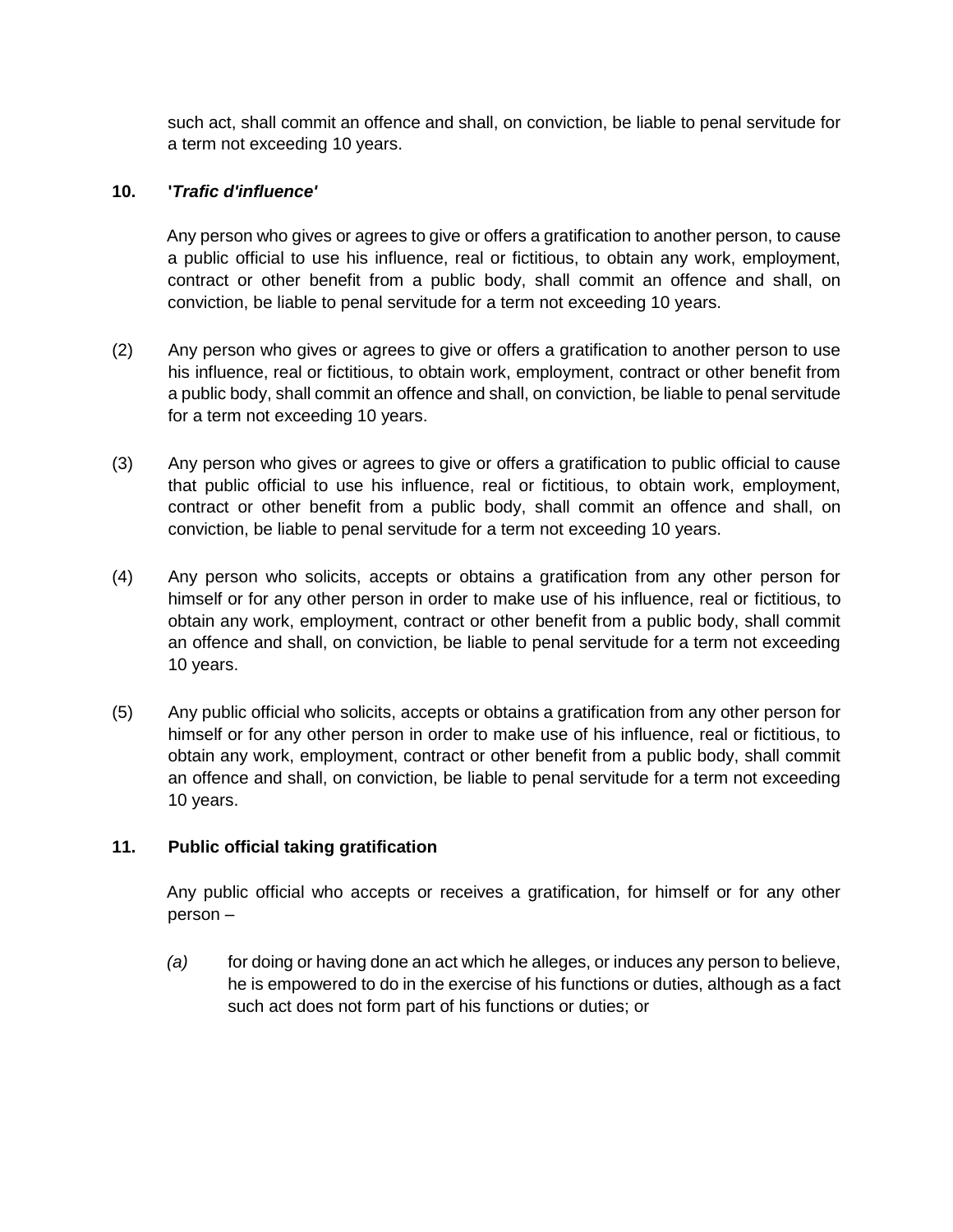*(b)* for abstaining from doing or having abstained from doing an act which he alleges, or induces any person to believe, he is empowered not to do or bound to do in the ordinary course of his function or duty, although as a fact such act does not form part of his functions or duties, shall commit an offence and shall, on conviction, be liable to penal servitude for a term not exceeding 10 years.

# **12. Bribery for procuring contracts**

Any person who gives or agrees to give or offers a gratification to a public official in consideration of that public official giving assistance or using influence in -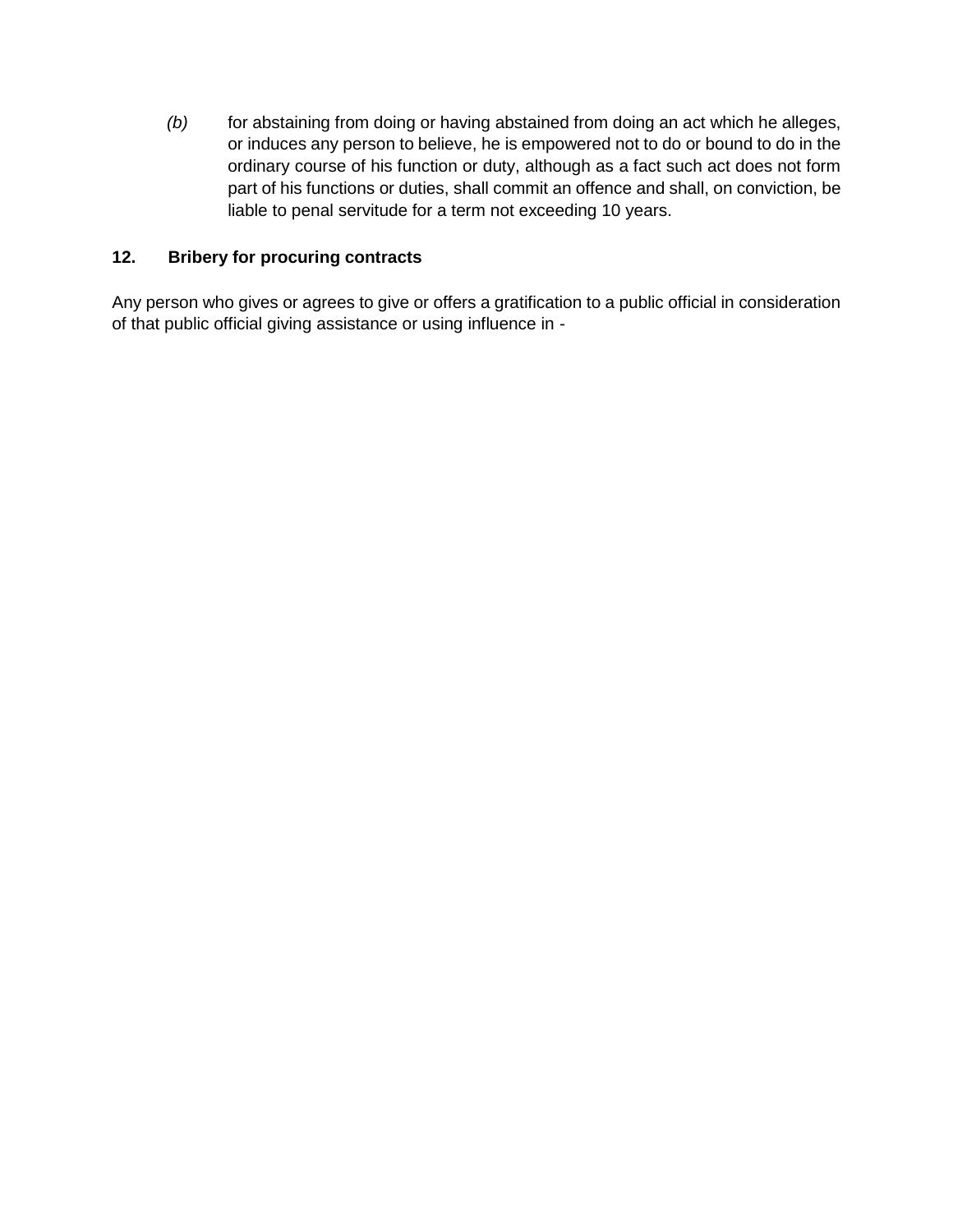- *(a)* promoting, executing, or procuring a contract with a public body for the performance of a work, the supply of a service, or the procurement of supplies;
- *(b)* the payment of the price provided for in a contract with a public body;
- *(c)* obtaining for that person or for any other person, an advantage under a contract for work or procurement,

shall commit an offence and shall, on conviction, be liable to penal servitude for a term not exceeding 10 years.

- (2) Any public official who solicits, accepts or obtains from any other person, for himself or for any other person, a gratification for giving assistance or using influence in -
	- *(a)* promoting, executing, or procuring a contract with a public body for the performance of a work, the supply of a service, or the procurement of supplies;
	- *(b)* the payment of the price provided for in a contract with a public body;
	- *(c)* obtaining for that person or for any other person, an advantage under a contract for work or procurement,

shall commit an offence and shall, on conviction, be liable to penal servitude for a term not exceeding 10 years.

# **13. Conflict of interests**

- (1) Where
	- *(a)* a public body in which a public official is a member, director or employee proposes to deal with a company, partnership or other undertaking in which that public official or a relative or associate of his has a direct or indirect interest; and
	- *(b)* that public official and/or his relative or associate hold more than 10 per cent of the total issued share capital or of the total equity participation in such company, partnership or other undertaking,

that public official shall forthwith disclose, in writing, to that public body the nature of such interest.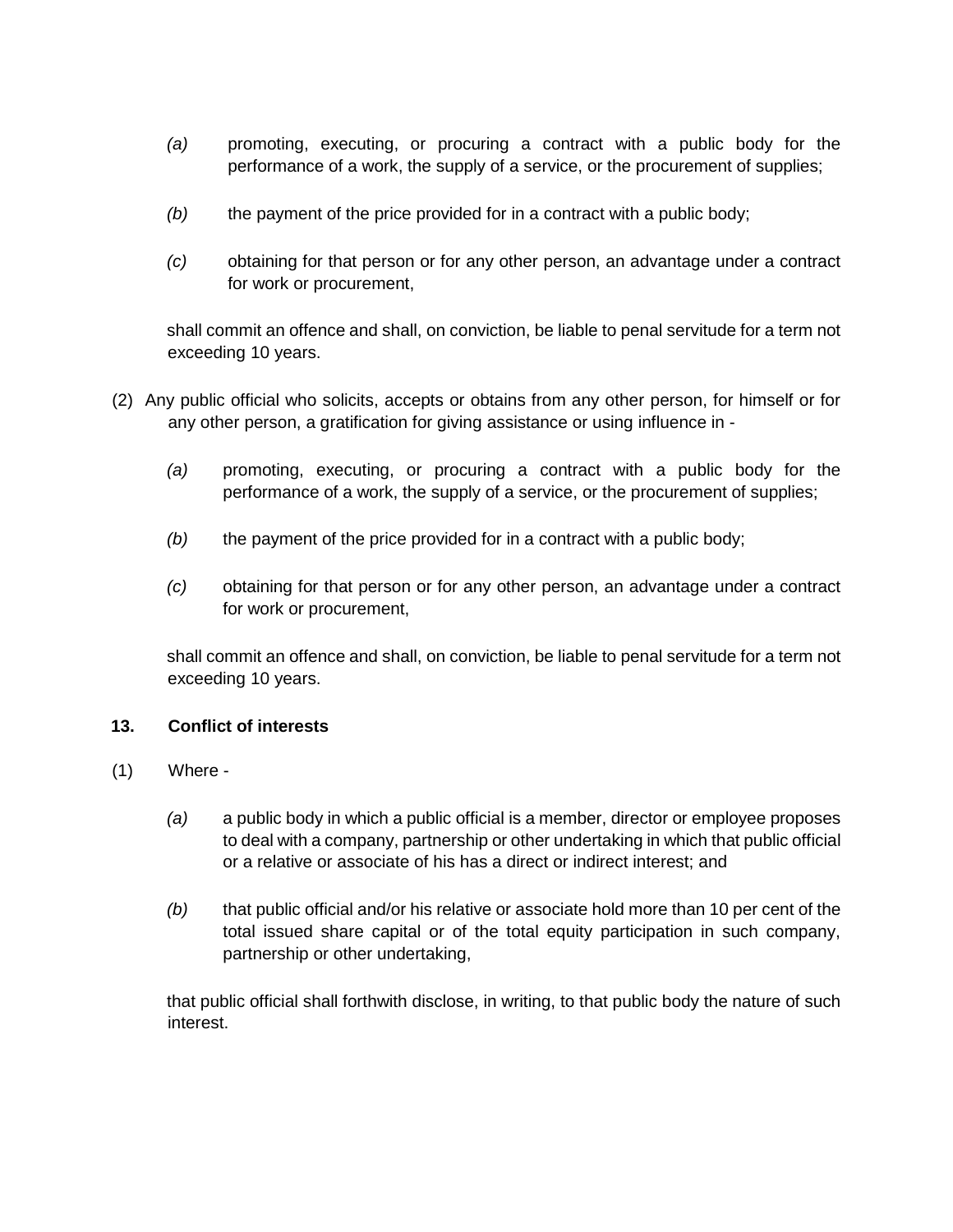- (2) Where a public official or a relative or associate of his has a personal interest in a decision which a public body is to take, that public official shall not vote or take part in any proceedings of that public body relating to such decision.
- (3) Any public official who contravenes subsection (1) or (2) shall commit an offence and shall, on conviction, be liable to penal servitude for a term not exceeding 10 years.

# **14. Treating of public official**

Any person who, while having dealings with a public body, offers a gratification to a public official who is a member, director or employee of that public body shall commit an offence and shall, on conviction, be liable to penal servitude for a term not exceeding 10 years.

# **15. Receiving gift for a corrupt purpose**

Any public official who solicits, accepts or obtains a gratification for himself or for any other person –

- *(a)* from a person, whom he knows to have been, to be, or to be likely to be, concerned in any proceeding or business transacted or about to be transacted by him, or having any connection with his functions or those of any public official to whom he is subordinate or of whom he is the superior; or
- *(b)* from a person whom he knows to be interested in or related to the person so concerned,

shall commit an offence and shall, on conviction, be liable to penal servitude for a term not exceeding 10 years.

# **16. Corruption of agent**

- (1) Any agent who, without the consent of his principal, solicits, accepts or obtains from any other person for himself or for any other person, a gratification for doing or abstaining from doing an act in the execution of his functions or duties or in relation to his principal's affairs or business, or for having done or abstained from doing such act, shall commit an offence and shall, on conviction, be liable to penal servitude for a term not exceeding 10 years.
- (2) Any person who gives or agrees to give or offers, a gratification to an agent for doing or abstaining from doing an act in the execution of his functions or duties or in relation to his principal's affairs or business or for having done or abstained from doing such act, shall commit an offence and shall, on conviction, be liable to penal servitude for a term not exceeding 10 years.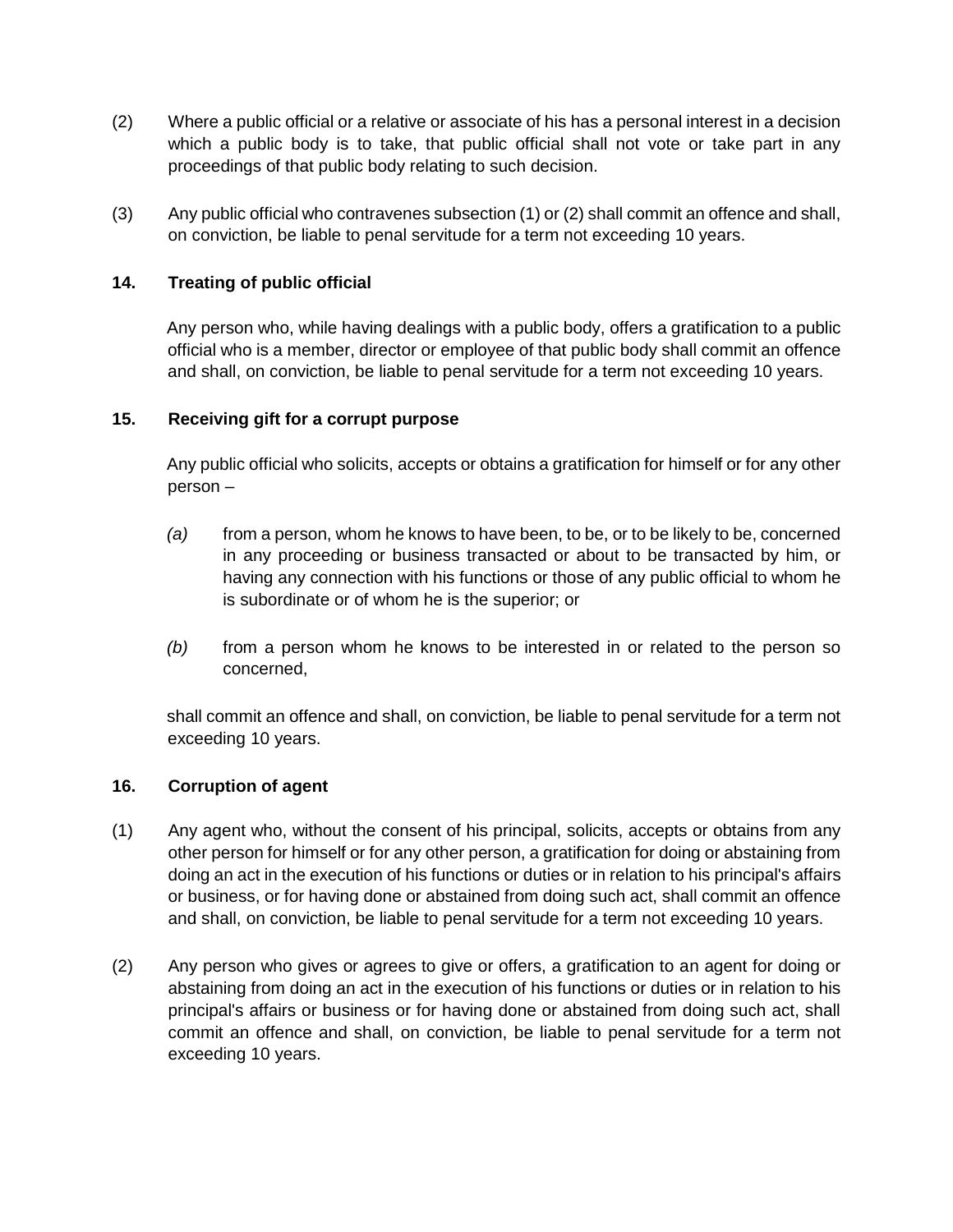# **17. Corruption to provoke a serious offence**

Where a person has committed an offence under this Part with the object of committing or facilitating the commission of a crime, that person shall, on conviction, be sentenced to penal servitude.

# **PART III - THE INDEPENDENT COMMISSION AGAINST CORRUPTION**

**18.** *-*

# **19. Establishment of the Commission**

- (1) There is established for the purposes of this Act a Commission which shall be known as the Independent Commission Against Corruption.
- (2) The Commission shall be a body corporate.
- (3) (a) The Commission shall be administered and managed by a Board which shall consist of a Chairperson and 2 other members.
	- *(b)* The Chairperson of the Board shall be the Director-General of the Commission
- (4) The Director-General shall be appointed by the Prime Minister after consultation with the Leader of the Opposition and shall be a person who –
	- (a) has served as a Judge of the Supreme Court;
	- (b) has served as a Magistrate in Mauritius for not less than 10 years;
	- (c) is, or has been, a practising barrister or law officer for not less than 10 years;
	- (ca) for an aggregate period of not less than 10 years, has served as a Magistrate in Mauritius and been either a practising barrister or a law officer, or both a practising barrister and a law officer; or
	- (d) has served in an anti-corruption agency in another country at an acceptable level of seniority.
- (5) The members of the Board, other than the Director-General, shall be persons having sufficient knowledge and experience in the field of law, banking, accountancy, finance, financial services, economics or fraud detection to be appointed by the Prime Minister.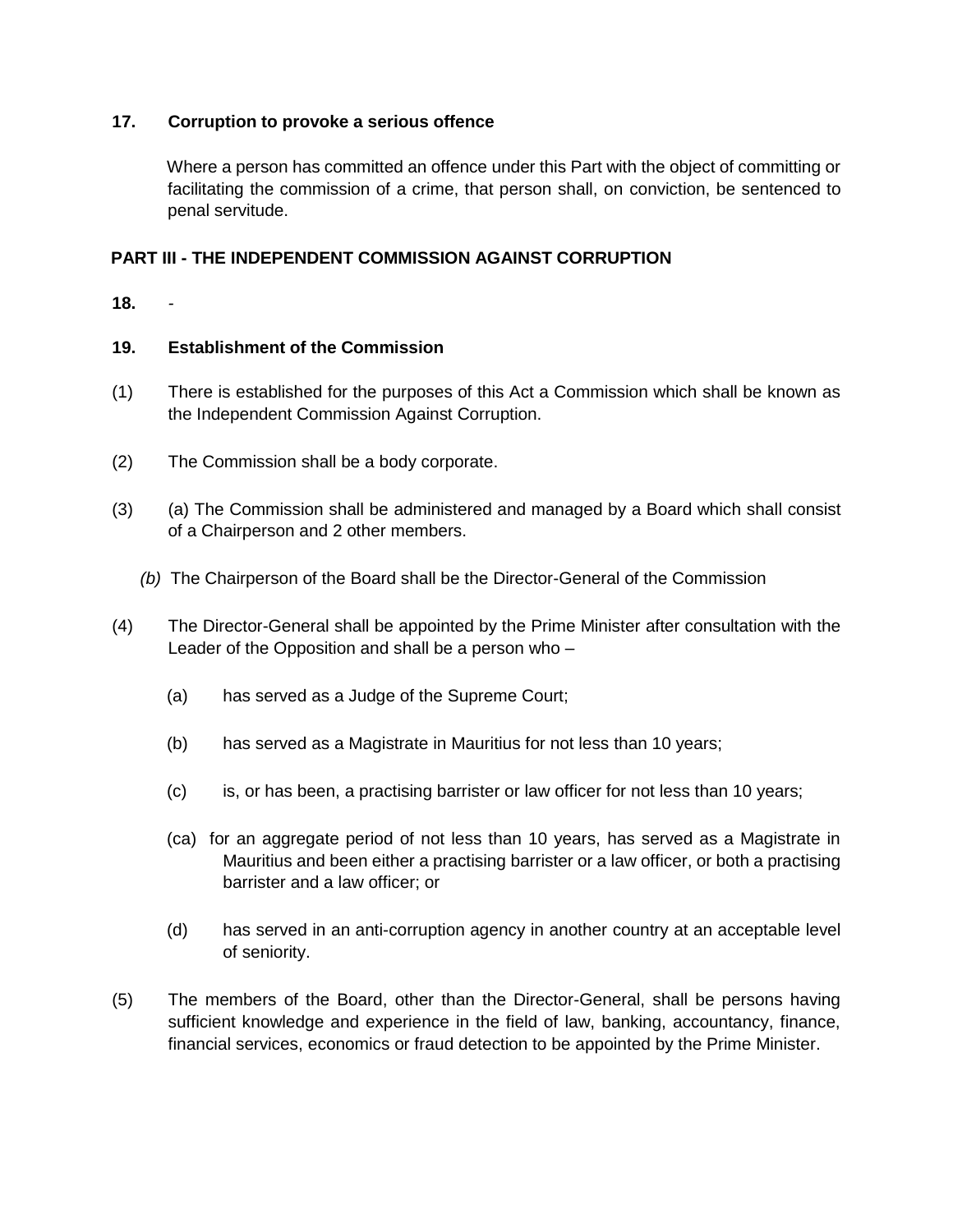(6) The members of the Board, other than the Director-General, shall be paid such fees or allowances as the Prime Minister may determine.

# **20. Functions of the Commission**

- (1) The functions of the Commission shall be to
	- *(a)* educate the public against corruption;
	- *(b)* enlist and foster public support in combating corruption;
	- *(c)* receive and consider any allegation that a corruption offence has been committed;
	- *(d)* detect or investigate any act of corruption;
	- *(e)* investigate the conduct of any public official which, in its opinion, is connected with or conducive to, corruption;
	- *(f)* monitor, in such manner as it considers appropriate, the implementation of any contract awarded by a public body, with a view to ensuring that no irregularity or impropriety is involved therein;
	- *(g)* examine the practices and procedures of any public body in order to facilitate the discovery of acts of corruption and to secure the revision of methods of work or procedures which, in its opinion, may be conducive to corruption;
	- *(h)* advise and assist any public body on ways and means in which acts of corruption may be eliminated;
	- *(i)* undertake and assist in research projects in order to identify the causes of corruption and its consequences on, inter alia, the social and economic structure of Mauritius;
	- *(j)* cooperate with all other statutory corporations which have as object the betterment of the social and economic life of Mauritius;
	- *(k)* draft model codes of conduct and advise public bodies as to the adoption of such code of conduct as may be suited to such bodies;
	- *(l)* co-operate and collaborate with international institutions, agencies or organisations in the fight against money laundering and corruption;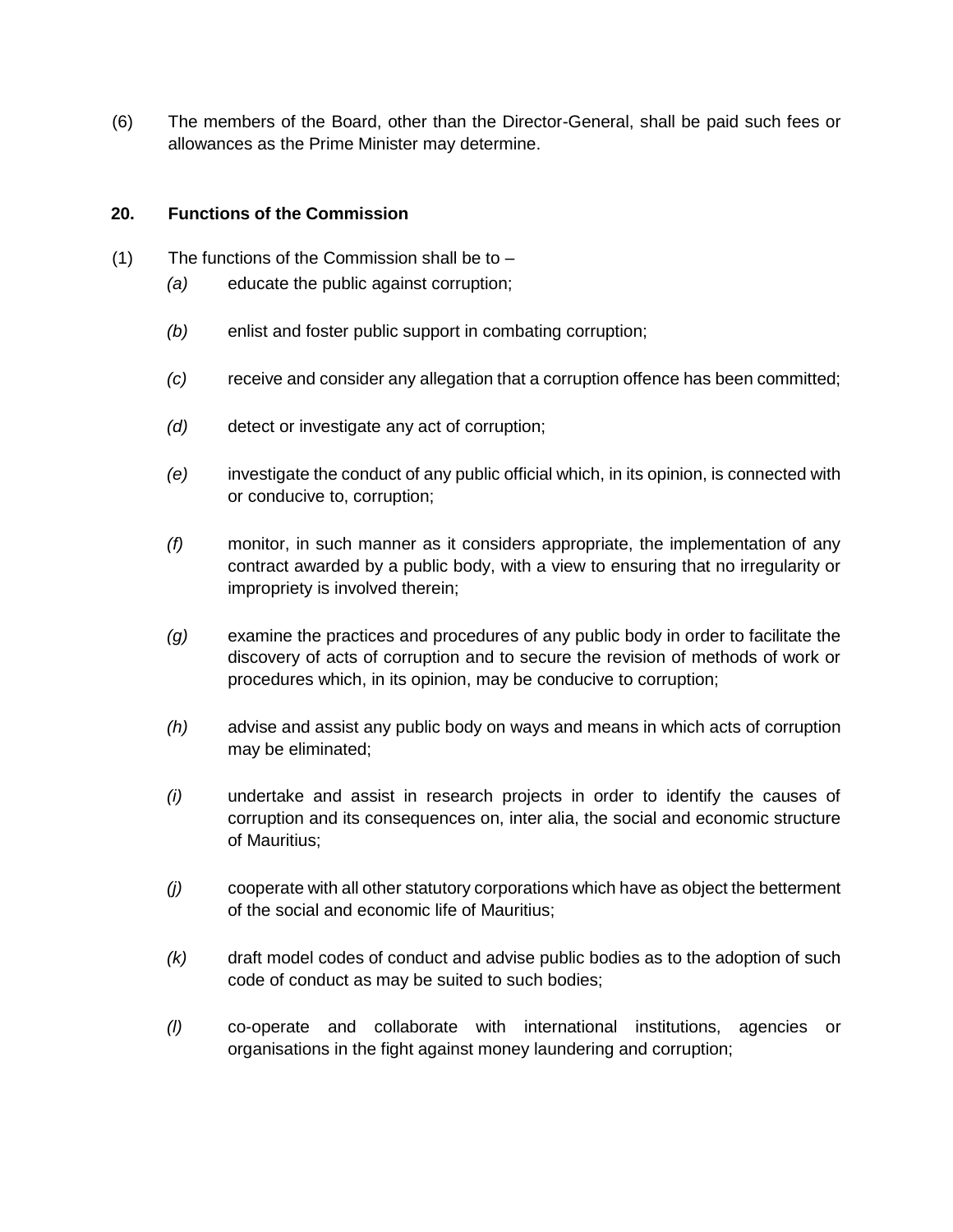- *(m)* monitor current legislative and administrative practices;
- *(n)* advise the Parliamentary Committee on such legislative reform as it considers necessary to foster the elimination of acts of corruption;
- *(0)* detect and investigate any matter that may involve the laundering of money or suspicious transaction that is referred to it by the FlU;
- *(p)* execute any request for assistance referred to it by the FlU;
- *(q)* take such measures as may be necessary to counteract money-laundering in consultation with the FlU;
- *(r)* co-operate and collaborate with the FlU in fulfilling common objectives.
- (2) The Commission shall act independently, impartially, fairly and in the public interest.
- (3) Subject to this Act, the Director-General shall not be under the control, direction of any other person or authority.
- (4) The Prime Minister may appoint such committee as he may deem necessary for advising the Commission –
	- *(a)* on any matter pertaining to the functions of the Commission;
	- *(b)* on strategies to reduce corruption;
	- *(c)* on educational programs to be implemented so as to involve the community in anticorruption strategies;
	- *(d)* on the staffing policies of the Commission;
	- *(e)* on the annual estimates of the Commission; and
	- *(f)* such other matters as he may deem fit.

#### **21. Terms and conditions of appointment of Director-General**

(1) Subject to this section, the Director-General shall hold office on such terms and conditions as may be determined by the Prime Minister.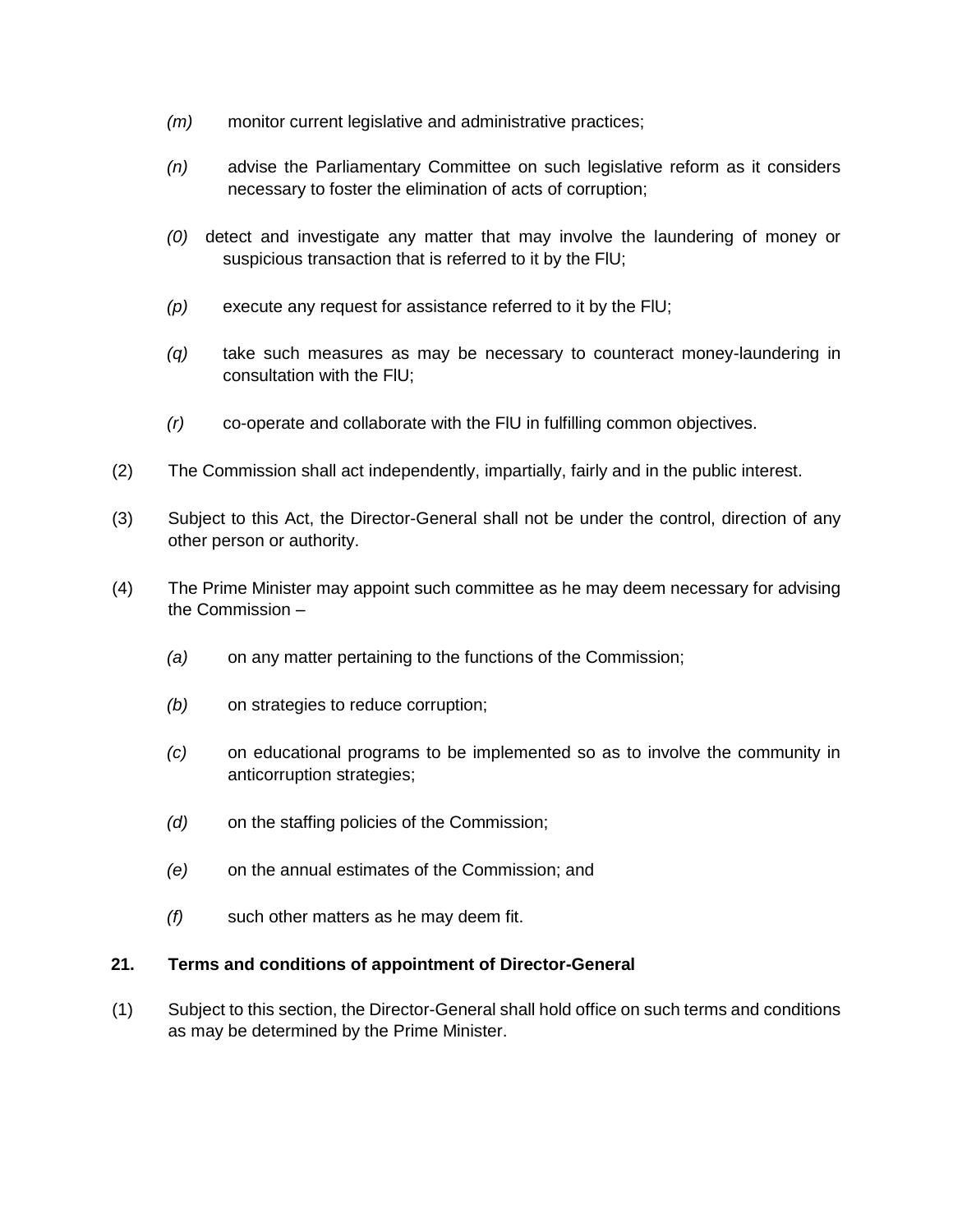- (2) The Director-General shall be appointed for a term of not less than 3 years and not more than 5 years and shall be eligible for re-appointment.
- (3) The Director-General shall occupy his office in a full time capacity and shall not engage in any other activity for which he is remunerated in whatever form.

# **22. Vacancy in office of Director-General**

- (1) Where
	- *(a)* the office of the Director-General is vacant; or
	- *(b)* the Director-General is absent from duty or is, for any other reason, unable to perform the duties of his office,

the Prime Minister may appoint the Director of any of the Divisions referred to in section 28 to act as Director-General.

(2) An appointment made under subsection (1) shall not exceed 9 months.

# **23. Termination of appointment**

- (1) Where
	- *(a)* the Parliamentary Committee has reason to believe that the Director-General has been guilty of such gross negligence, irregularity or misconduct that his appointment ought to be terminated; or
	- *(b)* the Director-General is unable to discharge the functions of his office, whether such inability arises from infirmity of body or mind or any other cause,

the Parliamentary Committee may, by the majority decision of its members, suspend the Director-General from office.

- (2) Where the Parliamentary Committee suspends the Director-General under subsection (1), it shall forthwith refer the matter to the Attorney-General.
- (3) Where a matter is referred to the Attorney-General under subsection (2), the Attorney-General shall advise the Parliamentary Committee whether disciplinary proceedings or such other action as he thinks fit should be taken against the Director-General under this section.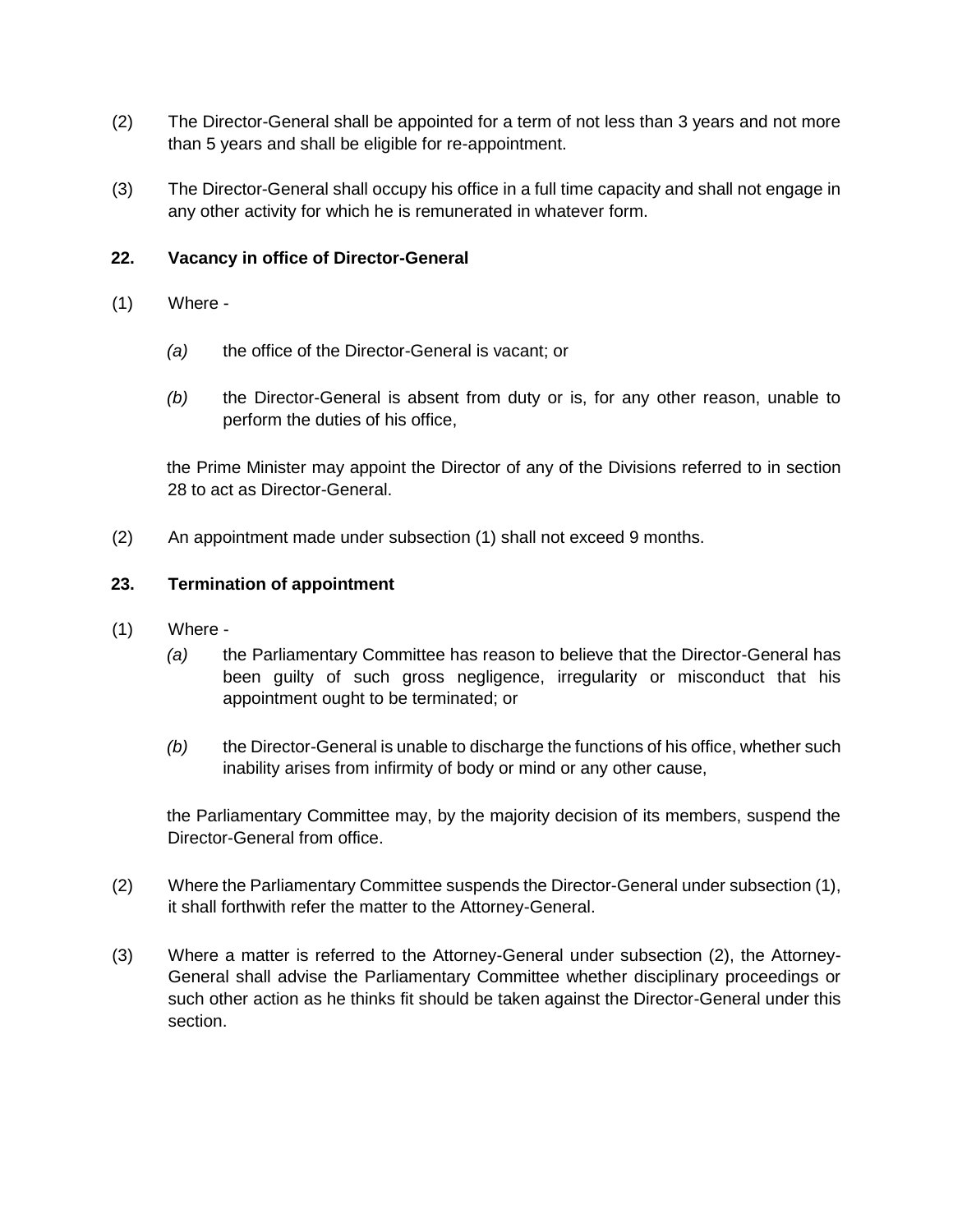- (4) Where the Attorney-General does not, within 7 days of the date on which the Director-General was suspended, advise that proceedings be taken against the Director-General, the suspension shall be lifted and the Director-General reinstated forthwith in his office.
- (5) Where the Attorney-General advises that proceedings be taken against the Director-General –
	- *(a)* the Attorney-General shall forward to the Parliamentary Committee the charge which the Director-General will be required to answer, and designate a law officer to sustain the charge;
	- *(b)* the Attorney-General shall, on such terms and conditions as he may determine, appoint any person who holds or has held judicial office to hear and determine, without delay, whether the charge has been established.
- (6) The person appointed to hear and determine the charge under subsection (5)(b) shall, within 7 working days of the date on which the hearing is completed, forward his findings and the record of all his proceedings and evidence adduced before him to the Parliamentary Committee.
- (7) Where the charge has been found established, the Parliamentary Committee shall, within 7 working days of the receipt of the findings and record referred to in subsection (6), examine the findings and record and decide whether the appointment of the Director-General ought to be terminated.
- (8) Where the Parliamentary Committee decides that the appointment of the Director-General ought to be terminated, it shall communicate its decision to the Director-General forthwith.

# **24. Officers of the Commission**

- (1) Subject to subsection (2), the Commission shall employ such officers it considers necessary to discharge its functions on such terms and conditions as it thinks fit.
- (2) The Commission shall not select a person for employment unless-
	- *(a)* it has advertised its intention to do so in the *Gazette* and in at least 3 daily newspapers having a wide circulation in Mauritius;
	- *(b)* it has considered all applications received;
	- *(c)* it has interviewed the best qualified candidates; and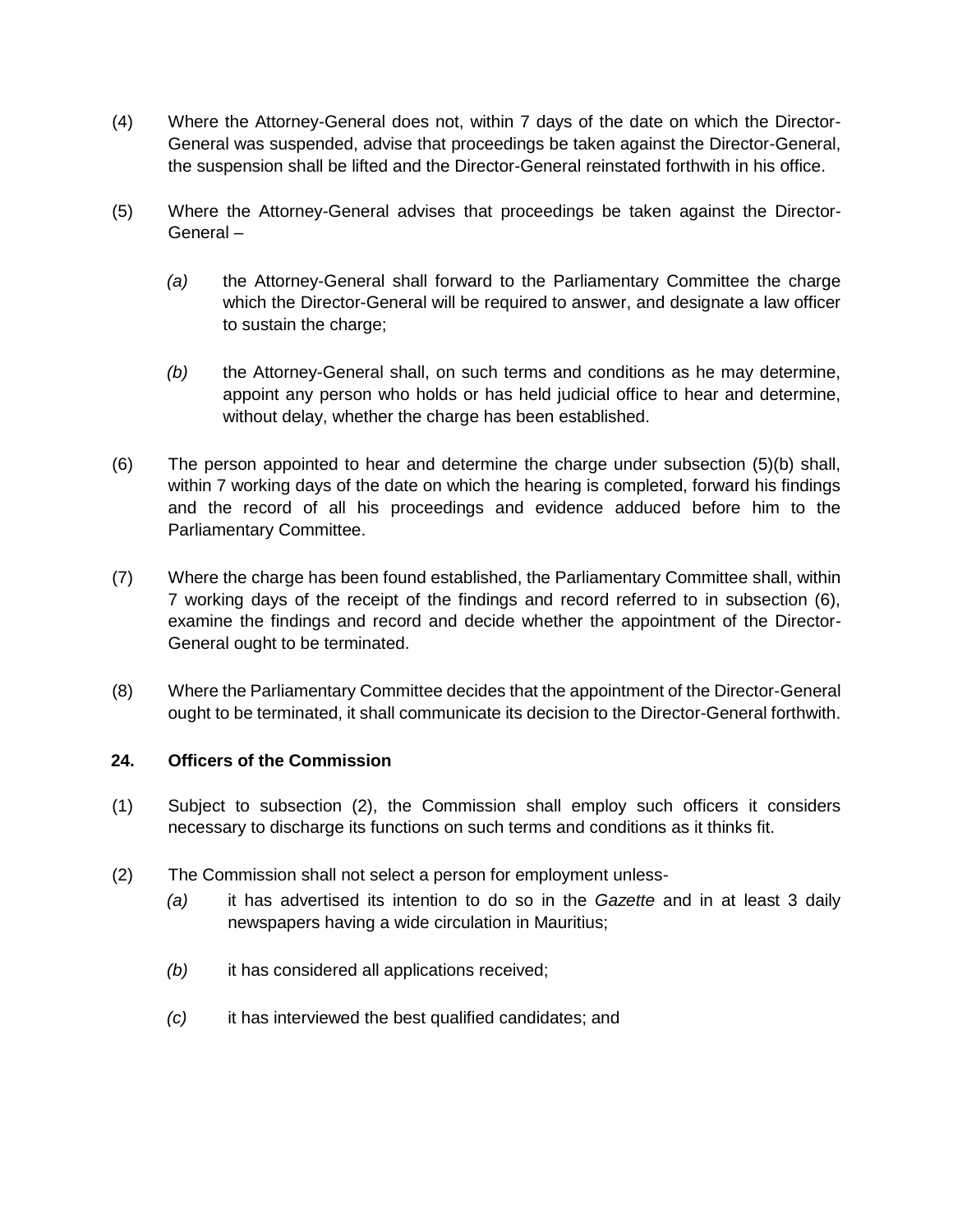- *(d)* it is satisfied that, on the basis of qualifications, experience and merit, the candidate who has been selected is of a standard which qualifies him to be appointed as an officer in the grade for which he has been selected.
- (3) The Commission shall, with the approval of the Parliamentary Committee, establish the salaries, wages, allowances and conditions of employment of officers.
- (4) Employment by the Commission under subsection (1) shall not be deemed to be employment in a public office.
- (5) Notwithstanding subsection (1), the Commission may
	- *(a)* with the approval of the relevant Service Commission, recruit a public officer or an officer of a local authority on contract; or
	- *(b)* for the purpose of this Act, make use of the services of a police officer or other public officer designated for that purpose by the Commissioner of Police or the Head of the Civil Service, as the case may be.
- (6) Where the Commission recruits an officer under subsection (5)(a), that officer shall be granted leave without pay from his service for the duration of his contract of employment with the Commission but shall not be granted any further leave, with or without pay, for the purposes of any extension or renewal of such contract of employment.
- (7) Notwithstanding any condition contained in the contract of employment of an officer employed under subsections (1) and (5)(a), the Commission may, where it is satisfied that it is in the interests of the Commission to do so, but subject to subsection (8), terminate the employment of an officer.
- (8) The Commission shall not terminate the employment of an officer unless
	- *(a)* it has provided the officer with a complete statement of the reasons why it is contemplated that his employment be terminated;
	- *(b)* it has given the officer a full and fair opportunity to show cause why his employment should not be terminated.
- (9) Where the Commission terminates the employment of an officer who was employed under subsection  $(5)(a)$  –
	- *(a)* that officer shall be reinstated to the office which he held immediately prior to his appointment as an officer;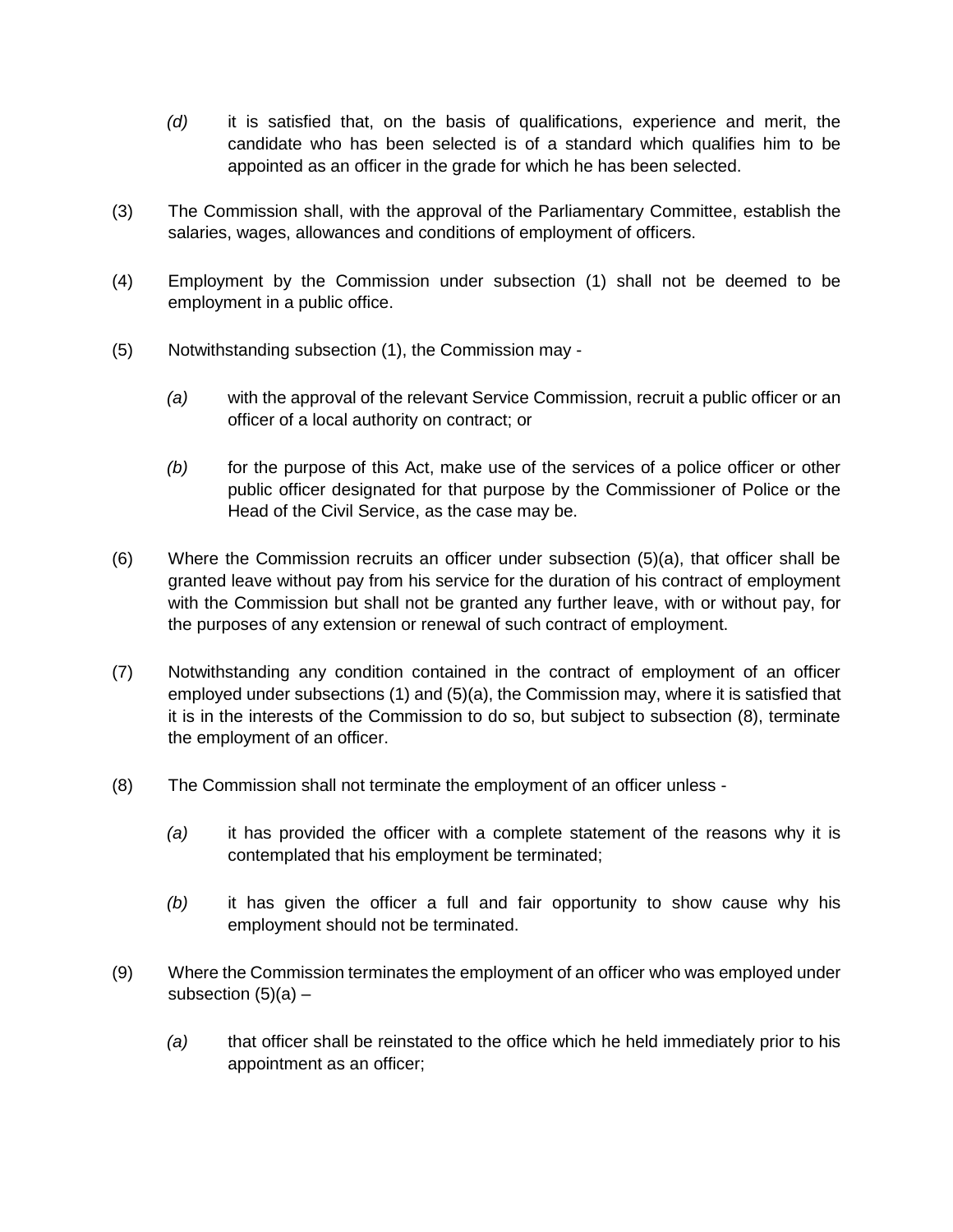*(b)* the Commission may, where the officer's employment was terminated on grounds of fraud, corruption or dishonesty, recommend to the relevant Service Commission that disciplinary proceedings be taken against that officer.

# **25. Disclosure of assets and liabilities**

A Member of the Board or an officer shall -

- *(a)* not later than 30 days after the date of his appointment;
- *(b)* not later than 30 June in every year until he ceases to be a member of the Board; and
- *(c)* upon the termination of his appointment,

deposit with the Parliamentary Committee a declaration of his assets and liabilities in relation to himself, his spouse, children and grandchildren in the form specified in the First Schedule.

#### **26. Use of independent professionals**

The Commission may, where it considers it expedient to do so, retain the services of an independent professional or specialized agency from Mauritius or overseas for such specific purpose as the Commission may require.

#### **27. Meetings of the Board**

- (1) The Board shall meet at least once a month.
- (2) Every meeting shall be convened by the Director-General.
- (3) The Director-General shall chair every meeting of the Board.
- (4) Where the Director-General does not attend a meeting of the Board, he shall designate one of the Directors of the Divisions referred to in section 28 to chair the meeting.
- (5) All matters shall be decided by majority of the votes and the Chairperson of the meeting shall have a second and casting vote.

# **27A. Disclosure of interest by Board member**

Any member of the Board, including a person appointed to act as Director-General, who has a direct or indirect interest in a matter being considered or about to be considered by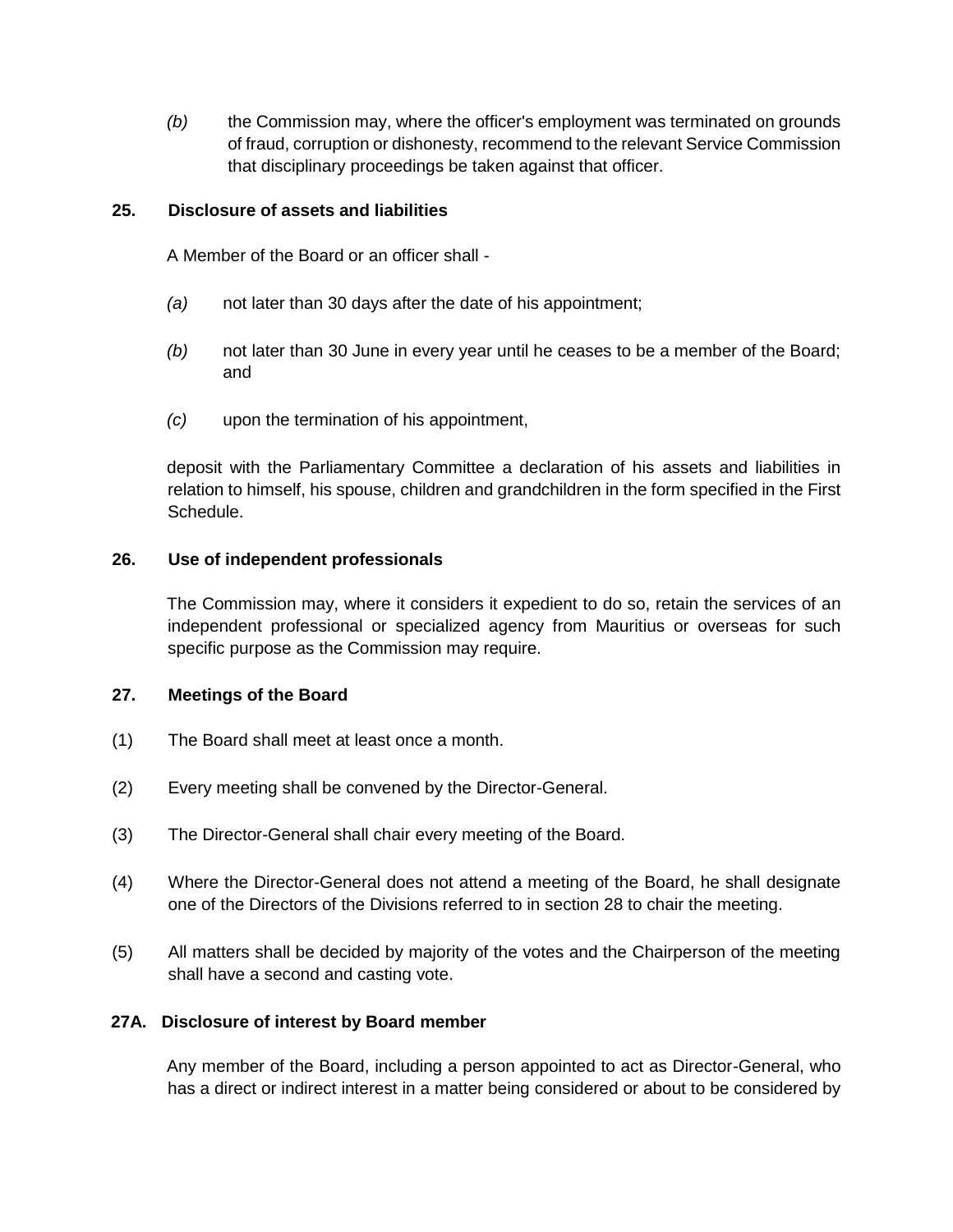the Board shall forthwith, or as soon as is practicable after the relevant facts have come to his knowledge, disclose in writing the nature of his interest to the Board and shall not –

- (a) be present during any deliberation of the Board with respect to that matter; and
- (b) take part in any decision of the Board with respect to that matter.

# **28. Divisions of the Commission**

- (1) There shall be within the Commission
	- *(a)* A Corruption Investigation Division;
	- *(b)* a Corruption Prevention and Education Division;
	- *(c)* a Legal Division;
	- *(d)* such other Divisions as the Commission may set up.
- (2) Subject to sections 29 and 35, every Division shall be under the direct responsibility of a Director.

# **29. Director of the Corruption Investigation Division**

The Director of the Corruption Investigation Division shall -

- (a) be appointed by the Commission, after consultation with the Prime Minister;
- (b) be responsible for any investigation relating to corruption which the Commission may refer to him;
- (c) be responsible *for* any investigation relating to money laundering which the FIU may refer to the Commission;
- (d) subject to any condition set, exercise such powers of the Commission as are entrusted to him by the Commission in relation to corruption;
- (e) report to the Commission on any investigation referred to him; and
- (f) comply with all directives of the Commission in relation to his functions.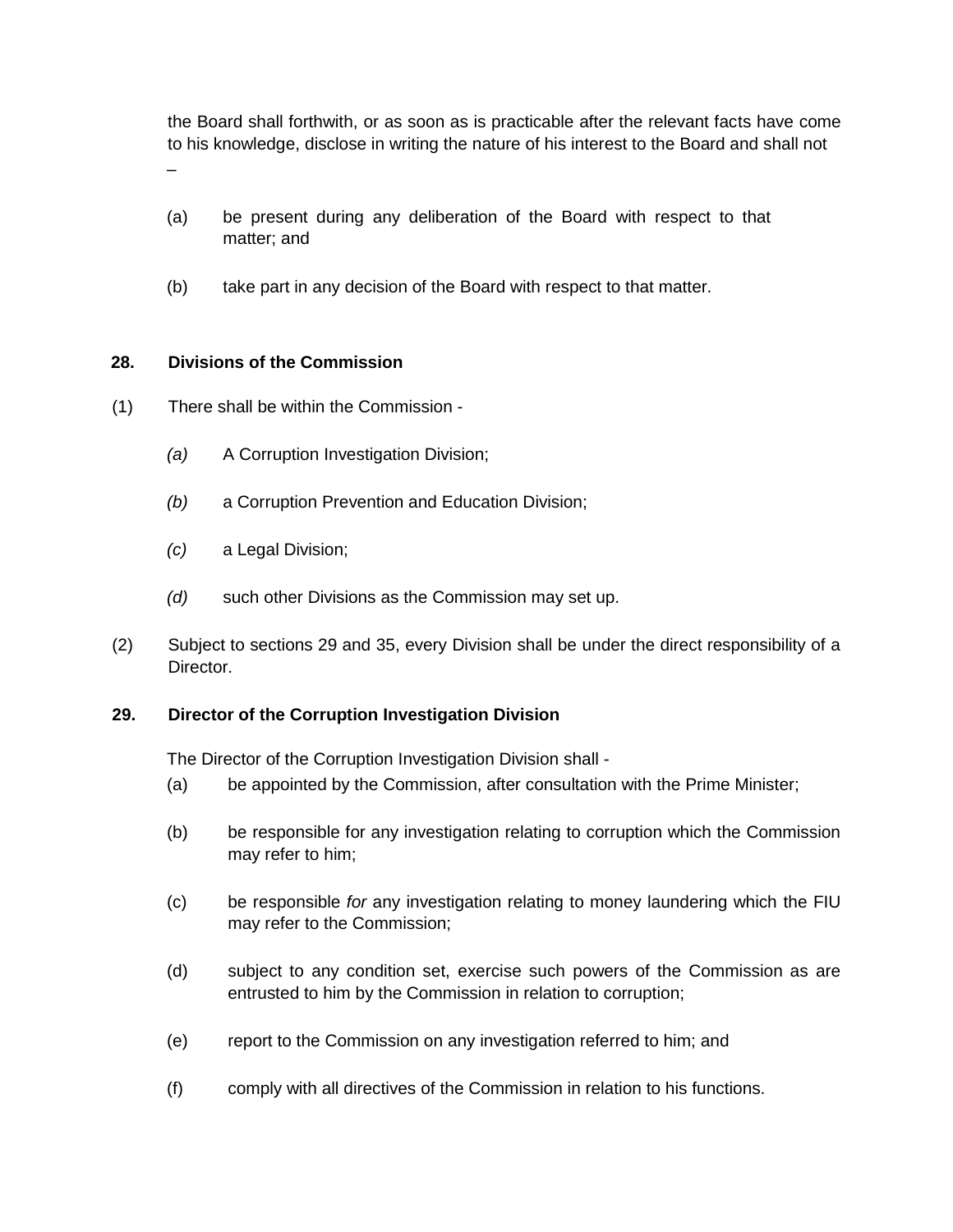# **30. Director of the Corruption Prevention and Education Division**

- (1) The Director of the Corruption Prevention and Education Division shall
	- (a) be appointed by the Commission after consultation with the Prime Minister;
	- (b) in respect of such public body as the Commission may direct
		- (i) exercise vigilance and superintendence over its integrity systems;
		- (ii) enquire into the manner in which contracts for the procurement of goods or for the performance of works is being carried out and performed;
		- (iii) enquire into possibilities of acts of corruption within that public body;
		- (iv) report to the Commission on the manner in which integrity systems should be improved;
	- (c) under the directions of the Commission
		- (i) conduct public campaigns to alert the public on the dangers of corruption;
		- (ii) assist in enhancing the school curriculum so as to educate children on the dangers of corruption;
		- (iii) inform the general public on the manner in which complaints of acts of corruption should be made;
		- (iv) conduct campaigns to encourage the formation and strengthening of nongovernmental organisations to fight corruption;
		- (v) liaise with private sector organisations and trade-unions for the setting up of anticorruption practices;
		- (vi) conduct workshops and other activities to promote campaigns for the prevention and elimination of corruption;
		- (vii) promote links between the Commission and international organisations so as to foster international co-operation in the fight against corruption;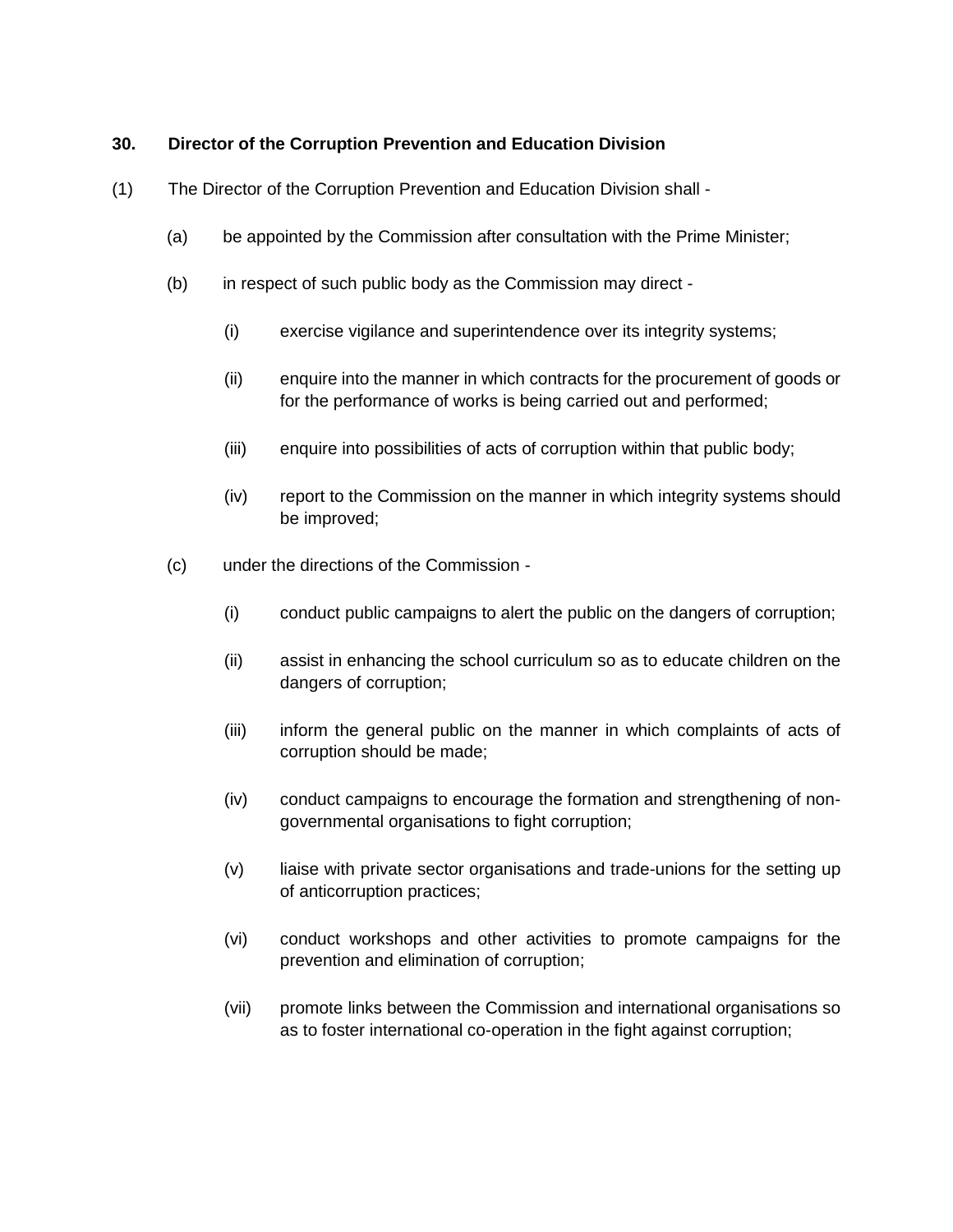- (viii) encourage links between the Commission and similar agencies in other countries; and
- (ix) enhance education on the dangers of corruption.
- (2) The Director of the Corruption Prevention and Education Division shall
	- (a) subject to any directive given by the Commission, exercise such powers of the Commission as are entrusted to him.
	- (b) report to the Commission; and
	- (c) comply with every directive of the Commission in relation to his functions.

#### **31. The Chief Legal Adviser**

- (1) The Legal Division shall be under the responsibility of a Chief Legal Adviser, who shall be a barrister with at least 5 years standing at the Bar, appointed by the Commission.
- (2) The Legal Division shall in addition to the powers conferred under section 82 be responsible for tendering legal advice to the Commission.

#### **32. General Fund**

- (1) The Commission shall establish a General Fund comprising funds derived from the Consolidated Fund, or derived by or accruing to it, from any other source.
- (2) The Commission may accept donations, grants and sponsorship after the approval of the Parliamentary Committee and all funds received under this subsection shall be credited to the General Fund.

#### **33. Funds of the Commission**

- (1) Subject to subsection (2), the funds of the Commission shall be applied only
	- *(a)* in payment or discharge of any cost, expense and other obligation of the Commission; and
	- *(b)* in payment of any remuneration or allowance payable to any person under this Act.
- (2) Funds of the Commission not immediately required for the purposes of the Commission shall be paid into the Consolidated Fund if so directed by the Parliamentary Committee.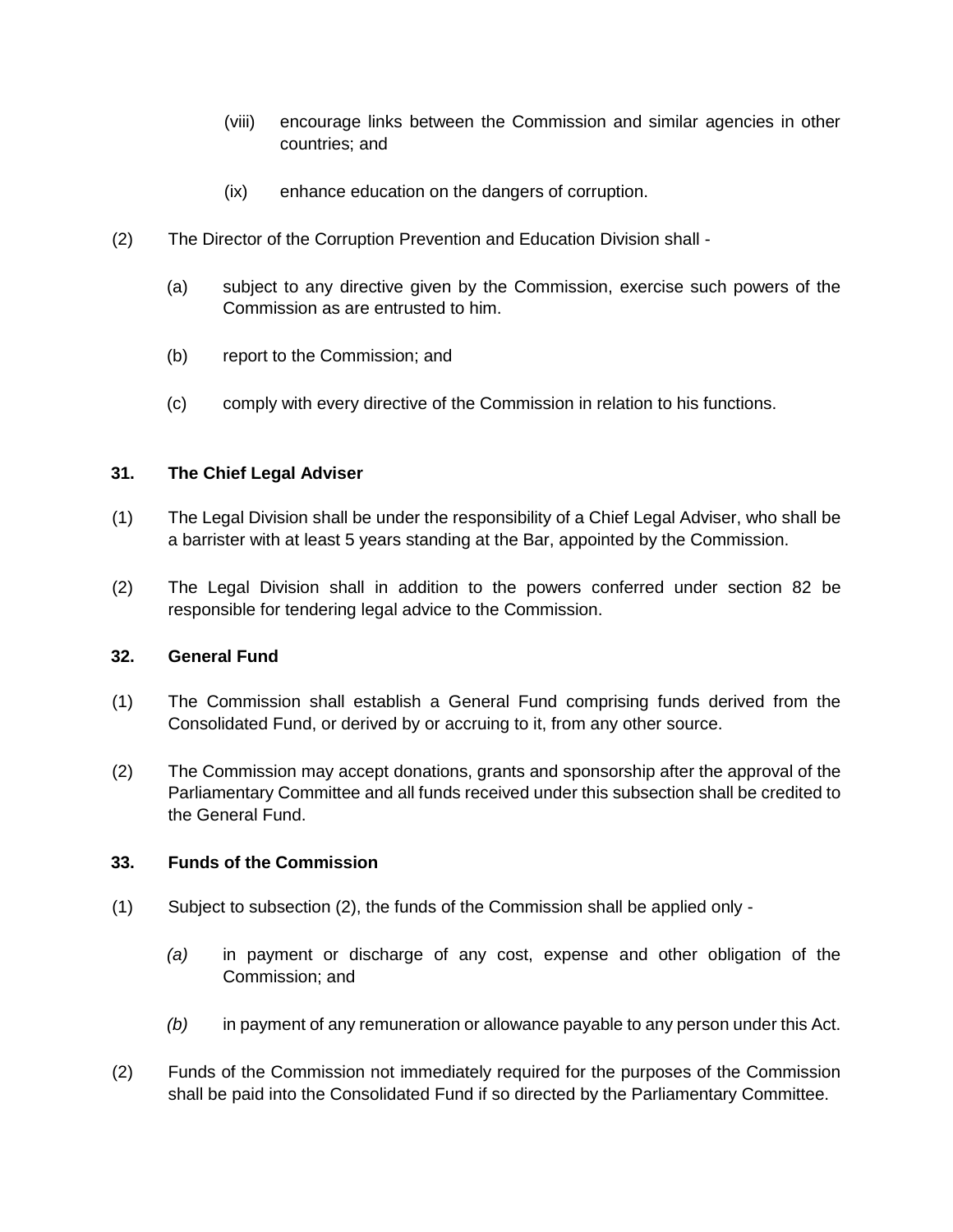# **34. Commission accounts**

The Commission shall open and maintain any account as it thinks fit, with any bank, in the name of the Commission.

# **35. Estimates**

- (1) The Commission shall, not less than 3 months before the commencement of every financial year, submit for approval, to the Minister responsible for finance, an estimate of the income and expenditure of the Commission.
- (2) Notwithstanding any review of such estimates or any consideration given to them by the Parliamentary Committee prior to their submission to the Minister, the final decision shall rest with the Minister.
- $(3)$

# **36. Audit and annual reports**

- (1) The Commission shall, not later than 6 months after the close of every financial year, issue an annual report on the activities, and furnish audited accounts, of the Commission for that financial year, to the Parliamentary Committee.
- (2) The Chairperson of the Parliamentary Committee shall, at the earliest available opportunity, but not later than one month after receiving a report under subsection (1), lay a copy of the report and audited accounts of the Commission before the National Assembly.

# **37. Exemptions**

- (1) The Commission shall be exempt from payment of any duty, levy, rate, charge, fee or tax.
- (2) No registration fee shall be payable in respect of any document signed or executed by the Commission under which the Commission is a beneficiary.

# **38. Protection of Members of Board and officers**

Any member of the Board or an officer acting in the exercise of his duties under this Act shall, for the purposes of sections 1, 2, 3 and 4(1) and (2) of the Public Officers' Protection Act, be deemed to be a public officer.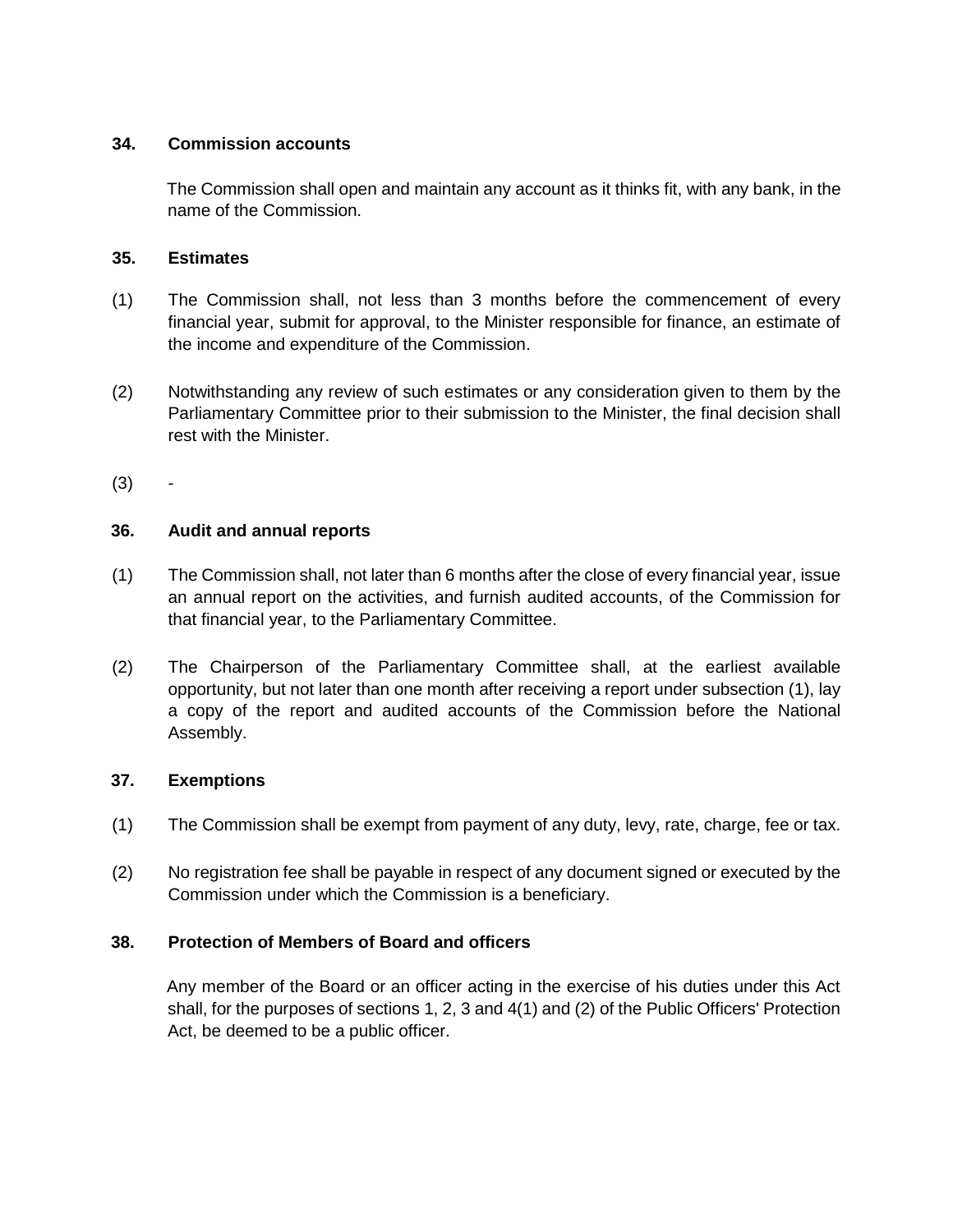# **38A. Protection from liability**

No action shall lie against the Commission, the Board, any member of the Board or any officer of the Commission, as the case may be, in respect of any act done or omission made by it or him in good faith, in the performance of its or his functions under this Act or any other enactment.

# **PART IV –**

# **39. - 42 –**

# **PART V** - **PROCEEDINGS OF THE COMMISSION**

# **43. Notification of corruption offences**

- (1) Any person may-
	- *(a)* without disclosing his identity; and
	- *(b)* orally or in writing,

notify the Commission or an officer of the existence or possible existence of a corruption offence.

(2) The Commission shall take all steps that may be necessary to facilitate the notification to the Commission of the possible existence of an act of corruption.

# **44. Duty to report acts of corruption offences**

- (1) Where an officer of a public body suspects that an act of corruption has been committed within or in relation to that public body, he shall forthwith make a written report to the Commission.
- (2) The Commission shall issue such guidelines as it considers appropriate to ensure compliance with subsection (1).

# **45. Referrals to the Commission**

- (1) Notwithstanding sections 43 and 44, where in the exercise of his functions-
	- *(a)* a Judge or Magistrate;
	- *(b)* the Ombudsman;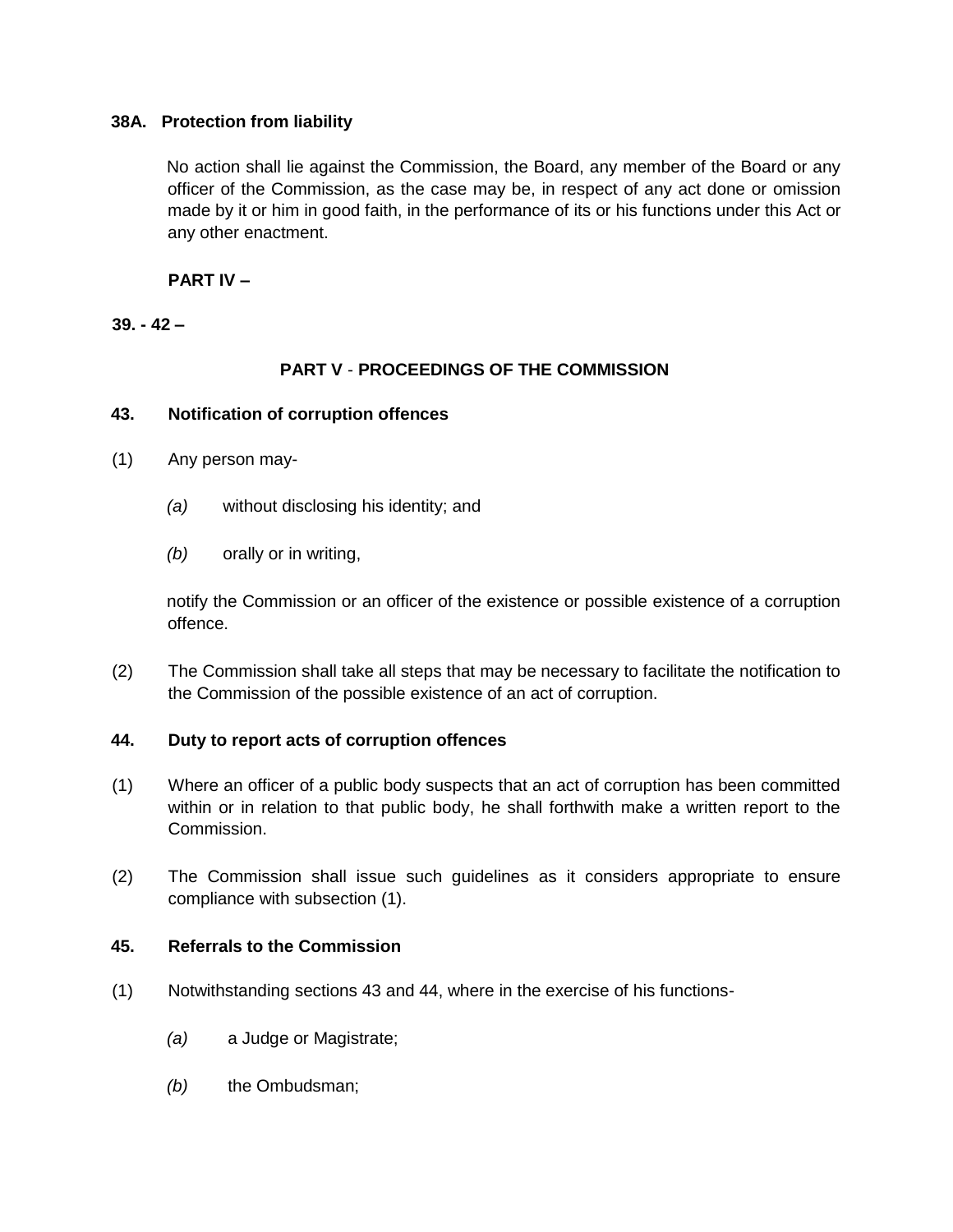- *(c)* the Director of Public Prosecutions;
- *(d)* the Director of Audit; or
- *(e)* the chief executive of a public body,

is of the opinion that an act of corruption or a money laundering offence may have occurred, he may refer the matter to the Commission for investigation.

- (2) Where in the course of a Police enquiry
	- *(a)* it is suspected that an act of corruption or a money laundering offence has been committed; and
	- *(b)* the Commissioner of Police is of the opinion that the matter ought to be investigated by the Commission,

the Commissioner of Police may notwithstanding the Financial Intelligence and Anti-Money Laundering Act and subject to subsection (3) refer the matter to the Commission for investigation.

(3) The Commissioner of Police shall forthwith notify the FIU of the nature of the money laundering offence referred to in subsection (2)(a).

# **46. Investigation by Commission**

- (1) *(a)* Where, under sections 43, 44 or 45 or on its own initiative, the Commission becomes aware that a corruption offence or a money laundering offence may have been committed, it shall notwithstanding the Financial Intelligence and Anti-Money Laundering Act and subject to subsection (4), refer the matter to the Director of the Corruption Investigation Division who shall forthwith make a preliminary investigation of the matter.
	- *(b)* The Director of the Corruption Investigation Division shall, within 21 days of a referral under paragraph (a) or within such other period as the Commission may direct, report to the Commission on the matter.
- (2) The Director of the Investigation Division shall, within 14 days of a referral to him of an information referred to the Commission by the FIU under section 13 of the Financial Intelligence and Anti-Money Laundering Act, investigate and report to the Commission on the matter.
- (3) Upon receipt of a report under subsection (1)(b) or 2, the Commission shall -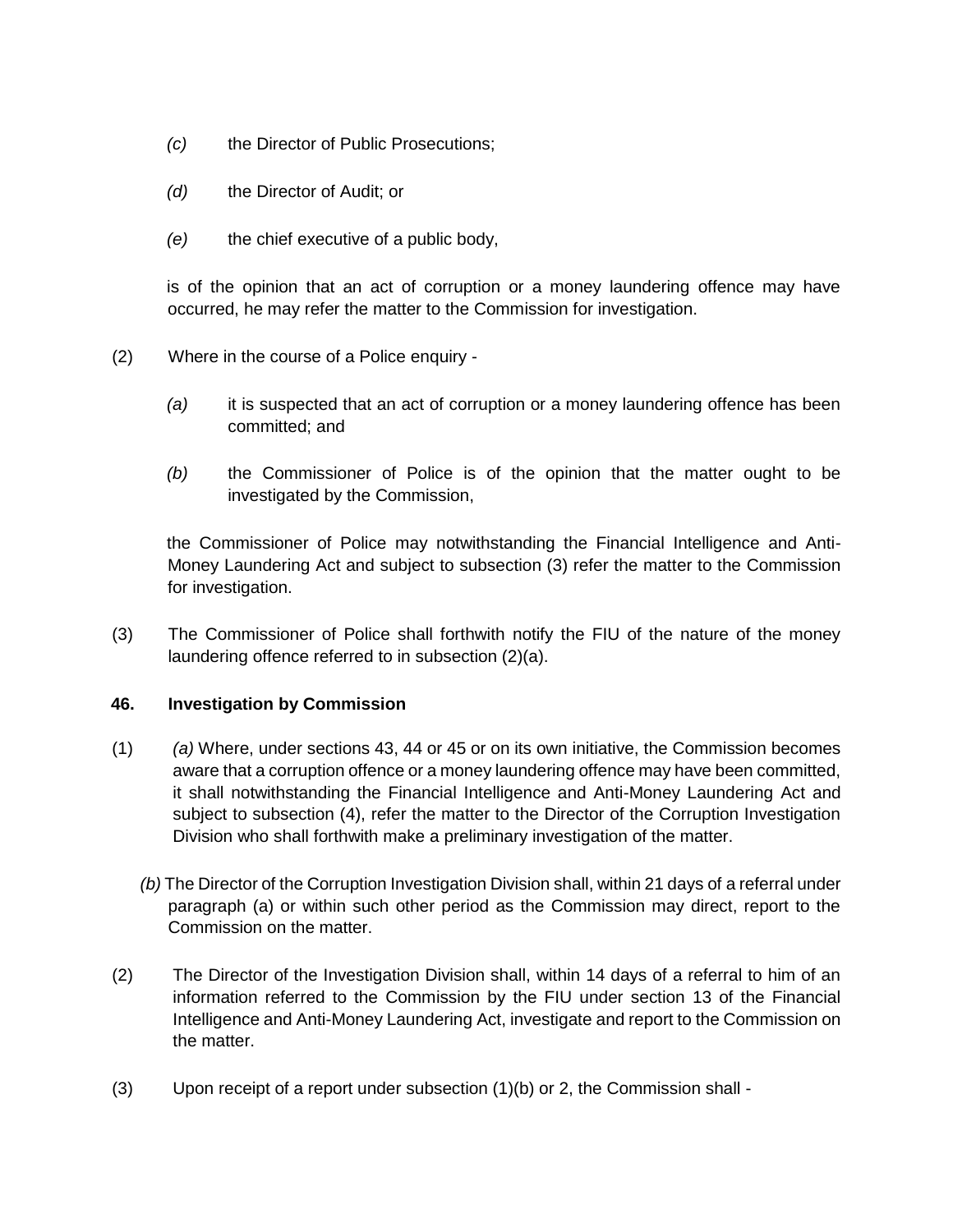- *(a)* proceed with further investigations; or
- *(b)* discontinue the investigation.
- (4) The Commission shall forthwith notify the FIU of the nature of every case relating to a money laundering offence investigated on its own initiative.

# **47. Further investigation by the Commission**

- (1) Where the Commission proceeds with any further investigation under section 46(3), the investigation shall be carried out under the responsibility of the Director-General.
- (2) For the purposes of such investigation, the Director-General may delegate such of his powers as he thinks fit to the Director of Corruption Investigation Division or to any other officer.
- (3) In carrying out an investigation under this section, the Commission may conduct such hearings as it considers appropriate and, for that purpose –
	- (a) the hearing shall be conducted by the Director-General or such officer as the Director-General thinks fit;
	- (b) the Chief Legal Adviser, or a member of the Legal Division deputed by the Chief Legal Adviser, shall be in attendance and shall provide legal advice to the Commission;
	- (c) the hearing may be conducted in public or in private as the Director-General may, in his discretion, determine;
	- (d) where the Director-General decides that the hearing shall not be conducted in public, no person shall make any report of the hearing unless he has obtained the prior permission of the Director- General in writing;
	- (e) any person who is required by the Commission to attend the hearing shall be entitled to be represented by the law practitioner of his choice;
	- (f) where the hearing is conducted by the Director-General, the Director-General may take a deposition on oath or solemn affirmation and may administer the oath or solemn affirmation to any person attending the hearing.
- (4) Any person who, in the course of a hearing under subsection (3), knowingly makes a statement which is false or misleading in a material particular, shall commit an offence and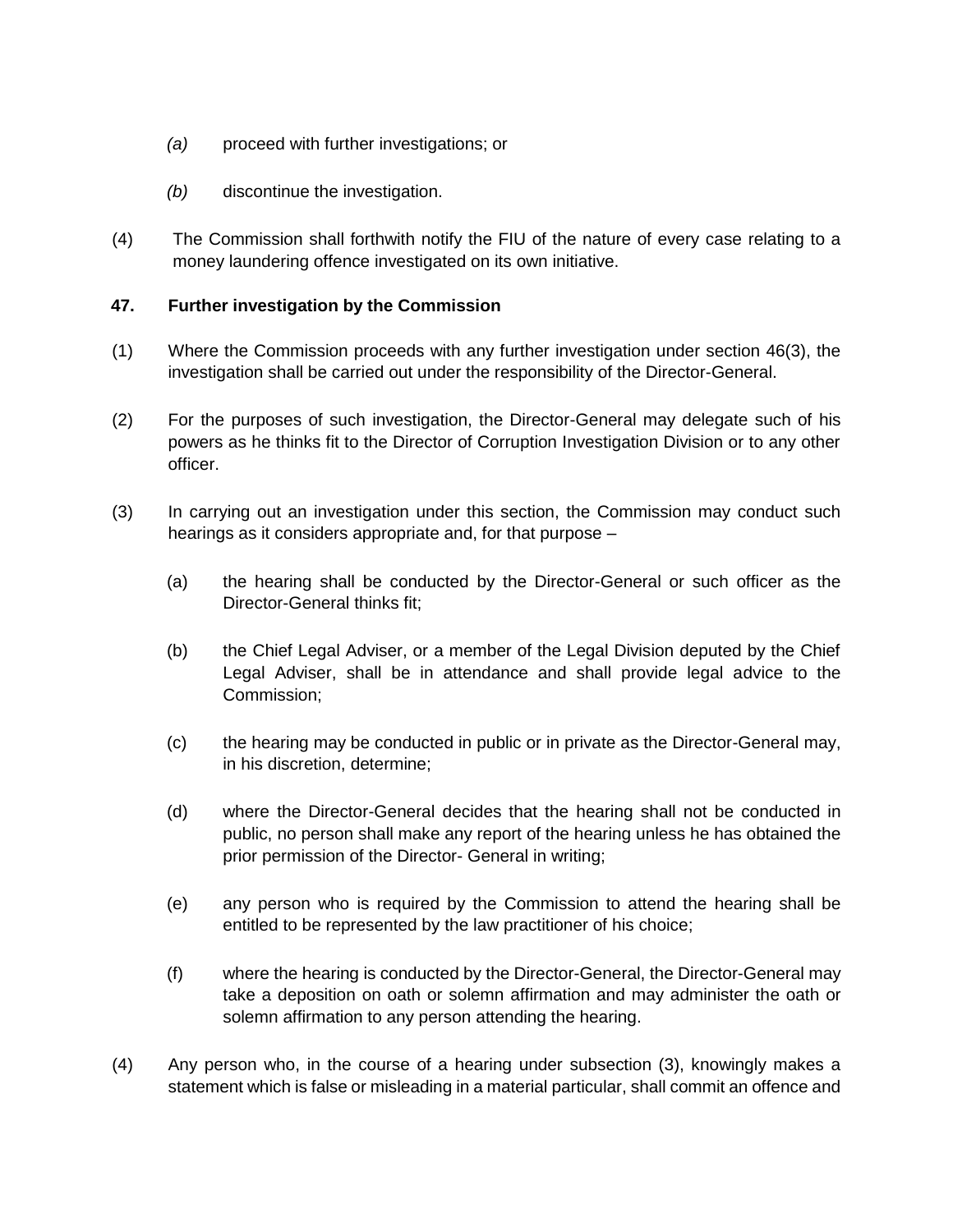shall, on conviction, be liable to a fine of not more than 500,000 rupees and imprisonment for a term not exceeding 5 years.

- (5) After conclusion of an investigation under this section, the Director-General shall submit the matter to the Commission for its opinion.
- (6) After receipt of the opinion of the Commission, the Director-General shall submit a report to the Director of Public Prosecutions which shall include -
	- (a) all the material, information, statements and other documents obtained in the course of the investigation;
	- (b) a description of the articles of evidence which have remained in the custody of the Commission;
	- (c) the recommendations of the Commission.
- (6) After consideration of the report submitted under subsection (6), the Director of Public Prosecutions may, where he does not advise prosecution or any other action, require the Commission to conduct such further inquiries as the Director of Public Prosecutions considers fit to advise.

# **48. Protection of witnesses**

- (1) Where the Commission receives information in confidence to the effect that an act of corruption has occurred, that information and the identity of the informer shall be secret between the Commission and the informer, and all matters relating to such information shall be privileged and shall not be disclosed in any proceedings before any court, tribunal or other authority.
- (2) Where any record, which is given in evidence or liable to inspection in any civil, criminal or other proceedings, contains an entry relating to the informer or the information given by the informer, the Director-General shall cause all parts relating to the informer or the information given to be concealed from view so as to protect the identity of the informer. **Amended by [Act No. 24 of 2005]**

# **49. Protection of witnesses**

- (1) Subject to subsection (6), where a person
	- *(a)* discloses to a member of the Board or an officer that a person, public official, body corporate or public body is or has been involved in an act of corruption; and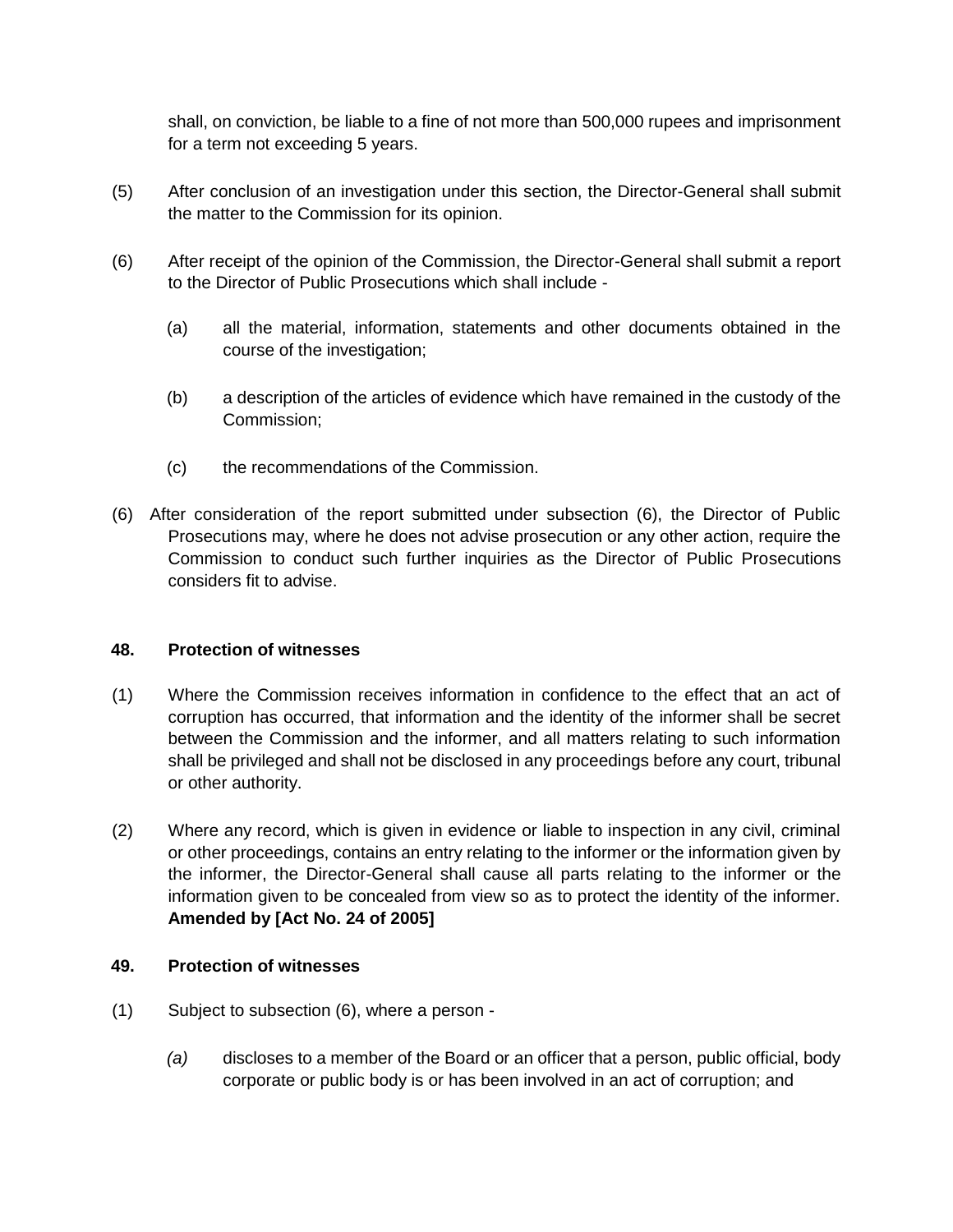*(b)* at the time he makes the disclosure, believes on reasonable grounds that the information he discloses may be true and is of such a nature as to warrant an investigation under this Act,

he shall incur no civil or criminal liability as a result of such disclosure.

- (2) Subject to subsection (6), where a public official
	- *(a)* discloses to his responsible officer or to the Director-General that an act of corruption may have occurred within the public body in which he is employed; and
	- *(b)* believes on reasonable grounds that the information is true, he shall incur no civil or criminal liability as a result of such disclosure and no disciplinary action shall be started against him by reason only of such disclosure.
- (3) A person who makes a disclosure under subsection (1) or (2) shall assist the Commission in any investigation which the Commission may make in relation to the matters disclosed by him.
- (4) A person to whom a disclosure is made under subsection (1) or (2) shall not, without the consent of the person making the disclosure, divulge the identity of that person except where it is necessary to ensure that the matters to which the information relates are properly investigated.
- (5) A person who commits an act of victimisation against a person who has made a disclosure under subsection (1) or (2) shall be guilty of an offence and shall, on conviction, be liable to pay a fine not exceeding 50,000 rupees and to imprisonment not exceeding one year.
- (6) A person who makes a false disclosure under subsection (1) or (2) knowing it to be false shall be guilty of an offence and shall, on conviction, be liable to pay a fine not exceeding 50,000 rupees and to imprisonment not exceeding one year.
- (7) In this section, "victimisation" means an act *(a)* which causes injury, damage or loss;
	- *(b)* of intimidation or harassment;
	- *(c)* of discrimination, disadvantage or adverse treatment in relation to a person's employment; or
	- *(d)* amounting to threats of reprisals.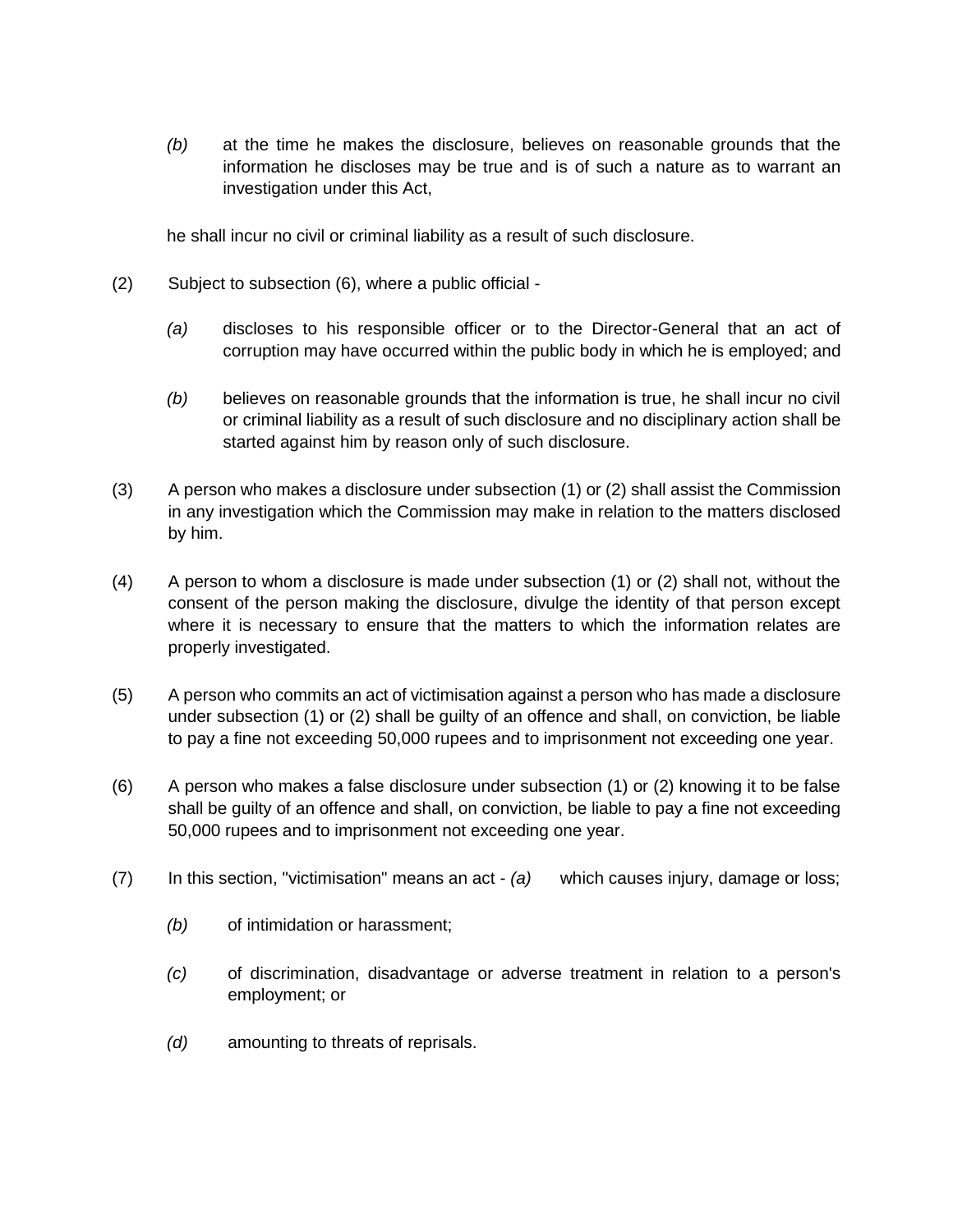# **50. Powers of the Commission to examine person**

- (1) Where the Commission decides to proceed with further investigations under section 46 or 47, the Director-General may -
	- *(a)* order any person to attend before him for the purpose of being examined orally in relation to any matter;
	- *(b)* order any person to produce before him any book, document, record or article;
	- *(c)* order that information which is stored in a computer, disc, cassette, or on microfilm, or preserved by any mechanical or electronic device, be communicated in a form in which it can be taken away and which is visible and legible;
	- *(d)* by written notice, order a person to furnish a statement in writing made on oath or affirmation setting out all information which may be required under the notice.
- (2) A person on whom an order under subsection (1) has been served shall
	- *(a)* comply with the order;
	- *(b)* attend before the Director-General in accordance with the terms of the order;
	- *(c)* continue to attend on such other days as the Director-General may direct until the examination is completed; and
	- *(d)* subject to subsection (3), answer questions and furnish all information, documents, records or statements, including certified copies thereof as ordered by the Director-General.
- (2A) Where the Director-General has reasonable grounds to believe that any book, document, record or article produced under subsection (1)(b) may provide evidence relevant to an investigation being conducted by the Commission, he may –
	- (a) where the book, document, record or article is not reasonably required for the purpose of performing any duty under any enactment, retain the book, document, record or article, as the case may be, until its production in Court or until such earlier time as may be required; or
	- (b) make certified copies of, or take records from, the book, document or record.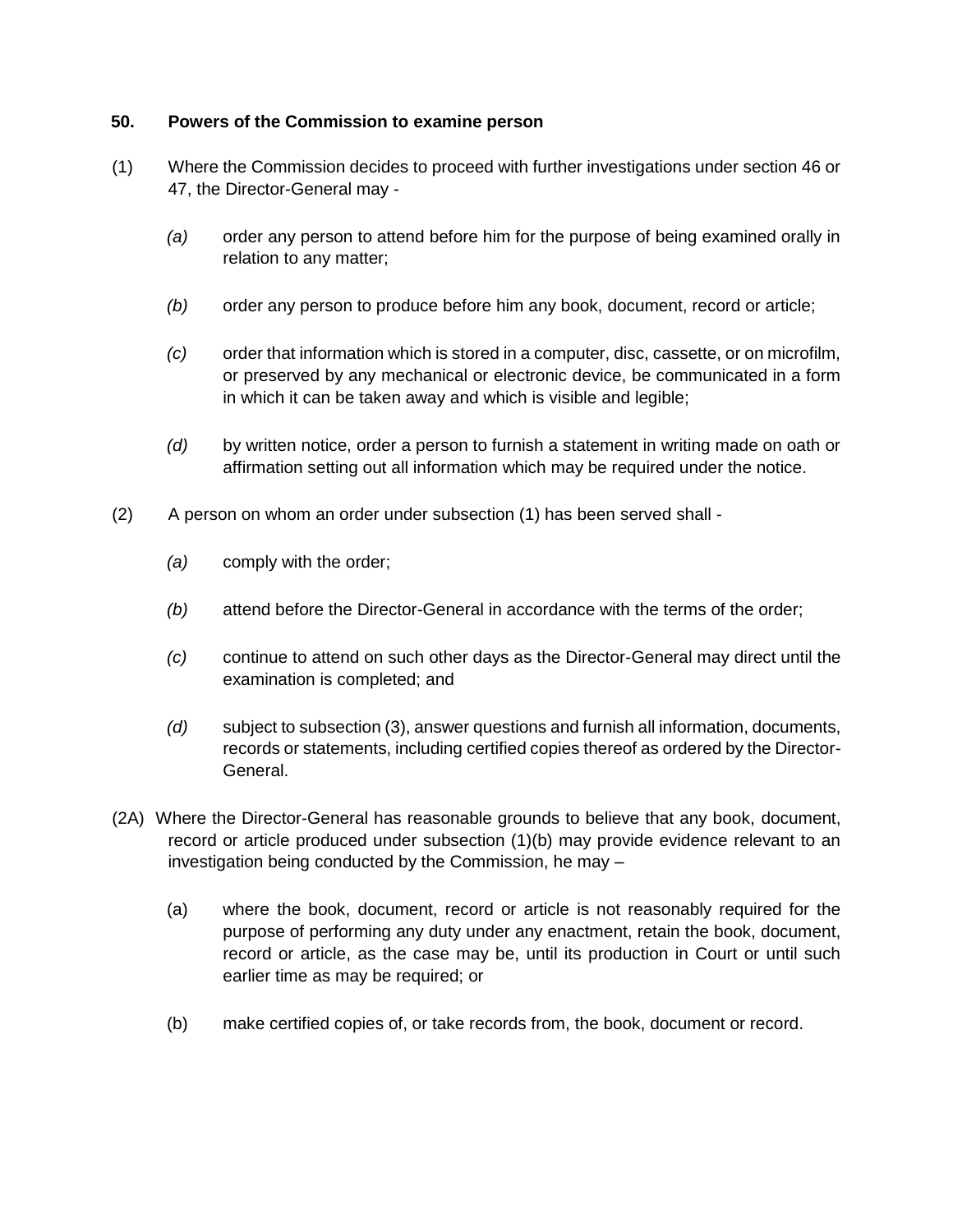- (3) A person may refuse to answer a question put to him or refuse to furnish information, documents, records or statements where the answer to the question or the production of the document or class of documents might tend to incriminate him.
- (4) Subsection (3) shall not apply where the Director-General, after consultation with the Director of Public Prosecutions, gives an undertaking in writing to a person that any answer given or document or class of document produced will not be used in evidence in any criminal proceedings against him for an offence other than proceedings for perjury.
- (5) Where an undertaking has been given under subsection (4), no court of law shall admit the answer or document or class of documents referred to in the undertaking in any criminal proceedings against the person to whom the undertaking was given, except in proceedings for perjury.
- (6) A person who after having been served with an order under subsection (1)
	- *(a)* fails, without reasonable excuse, to comply with any of the terms of the order;
	- *(b)* conceals, destroys, alters, tampers with, removes from the place where it is habitually kept, or otherwise disposes of, a book, document, record or article referred to in the order,

shall commit an offence and shall, on conviction, be liable to a term of imprisonment not exceeding 5 years.

# **51. Orders to search certain premises**

- (1) Subject to subsections (3) and (4), where, upon notification or after consultation with the FIU, the Commission has reasonable grounds to believe that -
	- *(a)* a bank, financial institution or cash dealer has failed to keep a business transaction record as required under section 17 of the Financial Intelligence and Anti-Money Laundering Act;
	- *(b)* a bank, financial institution, cash dealer or a member of a relevant profession or occupation, has failed to report any suspicious transaction as required under section 14 of the Financial Intelligence and Anti-Money Laundering Act; or
	- *(c)* a bank, financial institution, cash dealer or a member of a relevant profession or occupation is in possession of documents, books or records or other information which may assist the Commission in an investigation,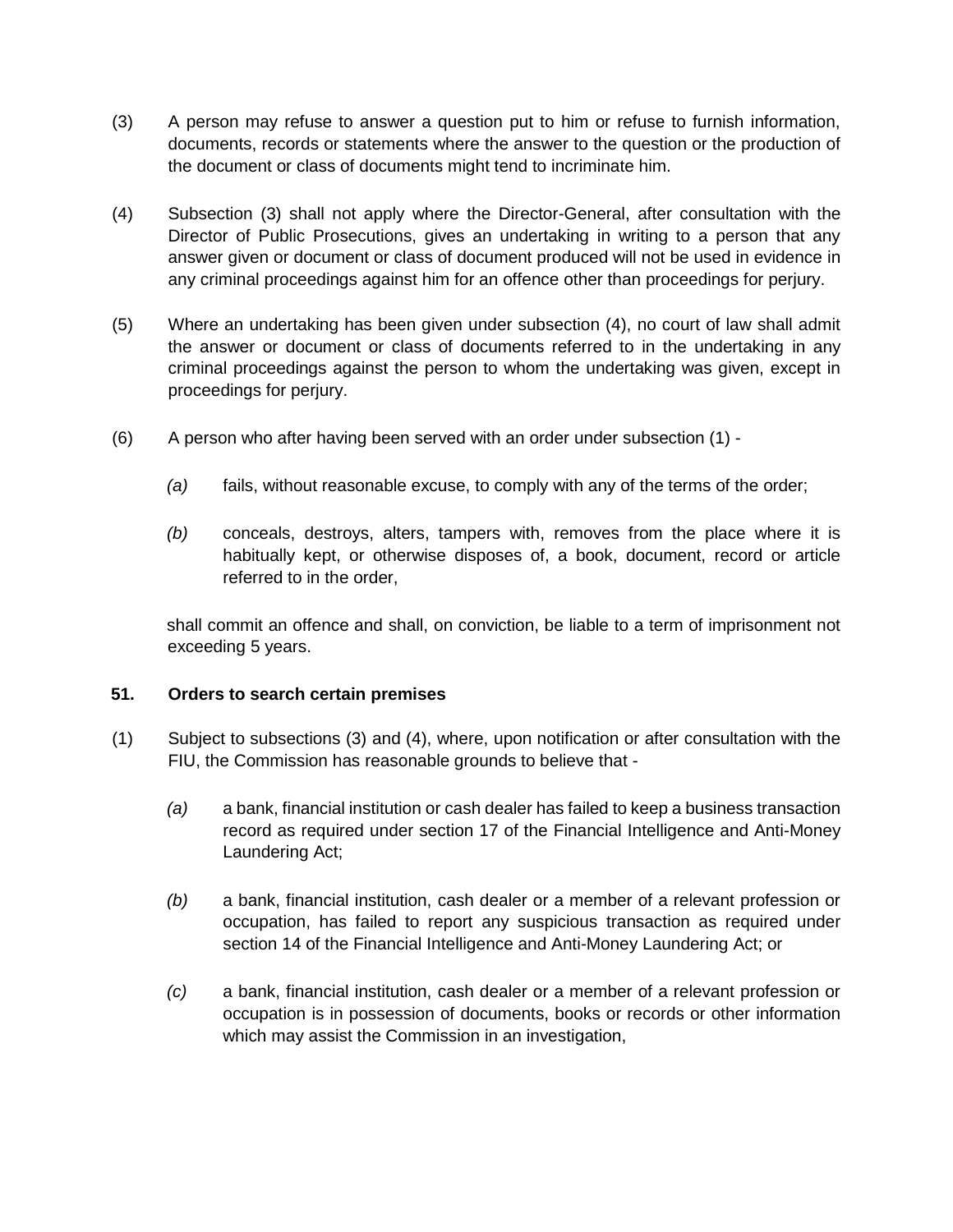the Commission may apply to a Judge in Chambers for an order allowing the Commission, or any officer delegated by it, to enter premises belonging to, or in the possession or control of, the bank, financial institution, cash dealer or member of a relevant profession or occupation and to search the premises and remove therefrom any document or material.

- (2) An application under subsection (1) shall be supported by an affidavit by the Director-General disclosing the reason why an order is sought under this section.
- (3) No order shall issue under subsection (1) with respect to a law practitioner unless the Judge is satisfied that, having regard to the need to protect legal professional privilege, it is in the public interest that the order be made without requiring the law practitioner to show cause why the order should not be made.

#### **52. Power of entry and search**

- (1) Where the Commission has reasonable ground to believe that there is, on specified premises or in any place of business, evidence which may assist it in its investigation, it may issue a warrant to an officer authorising him to enter and search, at all reasonable times, the said premises or place of business and remove therefrom any document or material which may provide evidence relevant to an investigation being conducted by the Commission.
- (2) A search under subsection (1) shall, so far as is practicable, be conducted in the presence of the occupier of the premises or his duly authorised agent.
- (3) Prior to a search under subsection (1), the Officer shall deliver a photocopy of the warrant to the occupier of the premises or his duly authorised agent against receipt acknowledged by a signature on the original of the warrant.
- (4) Where a search is effected under subsection (1), the officer effecting the search may
	- *(a)* seize and take possession of any book, document, computer disk or other article;
	- *(b)* inspect, make copies of, or take extracts from, any book, record or document;
	- *(c)* search any person who is on the premises, detain him for the purpose of the search, and seize any article found on such person;
	- *(d)* break open, examine, and search any article, safe, container or receptacle.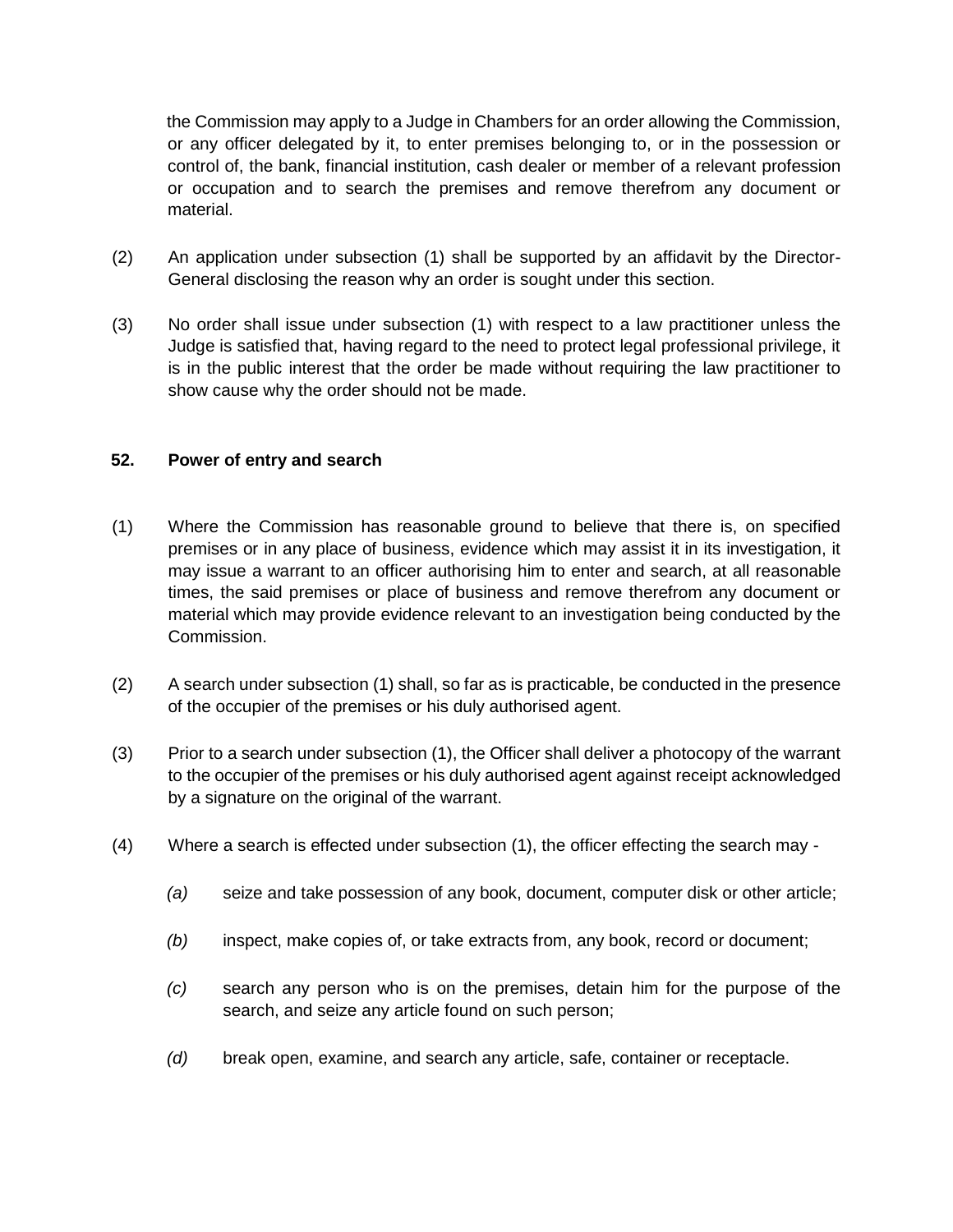# **53. Powers of arrest**

- (1) Where the Director-General is satisfied that a person who may assist him in his investigation -
	- *(a)* is about to leave Mauritius;
	- *(b)* has interfered with a potential witness; or
	- *(c)* intends to destroy documentary evidence which is in his possession and which he has refused to give to the Commission,

the Commission may, in writing, direct an officer to arrest that person.

- (2) Where a person is arrested under subsection (1), he shall
	- *(a)* forthwith be brought to the office of the Commission;
	- *(b)* be explained his constitutional rights and given the right to contact his lawyer;
	- *(c)* be allowed prompt access to his lawyer;
	- *(d)* not be questioned unless a video recording is made of the proceedings;
	- *(e)* unless the Commission is satisfied that it is necessary that his detention be prolonged, be released immediately upon furnishing such surety in a reasonable amount as the Director-General may determine; and
	- *(f)* be brought before a Magistrate, who may impose such conditions as he considers necessary for his release.

# **54. Property tracking and monitoring order**

- (1) Where, for the purposes of an investigation under section 46, the Commission
	- *(a)* needs to determine whether any property belongs to, is in the possession or under the control of, a person; or
	- *(b)* has reasonable ground for suspecting that a person has committed, is committing, or is about to commit an offence which the Commission has power to investigate,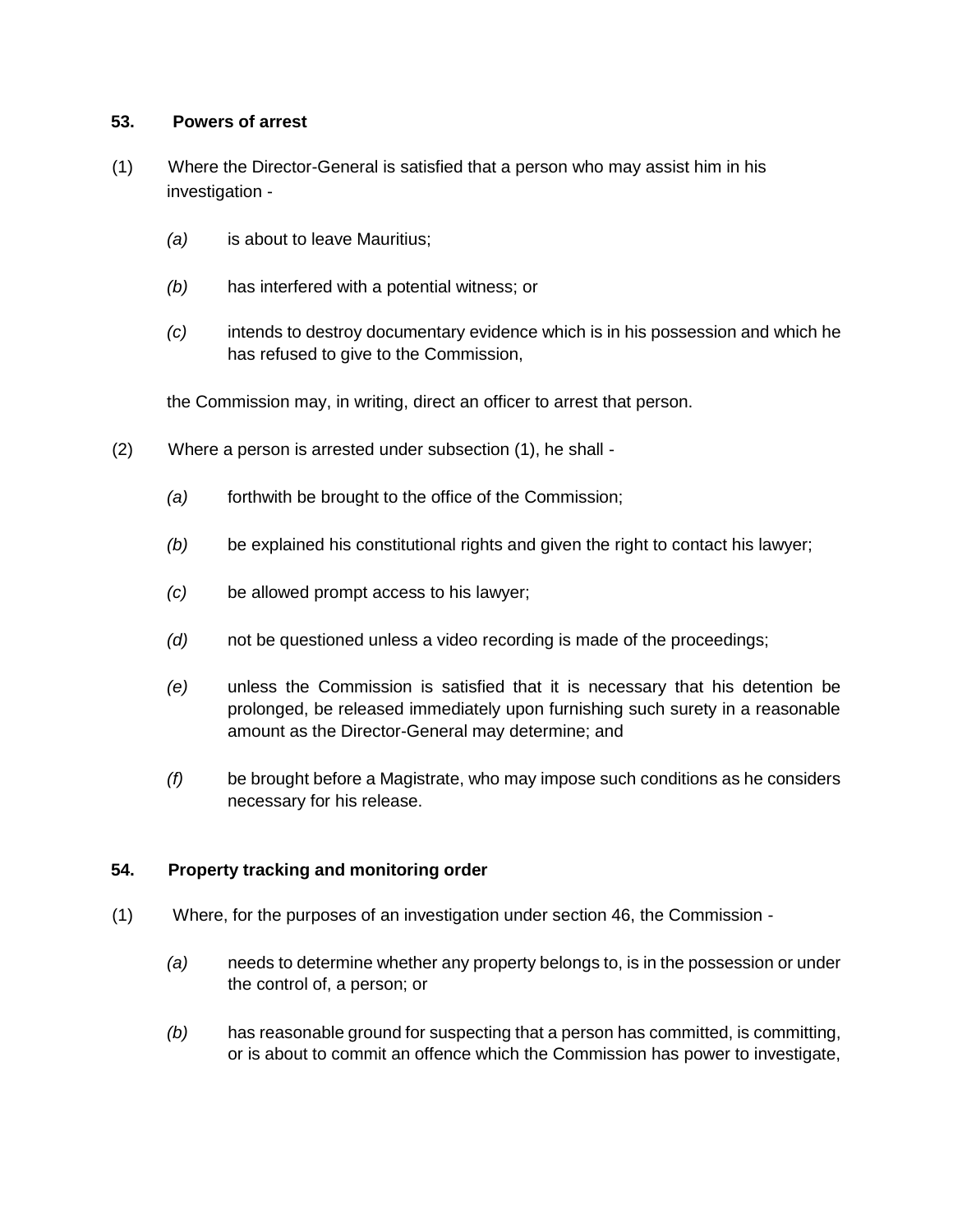the Commission may issue a directive under subsection (2) to the Director of the Corruption Investigation Division.

- (2) A directive under subsection (1) may direct
	- *(a)* that any document relevant to the
		- (i) identification, location or quantification of any property; or
		- (ii) identification or location of any document necessary for the transfer of any property, belonging to, or in the possession or under the control of, the person named in the directive be delivered forthwith to the Director of the Corruption Investigation Division;
	- *(b)* that a bank, financial institution, cash dealer or member of a relevant profession or occupation forthwith produces to the Director of the Corruption Investigation Division, all information obtained by it about any business transaction conducted by or for that person with it during such period before or after the date of the order as the Judge may direct.

# **55. Enforcement of property tracking and monitoring order**

A Judge in Chambers may, on good cause shown by the Commission that any person is failing to comply with, is delaying or is otherwise obstructing a directive made in accordance with section 54, order that the Commission or any officer authorised by it may enter any premises of the bank, financial institution, cash dealer or member of a relevant profession or occupation, search the premises and remove any document, material or other thing therein for the purposes of executing such order.

# **56. Application for attachment order**

- (1) Notwithstanding any other enactment, where a Judge in Chambers, on an application by the Commission, is satisfied that the Commission has reasonable ground to suspect that a person has committed an offence under this Act or the Financial Intelligence and Anti-Money Laundering Act, he may make an attachment order under this section.
- (2) An order under this section shall
	- *(a)* attach in the hands of any person named in the order, whether that person is himself the suspect or not, all money and other property due or owing or belonging to or held on behalf of the suspect;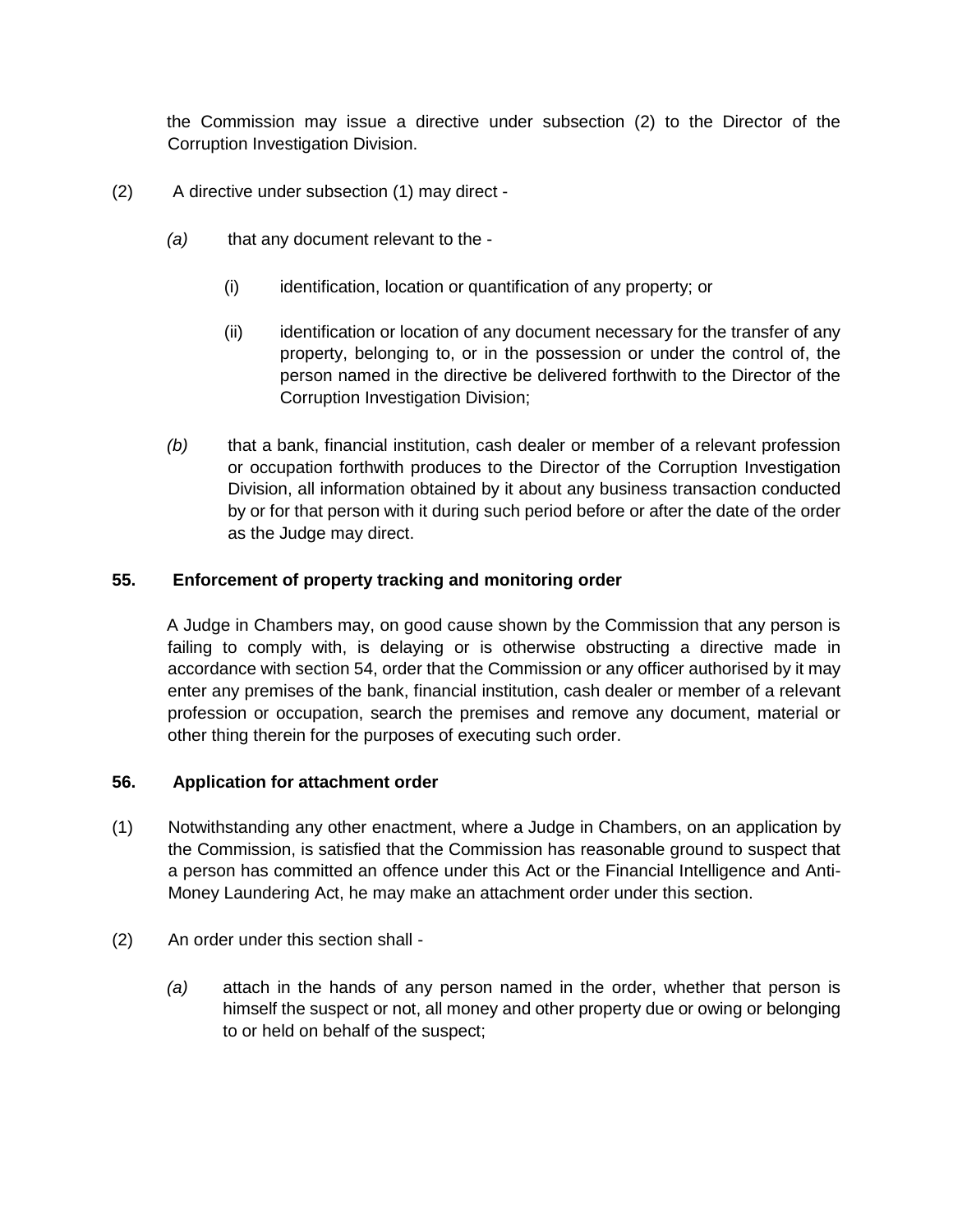- *(b)* require the person named in the order to declare in writing to the Commission, within 48 hours of service of the order, the nature and source of all moneys and other property so attached;
- *(c)* prohibit the person from transferring, pledging no or otherwise disposing of any money or other property so attached except in such manner as may be specified in the order.
- (3) Where an order is made under this section, the Commission shall
	- *(a)* cause notice of the order to be published in the next issue of the *Gazette* and in at least 2 daily newspapers published and circulated in Mauritius; and
	- *(b)* give notice of the order to
		- (i) all notaries;
		- (ii) all banks, financial institutions and cash dealers; and

(iii) any other person who may hold or be vested with property belonging to or held on behalf of the suspect.

# **57. Features of attachment order**

- (1) An attachment order shall be served on each of the persons named in the order and on the suspect by an usher of the Supreme Court.
- (2) Subject to subsection (3), an attachment order shall, unless revoked by a Judge in Chambers, remain in force for 60 days from the date on which it is made.
- (3) An attachment order may be renewed for successive periods of 60 days on application made by the Commission, where the Judge in Chambers is satisfied that the Commission has obtained or is likely to obtain substantial new information relating to an offence under this Act.
- (4) Any period of time during which the suspect is absent from Mauritius, as certified to the Judge in Chambers by the Commission, shall not be reckoned as part of any period of validity of an attachment order.

# **58. Seizure of movable property**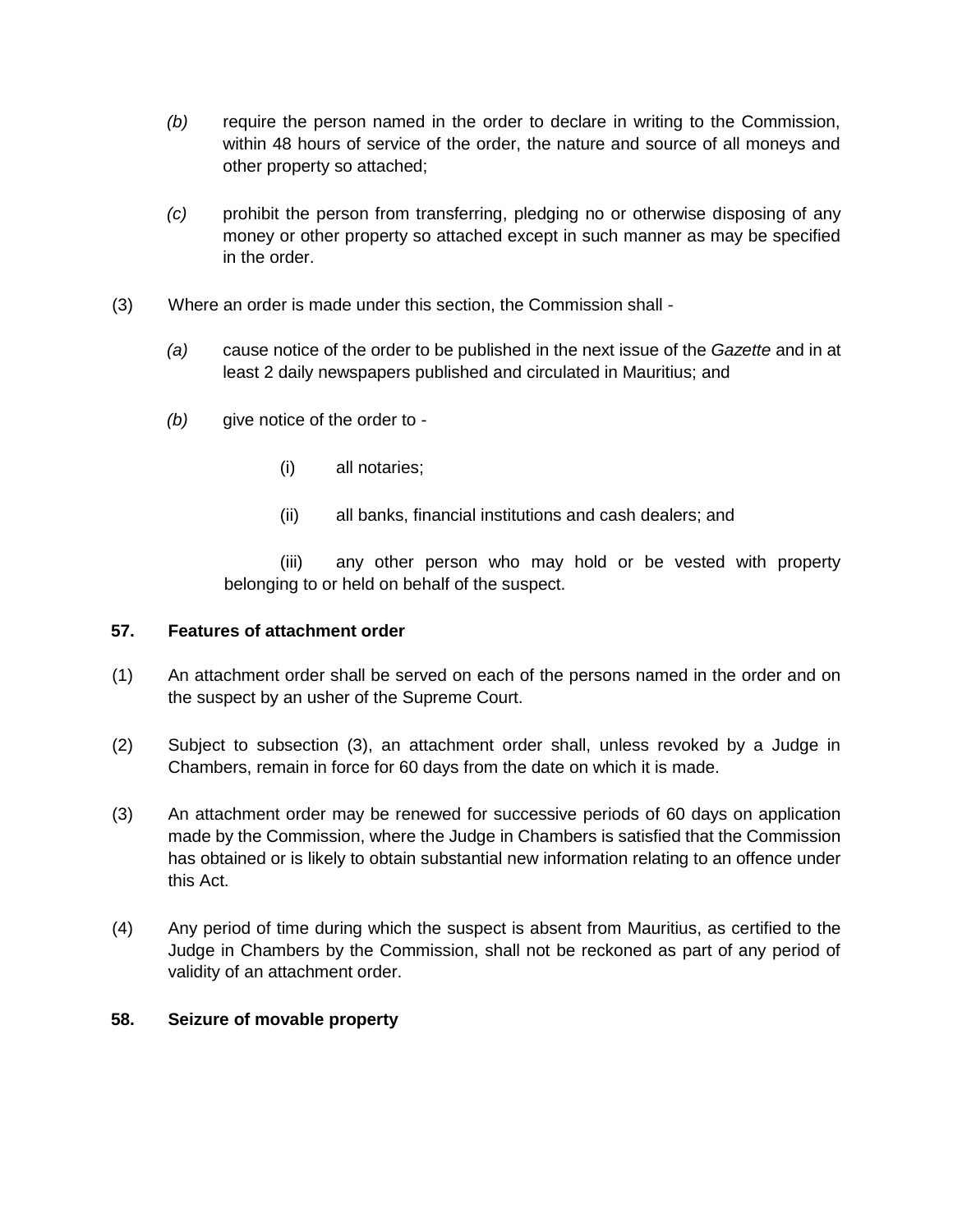- (1) Where in the course of an investigation under this act, the Director-General is satisfied that movable property is the subject-matter of or relates to an offence under this Act, the Director-General may seize that property.
- (2) The Director-General shall keep a record of property seized under subsection (1) and shall cause a copy of that record to be served on the person from whom the property was seized.
- (3) A seizure effected under subsection (1) shall be effected by placing the property seized under the custody of such person and at such place as the Director-General may determine.
- (4) Notwithstanding subsection (3), where the Director-General considers that it is not practicable to remove the property, he may leave it at the premises on which it is found under the custody of such person as he may direct for that purpose.
- (5) Where movable property seized under subsection (1) is under the custody of a third party, the Director-General may direct that third party not to dispose of the property without his consent in writing.

# **PART VI** - **THE PARLIAMENTARY COMMITTEE**

# **59. The Parliamentary Committee**

- (1) There shall, for the purposes of this Act, be a Parliamentary Committee for the monitoring of the Independent Commission Against Corruption.
- (2) The Parliamentary Committee shall be composed of 9 members, 5 of whom shall be designated by the Prime Minister and 4 of whom shall be designated by the Leader of the Opposition.
- (3) The Prime Minister shall designate one of the members to be Chairperson of the Parliamentary Committee.
- (4) A member of the Parliamentary Committee may, at any time, be removed as member of the Committee -
	- (a) by the Prime Minister, in the case of a member designated by him;
	- (b) by the Leader of the Opposition, in the case of a member designated by him.
- (5) The Clerk of the Assembly shall be the Secretary of the Parliamentary Committee.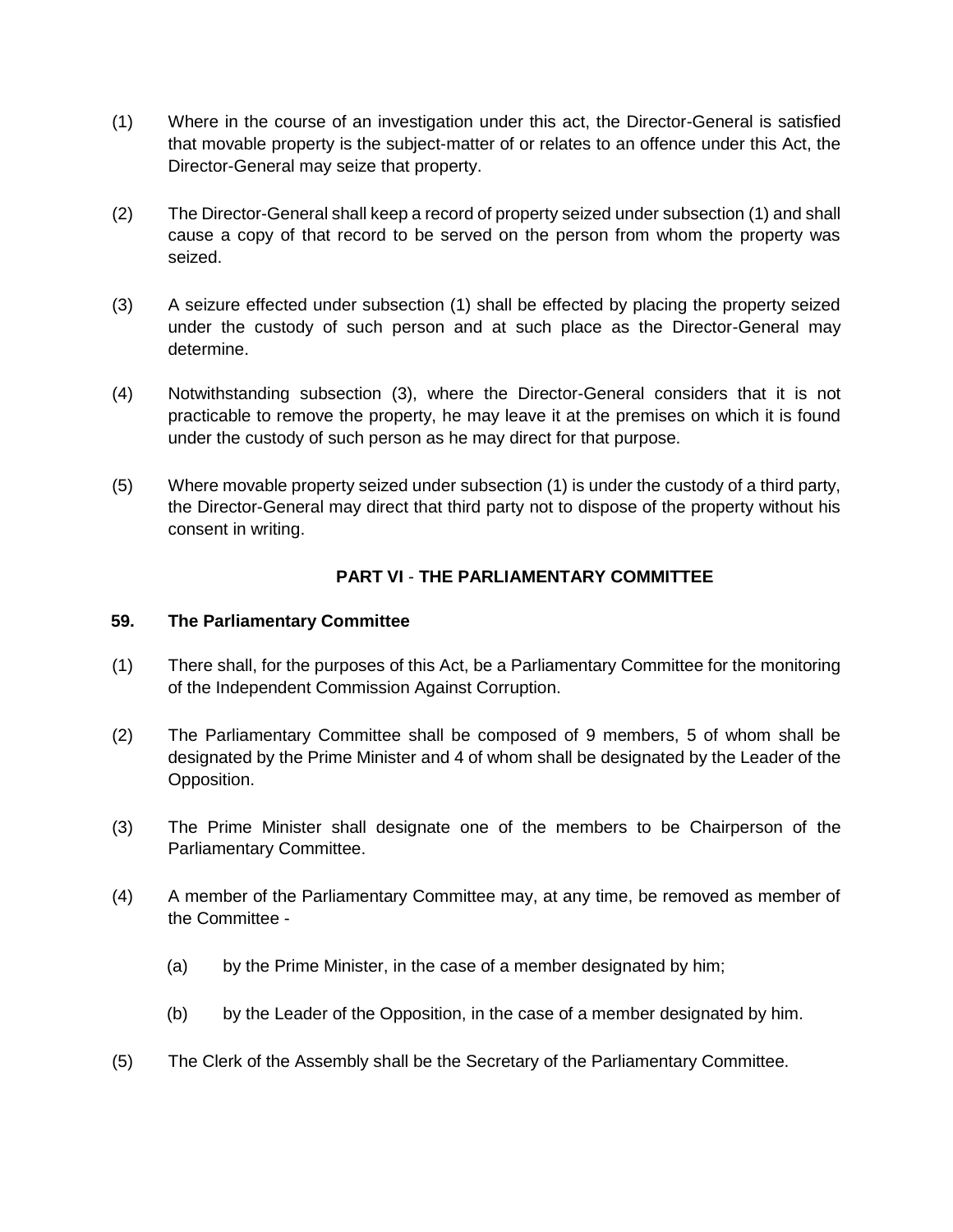- (6) Subject to subsection (7), the Commissioner and the Financial Secretary shall, and the Director of Audit, if so requested, may, attend every meeting of the Parliamentary Committee.
- (7) The Chairperson of the Parliamentary Committee may excuse the Financial Secretary from attending a meeting of the Parliamentary Committee.

# **60. Proceedings of the Parliamentary Committee**

- (1) The Parliamentary Committee shall meet at least once every month and on such other date as the Chairperson of the Parliamentary Committee may determine.
- (2) Subject to subsection (3), the proceedings of the Parliamentary Committee shall be governed by the Standing Orders of the Assembly relating to Select Committees of the Assembly and by such other Orders as the Speaker may make.
- (3) *(a)* Five members shall constitute the quorum of the Parliamentary Committee.
	- *(b)* Everything authorised or required to be done by the Parliamentary Committee shall be decided by a simple majority of the members present and voting and in the event of an equality of vote, the Chairperson shall have a casting vote.

# **61. Functions and powers of the Parliamentary Committee**

- (1) Subject to subsection (3), the Parliamentary Committee shall-
	- *(a)* monitor and review the manner in which the Commission fulfils its functions under this Act;
	- *(b)* review the budgetary estimates of the Commission;
	- *(c)* issue such instructions as it considers appropriate with regard to
		- (i) the financial management of the Commission;
		- (ii) the staffing requirements of the Commission; and
		- (iii) the allocation of resources to the various operations of the Commission;
	- *(d)* subject to subsection (4), issue guidelines and give general directives to the Commission with regard to the manner in which the Commission is to perform its functions and exercise its powers;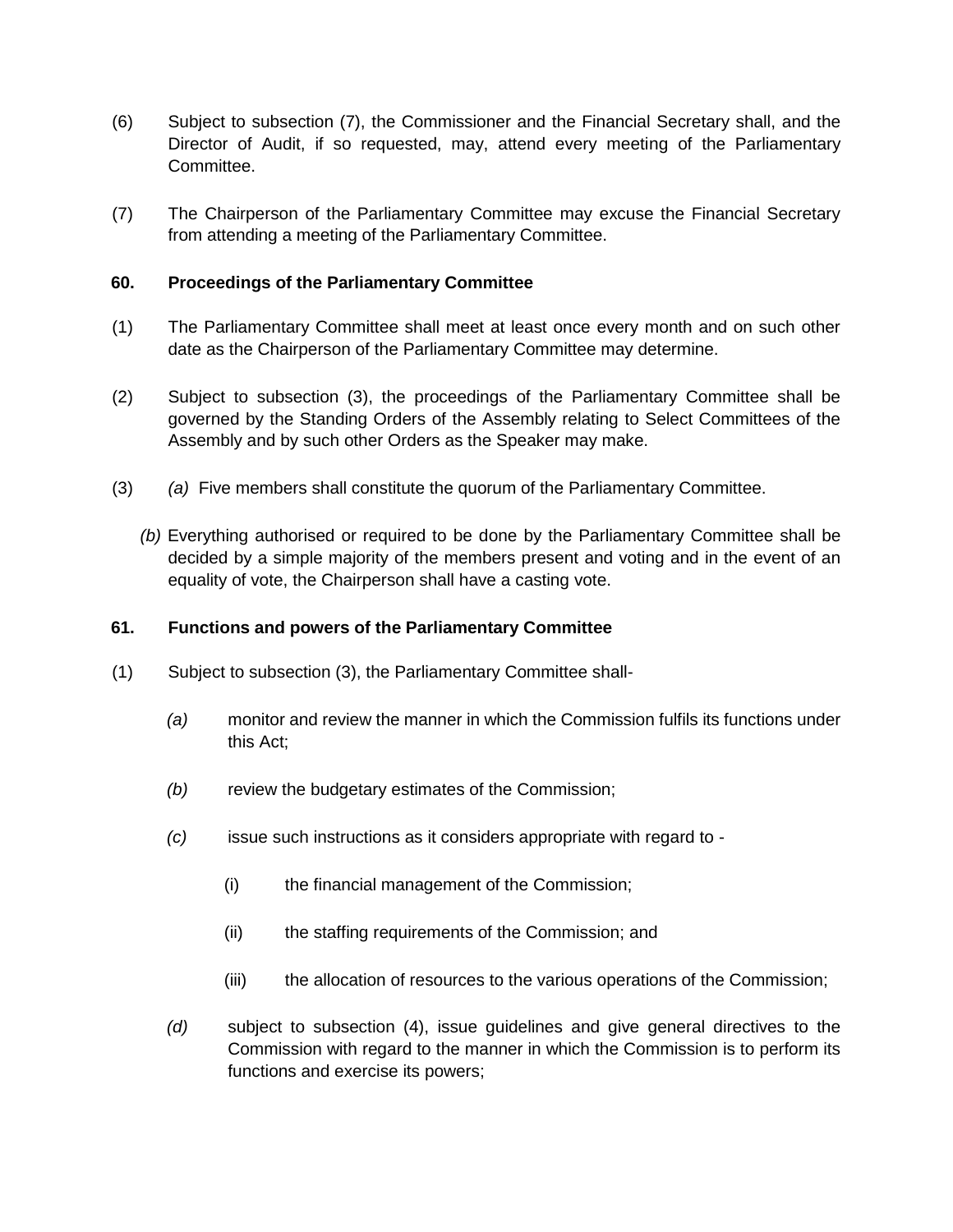- *(e)* receive reports from the Commission at such intervals as the Parliamentary Committee may require;
- *(f)* make a report to the Assembly where the Committee considers that it is expedient that the attention of the Assembly be directed to -
	- (i) the manner in which the Commission is discharging its functions and exercising its powers;
	- (ii) the financial situation of the Commission;
	- (iii) the need for further legislative reforms; or
	- (iv) any other matter relating to this Act;
- *(g)* consider the annual report and other reports of the Commission and report to the Assembly on any matter appearing in or arising out of such report;
- *(h)* report to the Prime Minister on any matter relating to this Act; and
- *(i)* have such other powers as are conferred upon it by this Act.
- (2) In the exercise of its functions under this Act, but subject to subsection (3), the Parliamentary Committee may -
	- *(a)* examine a member of the Board or an officer;
	- *(b)* summon a public official to answer questions and produce documents; and
	- *(c)* require the Director-General or any officer to furnish any accounting or other records relating directly or indirectly to all financial transactions of the Commission and to answer any question in relation to such financial transactions.
- (3) Notwithstanding this Act
	- *(a)* the Parliamentary Committee shall not
		- (i) exercise its powers or discharge its functions in relation to a specific case under investigation by the Commission;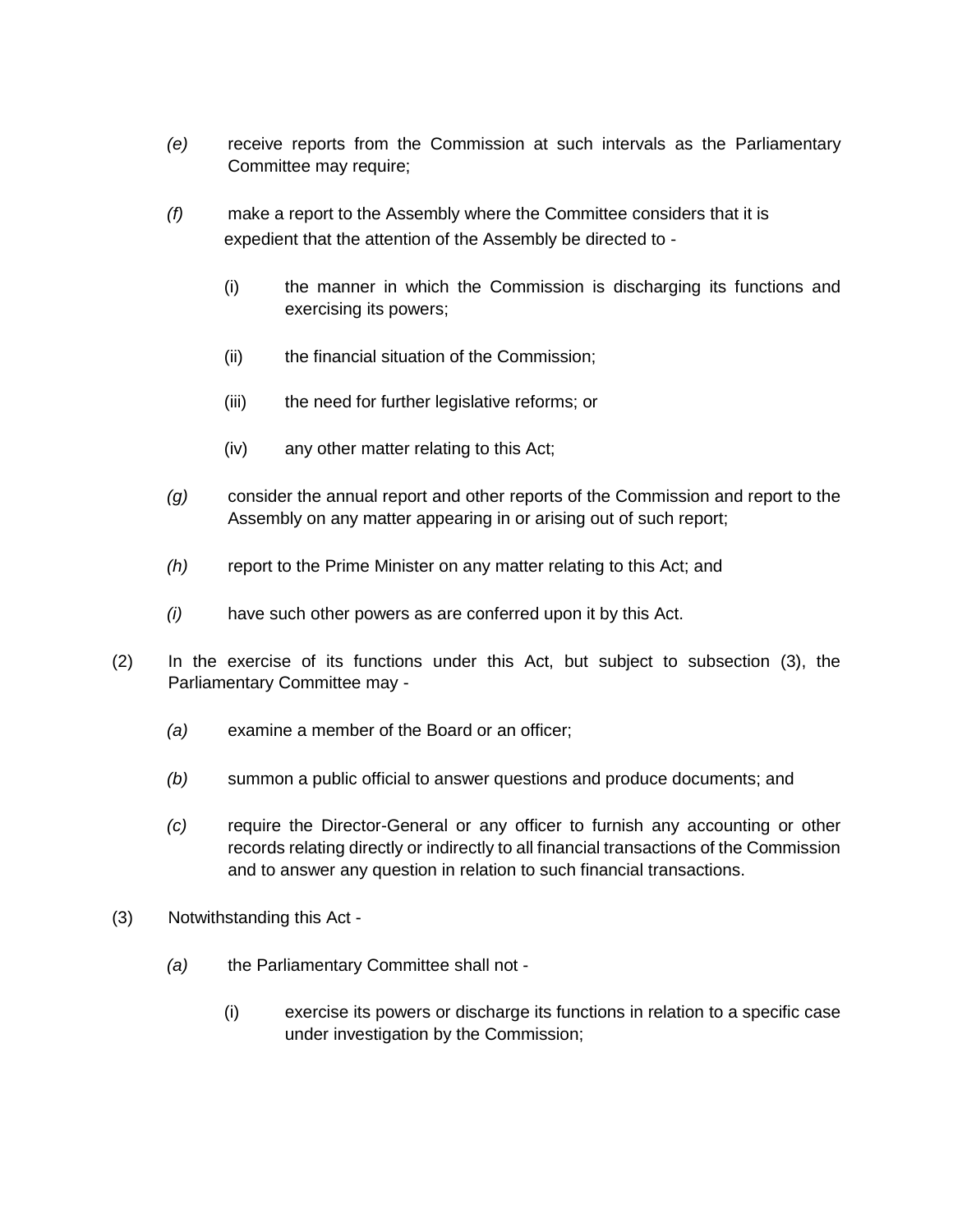- (ii) require the Commission to reconsider a decision to investigate or not to investigate or to discontinue the investigation of a particular complaint;
- (iii) reconsider the findings of the Commission in relation to a particular investigation or complaint;
- (iv) question a member, an officer or a public official concerning, or otherwise enquire into, a matter which is under investigation by the Commission;
- *(b)* A member of the Board , an officer or a public official may refuse to answer a question which -
	- (i) is in relation to a specific matter which is the subject of an investigation by the Commission;
	- (ii) in his opinion, would tend to disclose facts relating to a matter which is the subject of an investigation by the Commission.
- (4) Where the Parliamentary Committee issues a guideline under subsection (1)(d)
	- *(a)* the Chairperson of the Parliamentary Committee shall lay the guideline on the table of the Assembly within 14 days from the date on which such guideline was issued;
	- *(b)* a Member of the Assembly may, within 30 days of the date on which the guideline has been tabled, move the Assembly that the guideline be disallowed and, on such motion being tabled, it shall be debated and put to a vote at the next sitting of the Assembly.
- (5) Where
	- *(a)* a guideline under subsection (1)(d) has not been laid on the table of the Assembly under subsection (4) (a); or
	- *(b)* a motion of disallowance under subsection (4)(b) has been voted by the Assembly,

the guideline shall cease to have effect.

- (6) Where, as the result of the dissolution of Parliament or for any other reason, the Parliamentary Committee is not constituted, or is unable to perform its functions or exercise its powers under this Act -
	- *(a)* its functions under section 24(3) may be performed by the Commission itself;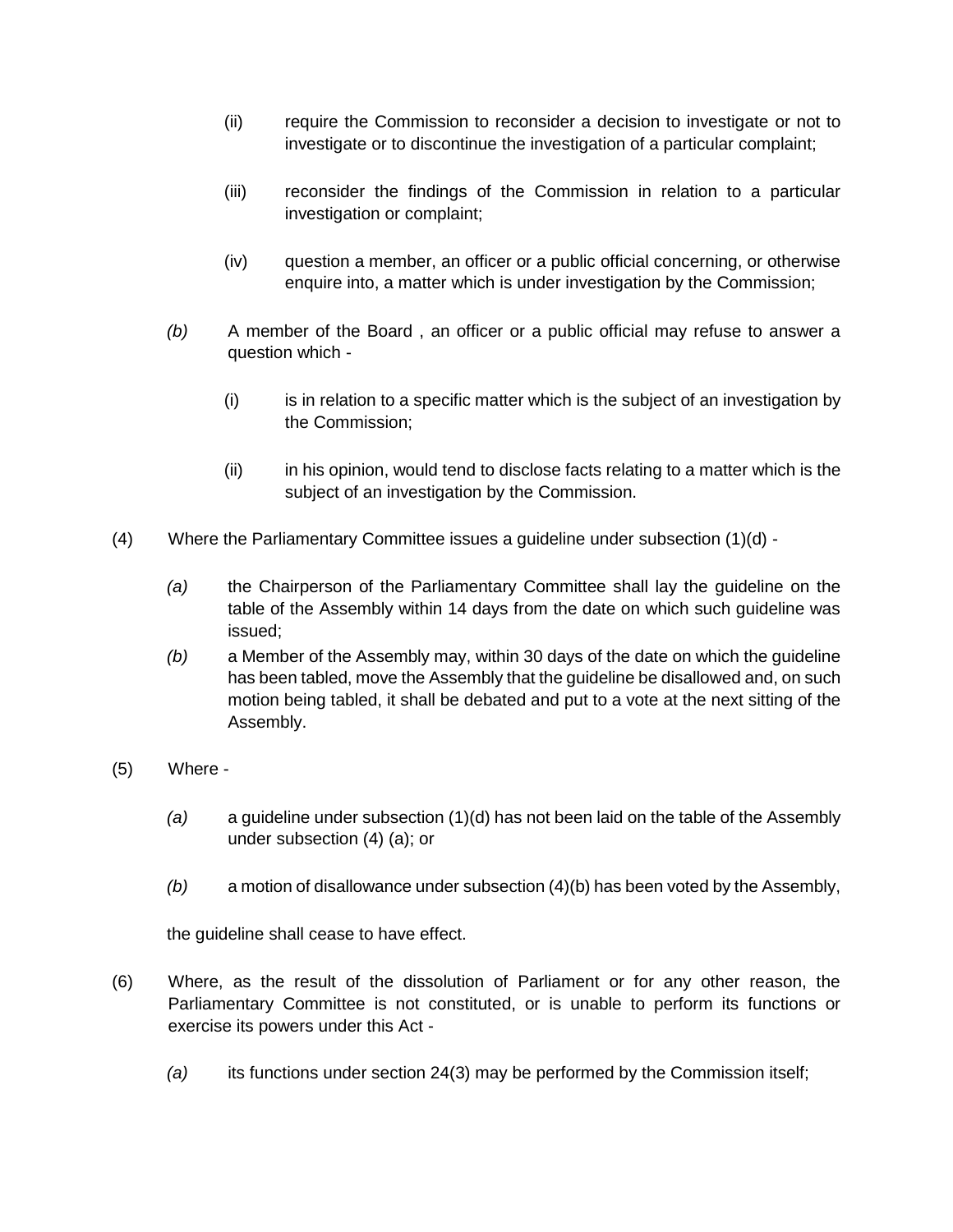- *(b)* its functions under subsection (1)(b) and (c) and section 36 may be performed by, and its powers under subsection (2)(c), section 32 or section 35(2), may be exercised by the Financial Secretary.
- (7) The powers exercised by the Commission under section 24(3) pursuant to subsection (6)(a) shall be subject to approval or review by the Parliamentary Committee, once it is constituted.

#### **PART VII –**

# **62. – 64. -**

**PART VIII-**

**65. – 79. –**

# **PART IX – EXTRADITION**

# **80. Corruption offence extradictable**

Any corruption offence shall be deemed to be an extradition crime for which extradition may be granted or obtained under the Extradition Act.

# **PART X – MISCELLANEOUS**

# **81. Confidentiality**

- (1) Every Member of the Board and every officer shall take the oath specified in the Second Schedule.
- (2) No member of the Board or officer shall, except in accordance with this Act, or as otherwise authorised by law -
	- *(a)* divulge any information obtained in the exercise of a power, or in the performance of a duty, under this Act;
	- *(b)* divulge the source of such information or the identity of any informer or the maker, writer or issuer of a report given to the Director of the Corruption Investigation Division.
- (3) Every Member of the Board and every officer shall maintain confidentiality and secrecy of any matter, document, report and other information relating to the administration of this Act that becomes known to him, or comes in his possession or under his control.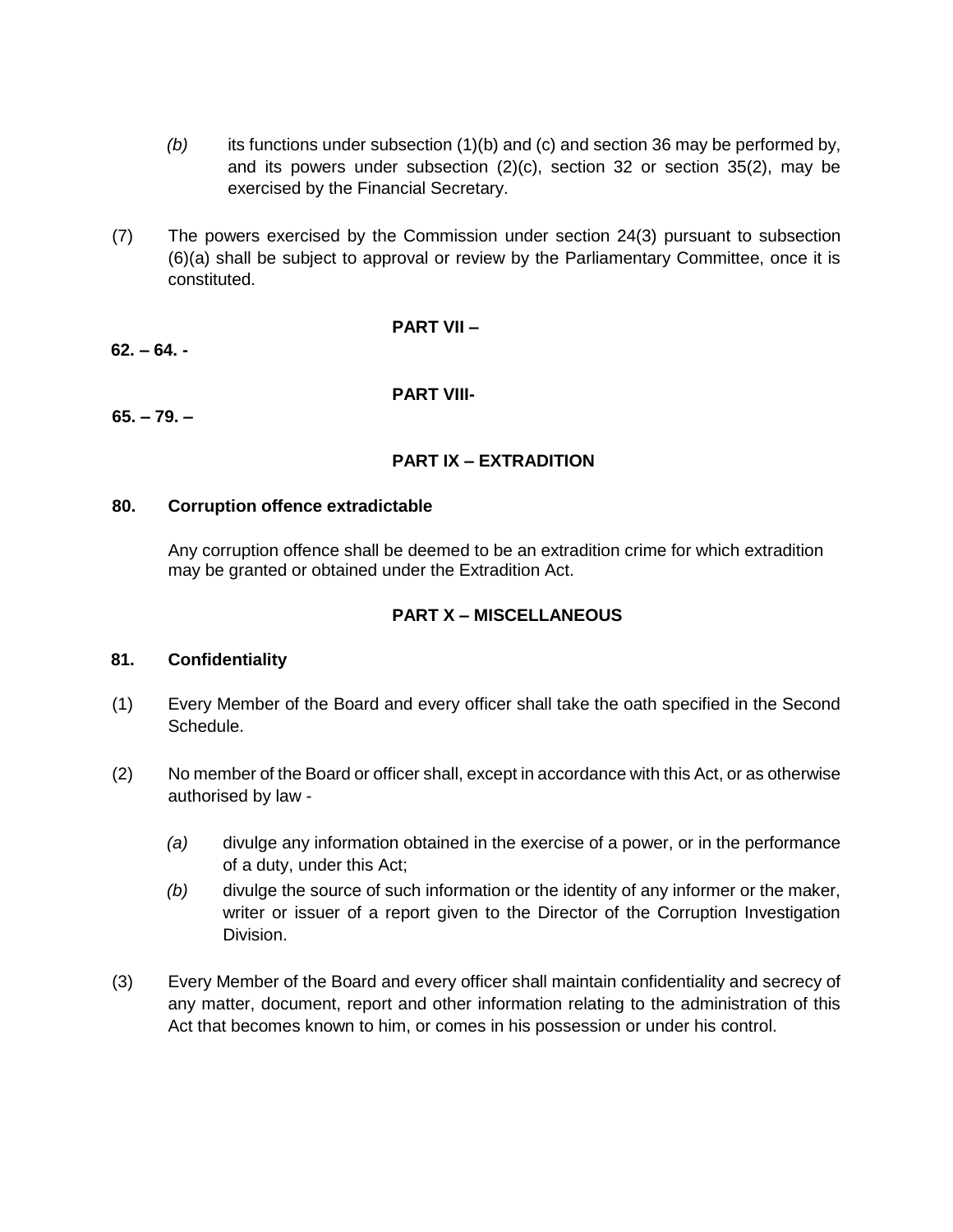- (4) Notwithstanding subsections (2) and (3), the Director-General may disclose, for the purposes of publication in the press, such information as he considers necessary in the public interest.
- (5) For the purpose of an investigation in respect of an offence committed in Mauritius under this Act and the Financial Intelligence and Anti-Money Laundering Act 2002, the Director-General may, with the express written concurrence of the Director of Public Prosecutions, impart to an agency in Mauritius or abroad, such information, other than the source of the information, as may appear to him to be necessary to assist an investigation into money laundering or any other offence.
- (6) Any person who, without lawful excuse, contravenes this section shall commit an offence and shall, on conviction, be liable to a fine not exceeding 10,000 rupees and to imprisonment for a term not exceeding 2 years.

# **82. Prosecution, conviction and forfeiture**

- (1) Subject to subsection (2), no prosecution for an offence under this Act or Part II of the Financial Intelligence and Anti-Money Laundering Act shall be instituted except by, or with the consent of, the Director of Public Prosecutions.
- (2) The Director-General, the Director of the Corruption Investigation Division, or any other officer designated by the Commission, may swear an information and conduct the prosecution in respect of any offence under this Act or Part II of the Financial Intelligence and Anti-Money Laundering Act.
- (3) Subsection (2) shall be without prejudice to the Chief Legal Adviser, or any officer of the Legal Division designated by him conducting any prosecution as specified in that subsection.
- (4) Where a person is convicted of an offence under this Act or Part II of the Financial Intelligence and Anti-Money Laundering Act, the Court may, in addition to any penalty imposed, order the forfeiture of the property the subject-matter of the offence.

# **82A. Jurisdiction**

- (1) Where the act alleged to constitute an offence under this Act, or a money laundering offence, occurred outside Mauritius, a court in Mauritius shall, regardless of whether or not the act constitutes an offence at the place of its commission, have jurisdiction in respect of that offence if the person to be charged –
	- (a) is a citizen of Mauritius;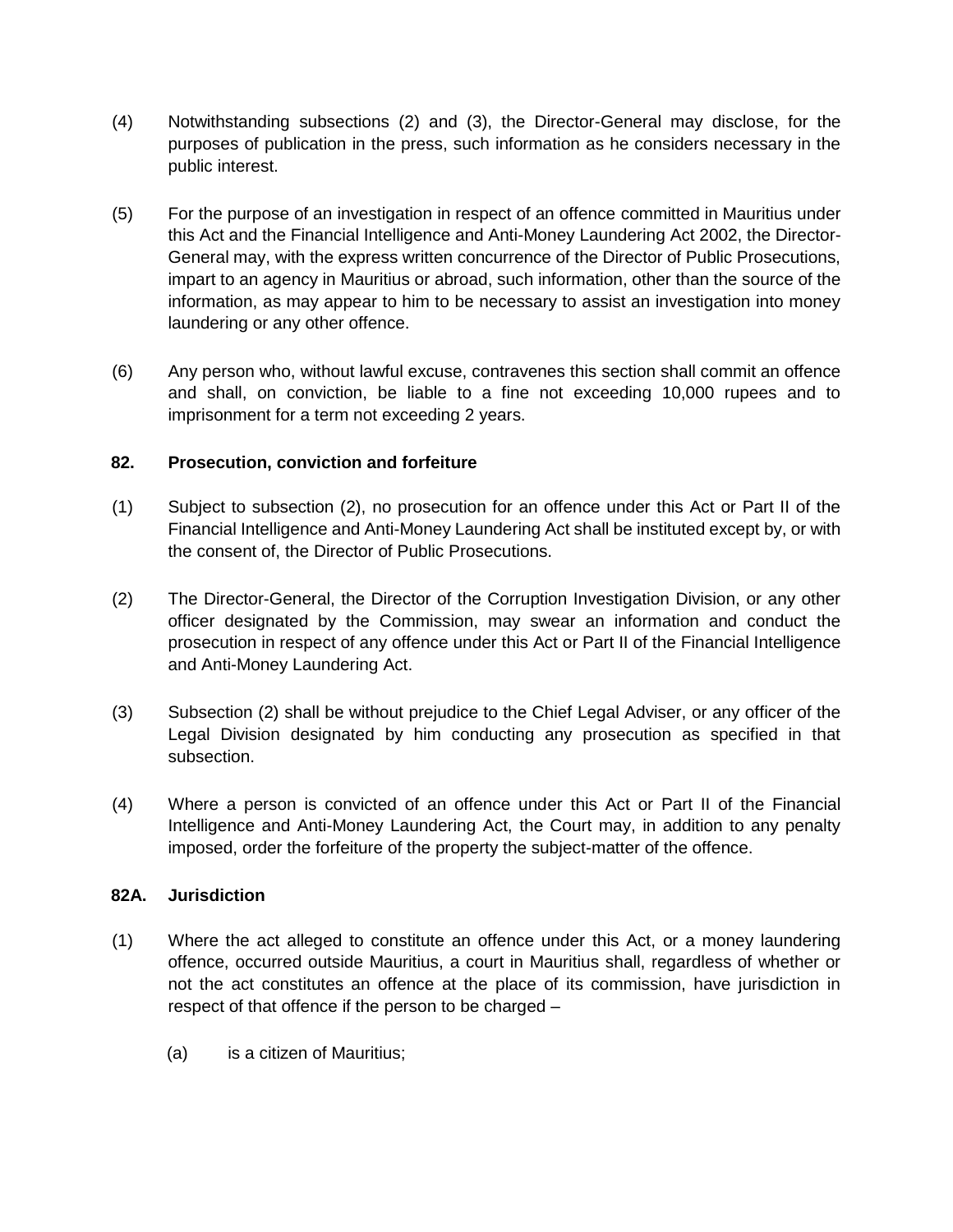- (b) is ordinarily resident in Mauritius;
- (c) was arrested in Mauritius or in its territorial waters or on board a ship or aircraft registered or required to be registered in Mauritius at the time the offence was committed;
- (d) is a company incorporated, or registered as such under any law, in Mauritius;
- (e) is a body of persons incorporated in Mauritius, or an unincorporated body operating in Mauritius.
- (2) Any act alleged to constitute an offence under this Act or a money laundering offence and which is committed outside Mauritius by a person, other than a person contemplated in subsection (1), shall, regardless of whether or not the act constitutes an offence or not at the place of its commission, be deemed to have been committed also in Mauritius if that -
	- (a) act affects or is intended to affect a public body, a business or any other person in Mauritius;
	- (b) person is found to be in Mauritius;
	- (c) person is, for any reason, not extradited by Mauritius, or if there is no application to extradite that person.
- (3) Any offence committed in a country outside Mauritius as contemplated in subsection (1) or (2) is, for the purpose of determining the jurisdiction of a court to try the offence, deemed to have been committed –
	- (a) at the place where the accused is ordinarily resident; or
	- (b) at the accused person's principal place of business.
- (4) Where a person is charged with conspiracy or giving instructions to commit an offence, the offence shall be deemed to have been committed not only at a place where the act was committed, but also at every place where the conspirator or the person giving instructions acted or, in case of an omission, should have acted.

# **83. Burden of proof**

In the course of a trial of an accused for a corruption offence, it shall be presumed that at the time a gratification was received, the recipient knew that such gratification was made for a corrupt purpose.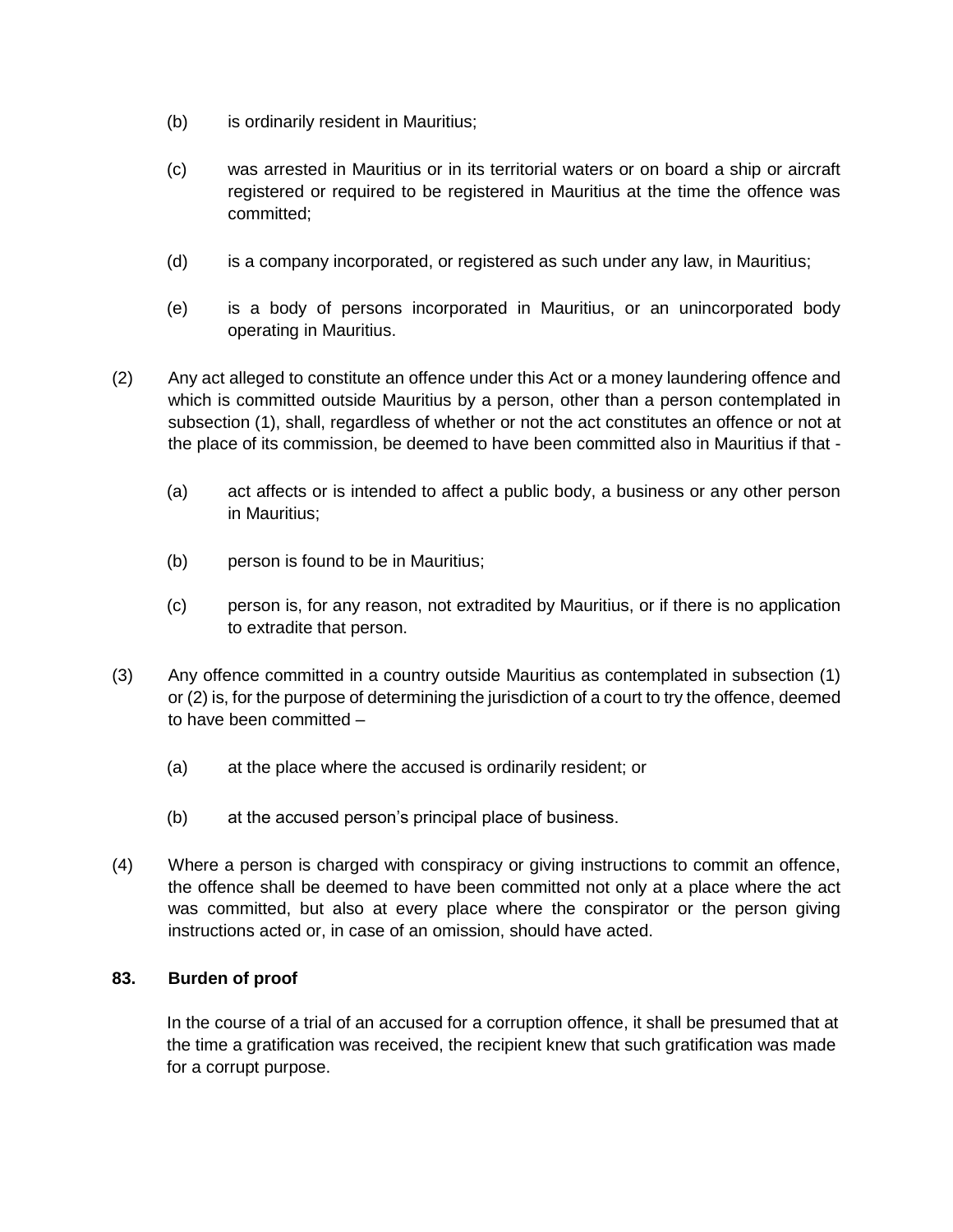# **84. Possession of unexplained wealth**

- (1) The Commission may
	- *(a)* order any public official or any person suspected of having committed a corruption offence to make a statement under oath of all his assets and liabilities and of those of his relatives and associates;
	- *(b)* investigate whether any public official or any person suspected of having committed a corruption offence -
		- (i) has a standard of living which is commensurate with his emoluments or other income;
		- (ii) owns, or is in control of, property to an extent which is disproportionate to his emoluments or other income; or
		- (iii) is able to give a satisfactory account as to how he came into ownership, possession, custody or control of any property.

(2) Where, in proceedings for an offence under this Act, it is established that the accused - *(a)* was maintaining a standard of living which was not commensurate with his emoluments or other income;

- *(b)* was in control of property to an extent which is disproportionate to his emoluments or other income;
- *(c)* held property for which he, his relative or associate, is unable to give a satisfactory account as to how he came into its ownership, possession, custody or control,

that evidence shall be admissible to corroborate other evidence relating to the commission of the offence.

# **85. Civil proceedings**

Where the Commission is satisfied that a person has been party to corruption and has benefited from it, the Commission shall refer the matter to the Attorney-General who may enter civil proceedings for damages for any prejudice caused to the State.

# **86. Donations and legacies**

Article 910 of the Code Napoleon shall not apply to the Commission.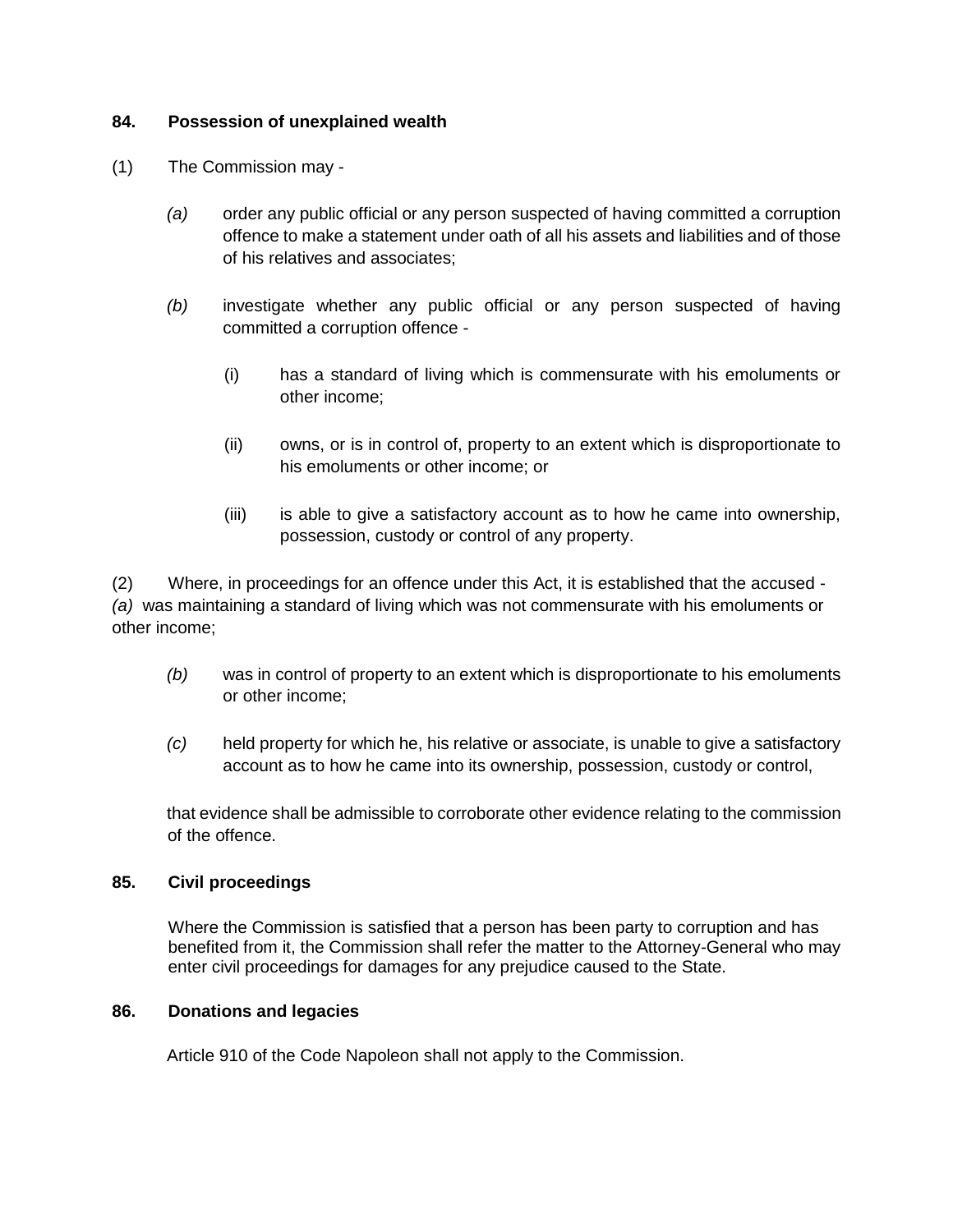#### **87. Regulations**

- (1) The Prime Minister may make such regulations as he thinks fit for the purposes of this Act.
- (2) Regulations made under this Act may provide for-
	- *(a)* the levying of fees by the Commission;
	- *(b)* rules of procedure governing the exercise of its functions by the Commission;
	- *(c)* rules governing the communication of information to the press;
	- *(d)* rules governing the interrogation of persons in the course of hearings held by the Commission.

**88. – 89. -**

# **90. Savings and transitional provisions**

- (1) Notwithstanding section 89, any judicial proceedings to which the Economic Crime Office or its Director, or the Revenue Authority or its Director-General by virtue of the Economic Crime and Anti Money Laundering (Temporary Provisions) Act, was a party shall continue as if the Commission established under this Act, or the Commissioner referred to under section 19, were a party to the proceedings.
- (2) The Commissioner of Police may
	- *(a)* commence any investigation, swear any information or conduct any prosecution in respect of an offence committed or alleged to be committed against an enactment repealed by section 89 of this Act as if this Act had not come into operation;
	- *(b)* continue or do any act, thing or investigation commenced by him and which was pending before the coming into operation of this Act.
- (3) Subject to subsection (4), the Commission shall take over and continue any investigation commenced under the Economic Crime and Anti-Money Laundering Act or commenced or taken over, pursuant to the Economic Crime and Anti-Money Laundering (Temporary Provisions) Act, and any prosecution, in respect of any Act, or allegation, so investigated may be instituted under an enactment repealed by section 89 of this Act as if this Act had not come into operation.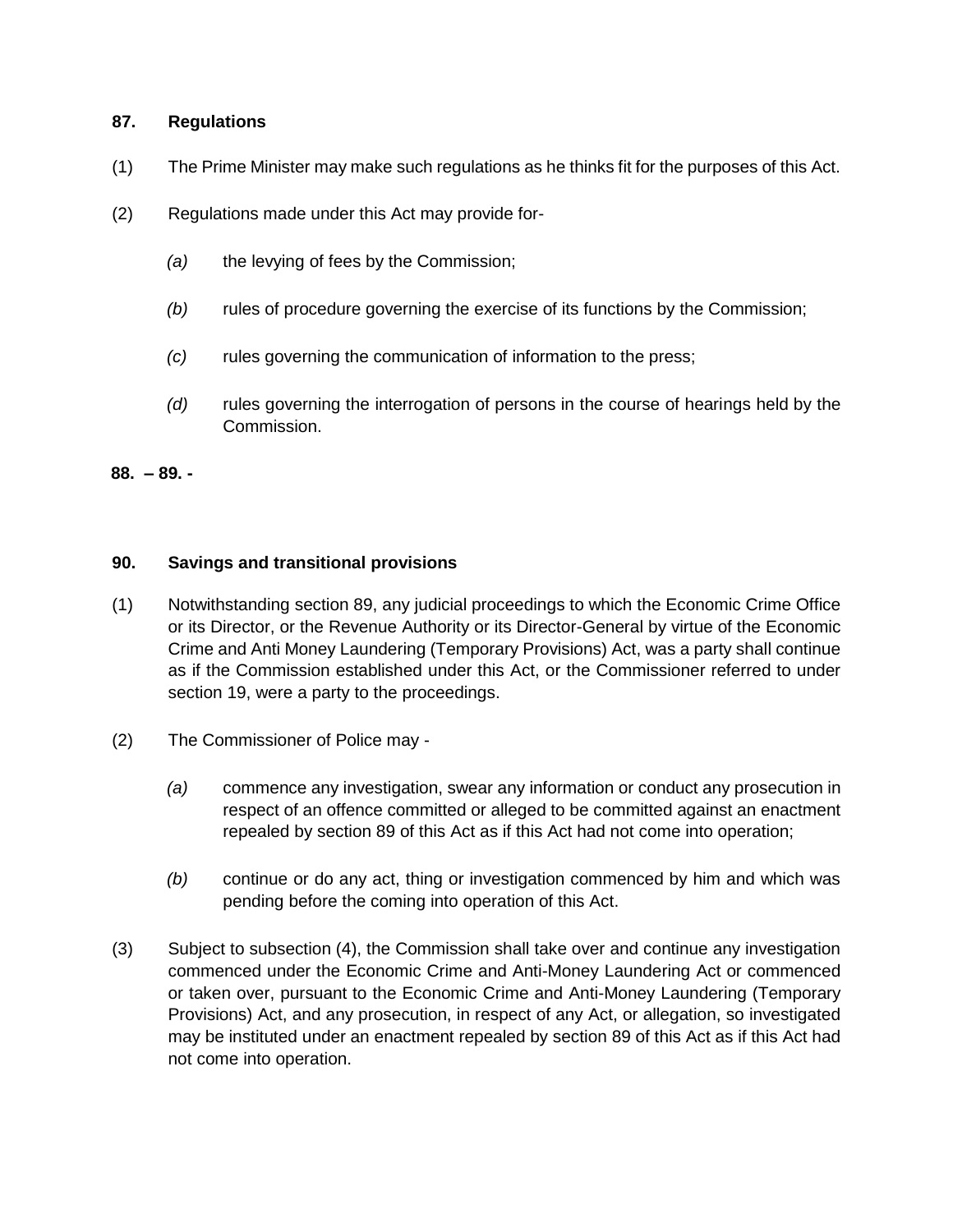- (4) No investigation in respect of a money laundering offence shall be proceeded with under this section, unless the prior approval of the FIU is obtained.
- (5) The Court shall, in respect of any proceedings instituted following any investigation under subsections (2) and (3), have all the powers that it could exercise pursuant to the enactments repealed by section 89.

**91. -**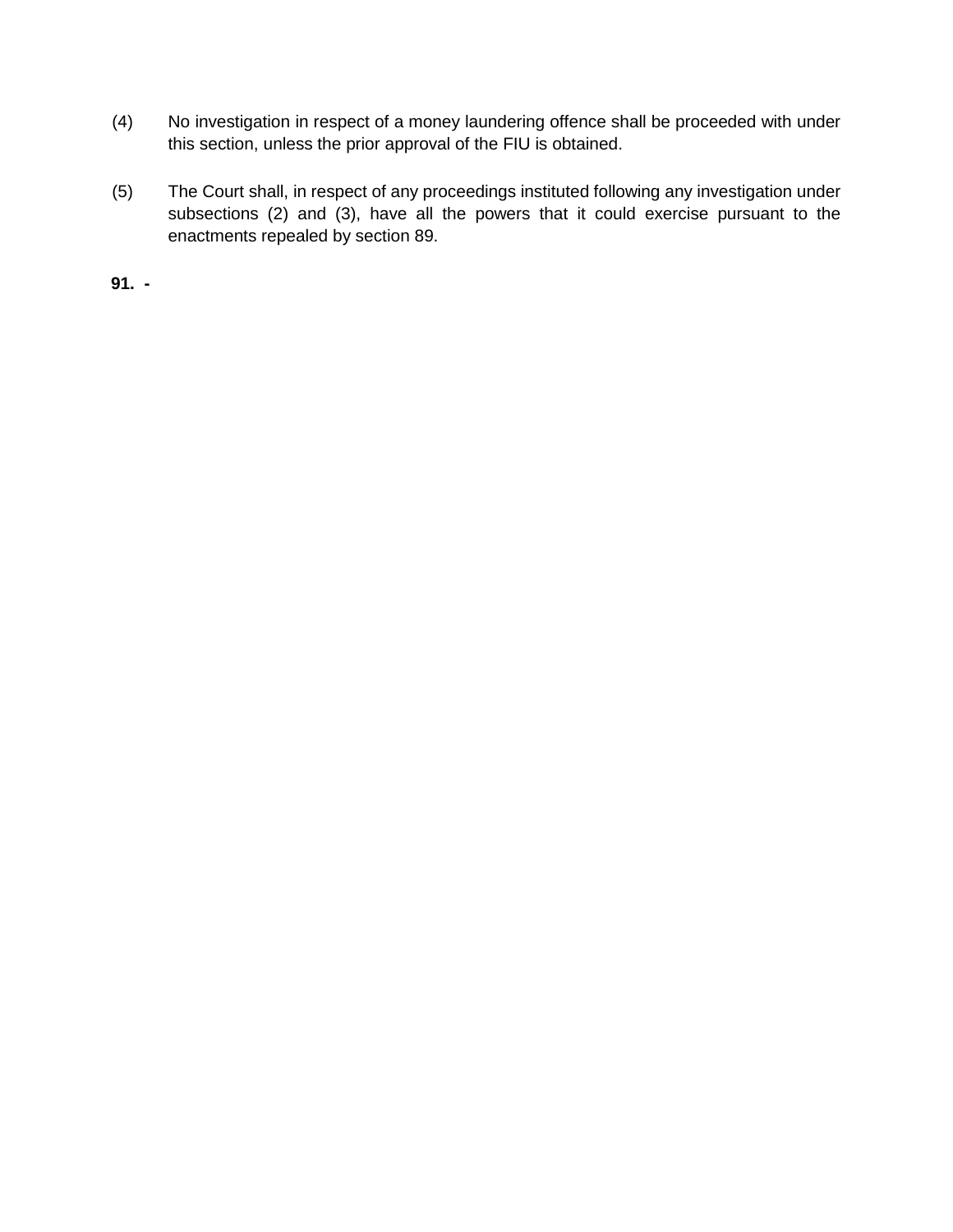# **FIRST SCHEDULE**

# (Section 25)

| 1.  | (matrimonial regime).                                            |  |  |  |  |  |  |  |
|-----|------------------------------------------------------------------|--|--|--|--|--|--|--|
| 2.  | My assets are as follows:                                        |  |  |  |  |  |  |  |
| (a) |                                                                  |  |  |  |  |  |  |  |
| (b) |                                                                  |  |  |  |  |  |  |  |
| (c) |                                                                  |  |  |  |  |  |  |  |
| (d) |                                                                  |  |  |  |  |  |  |  |
| (e) |                                                                  |  |  |  |  |  |  |  |
| (f) |                                                                  |  |  |  |  |  |  |  |
| (g) |                                                                  |  |  |  |  |  |  |  |
| 3.  |                                                                  |  |  |  |  |  |  |  |
| 4.  | The assets of my spouse, minor children, grand-children are -    |  |  |  |  |  |  |  |
| (a) |                                                                  |  |  |  |  |  |  |  |
| (b) |                                                                  |  |  |  |  |  |  |  |
| (c) |                                                                  |  |  |  |  |  |  |  |
| (d) |                                                                  |  |  |  |  |  |  |  |
| (e) |                                                                  |  |  |  |  |  |  |  |
| (f) |                                                                  |  |  |  |  |  |  |  |
| (g) |                                                                  |  |  |  |  |  |  |  |
| 5.  | The liabilities of my spouse, minor children, grand-children are |  |  |  |  |  |  |  |
|     |                                                                  |  |  |  |  |  |  |  |

Signature

| 20 |  |  |  |  |
|----|--|--|--|--|

Master & Registrar Supreme Court